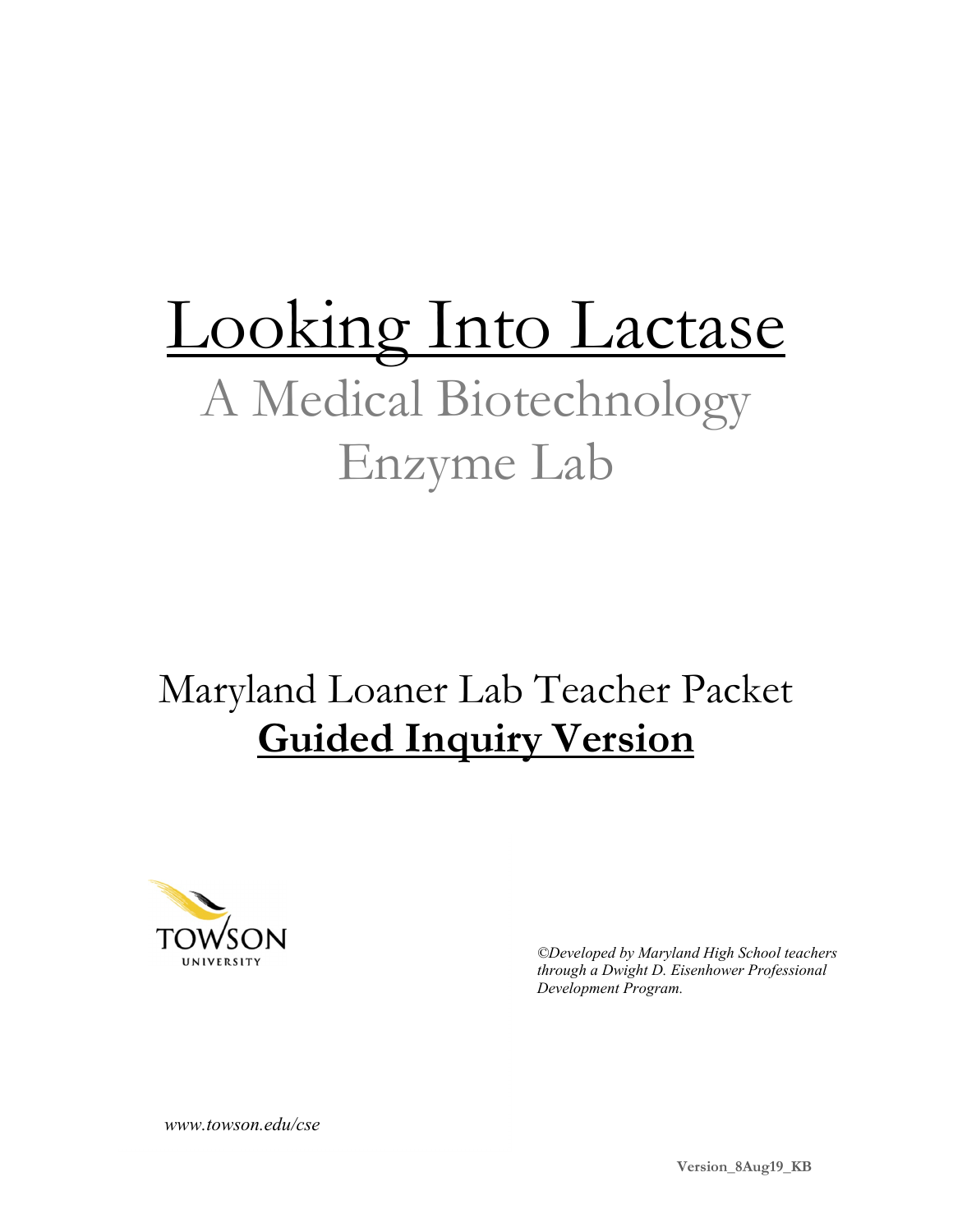### Table of Contents

#### TEACHER MATERIALS

| <b>Equipment and Supplies</b>                       |    |  |
|-----------------------------------------------------|----|--|
| Maryland Science Core Learning Goals                | 4  |  |
| Setting Up the Lab                                  | 7  |  |
| Solution Preparation and Aliquoting                 | 7  |  |
| Prepare 10 Student Workstations                     | 8  |  |
| Helpful Hints                                       | 8  |  |
| Teacher Background                                  | 10 |  |
| Teaching Scientific Inquiry: Explore Before Explain | 10 |  |
| Pre-Laboratory Activity: Teacher Guide              | 12 |  |
| Laboratory Activity: Teacher Guide                  |    |  |
| Part 1: Identifying the Milk Type                   | 13 |  |
| Part 2: Designing Your Own Investigation            | 14 |  |
| Interpretation of Results                           | 16 |  |
| <b>Equipment Directions and Reagent Notes</b>       | 18 |  |
| Answers                                             | 19 |  |
| Answers to Part 1                                   | 19 |  |
| Answers to Part 2                                   | 22 |  |
| Answers to Brief Constructed Response Questions     | 23 |  |
| Answers to Extension Activities                     | 24 |  |
| Video Links                                         | 25 |  |

#### STUDENT ACTIVITY HAN DOUTS AND LABORATORY PROTOCOL

| Medical Case Study                          | $S-1$  |
|---------------------------------------------|--------|
| Email #1 to Students                        | $S-3$  |
| Medical Fact Sheet #1                       | $S-4$  |
| Email #2 to Students                        | $S-5$  |
| Student Laboratory Protocol - Part 1        | $S-6$  |
| Analysis Questions - Part 1                 | $S-8$  |
| Student Laboratory Protocol - Part 2        | $S-9$  |
| Medical Fact Sheet #2                       | $S-15$ |
| <b>Assessment Questions</b>                 | $S-16$ |
| <b>Brief Constructed Response Questions</b> | $S-16$ |
| <b>Suggested Extension Activities</b>       | $S-18$ |
|                                             |        |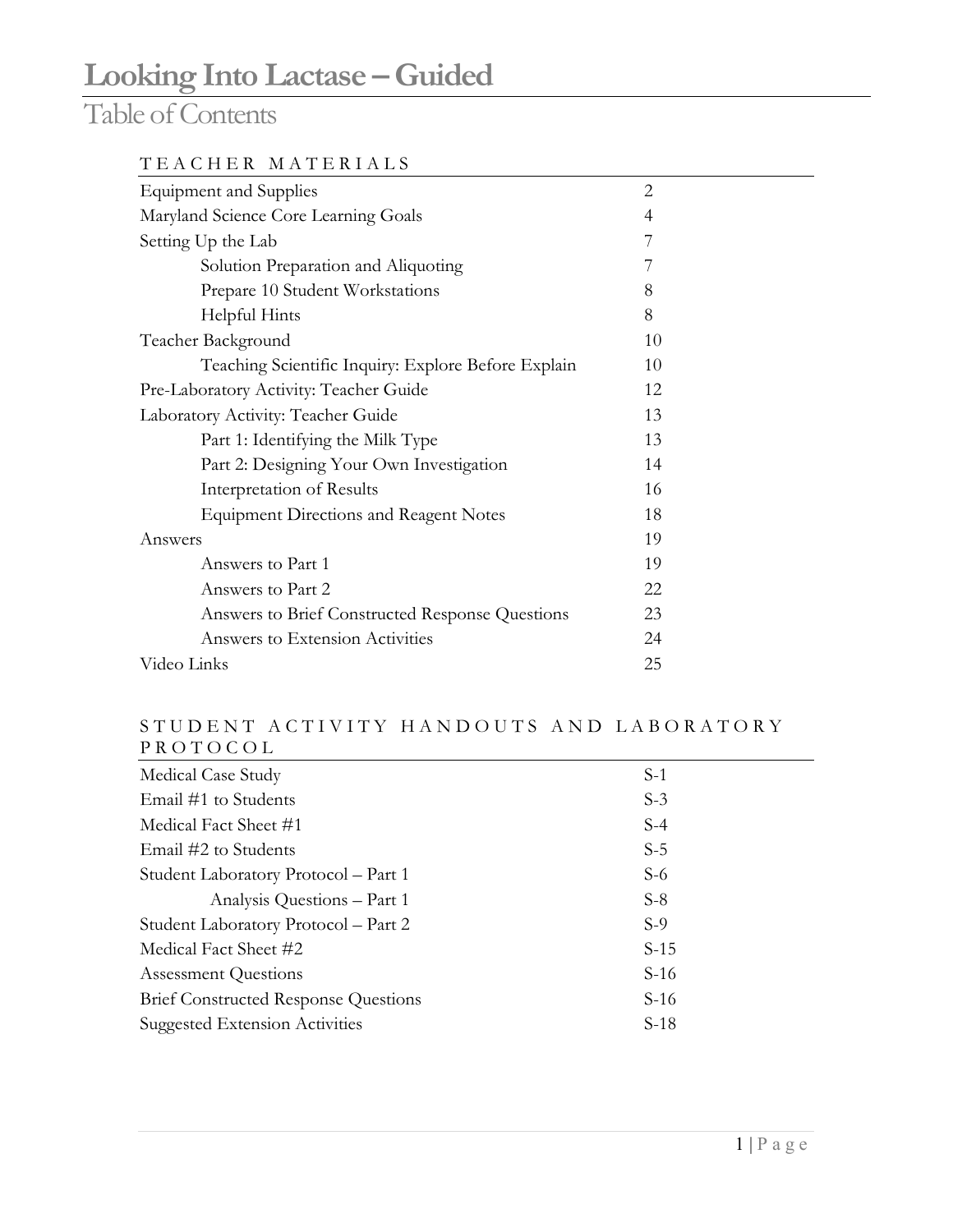### Equipment and Supplies

The Looking Into Lactase lab has two parts:

- A pre-laboratory activity that allows students to learn about the relationship between lactose intolerance and enzyme function.
- Two laboratory activities that allow students to first create their own protocol to identify three different milk types and then design their own investigation about how changes in conditions alter enzyme activity. During these activities, students apply laboratory science to the field of medical biotechnology.

### **Equipment and Supplies**

#### **Supplied By Maryland Loaner Lab Program:**

| Description                                                                                                          | Quantity                                             | <b>Must Be Returned?</b>                                                            |
|----------------------------------------------------------------------------------------------------------------------|------------------------------------------------------|-------------------------------------------------------------------------------------|
| Teacher Binder with student worksheets                                                                               |                                                      | Return                                                                              |
| <b>Step Strips for Structured Inquiry Version</b><br><b>Envelope</b> (Parts 1-3)                                     | 1 envelope (10<br>sets each for<br>Parts 1, 2 and 3) | Return used and unused<br>sets                                                      |
| <b>Lactex Bag</b>                                                                                                    |                                                      |                                                                                     |
| Lactex (Lactase Enzyme Powder),<br>$1.44g$ /class set<br>(10) Lactex Tubes<br>(1) Plastic bottle (empty) labeled     | 1 bag                                                | Discard tubes, return<br>labeled bags                                               |
| "Lactex Solution"                                                                                                    |                                                      |                                                                                     |
| <b>Rice and Soy Milk Bag</b>                                                                                         | $1$ bag $(1$ box<br>each)                            | Discard                                                                             |
| Part 1 Plastic Test Tubes Bag                                                                                        | $1$ bag (30 tubes)                                   | Discard                                                                             |
| Part 2 pH Plastic Test Tubes Bag                                                                                     | $1$ bag (60 tubes)                                   | Discard                                                                             |
| Part 3 Temperature Test Tubes Bag                                                                                    | $1$ bag (60 tubes)                                   | Discard                                                                             |
| pH Solutions Bag: 6 pH solutions (2, 4, 7, 10,<br>12, dH <sub>2</sub> O). 10ml each solution/class set<br>requested. | $1$ bag (6 tubes)                                    | Rinse with water only<br>(don't use soap or<br>other chemicals), dry,<br>and return |
| Glucose Test Strip Bag. An extra refill bottle<br>will be included if multiple class sets are<br>requested.          | 1 bag (10<br>containers)                             | Return all containers<br>and unused test strips                                     |
| <b>Cow Milk Tubes Bag</b>                                                                                            | $1$ bag $(10$ tubes)                                 | Discard                                                                             |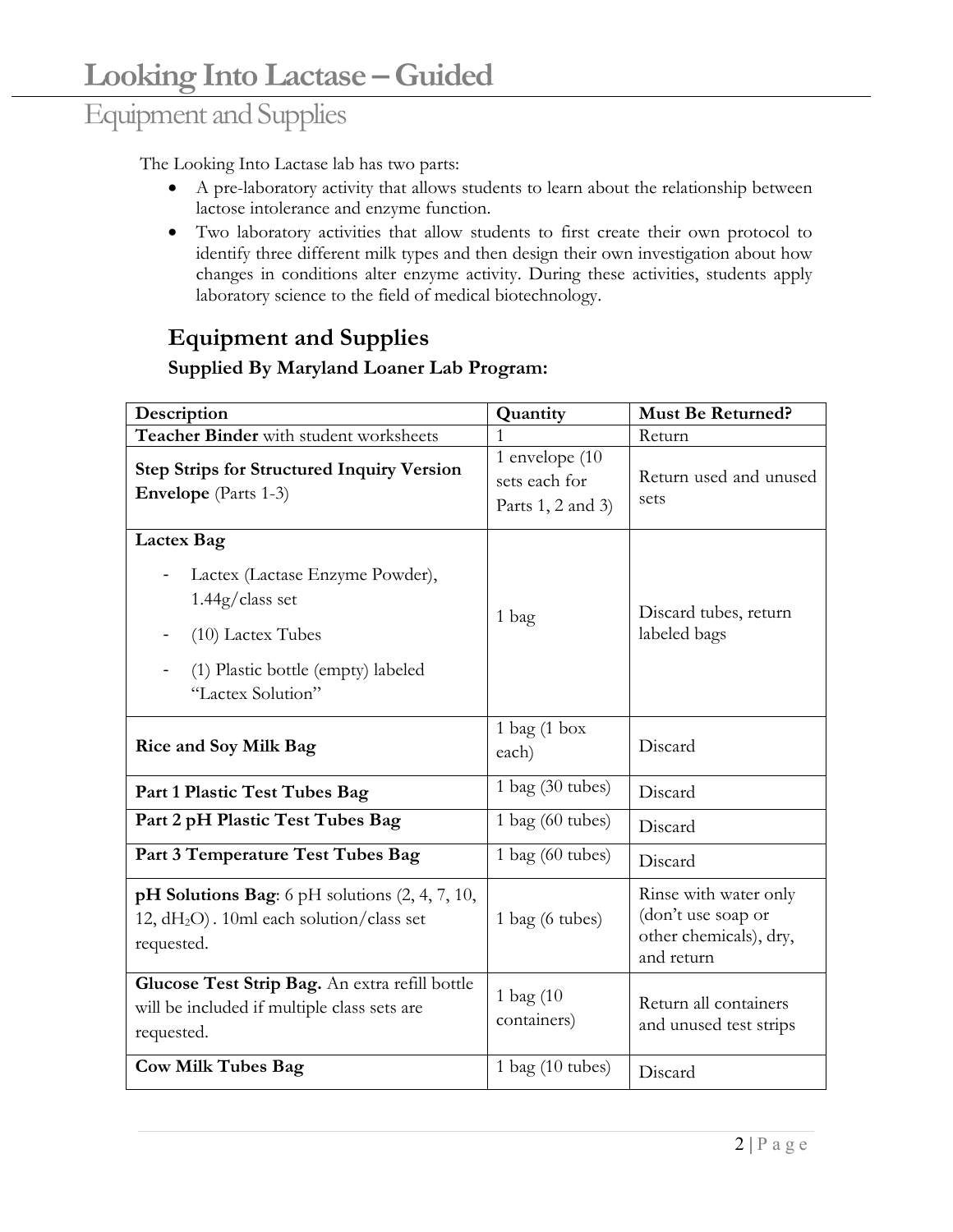### Equipment and Supplies

| <b>Extra Conical Tubes Bag</b> (for Guided<br>Inquiry Version)                                                           | 1 bag $(10 \text{ tubes})$  | Return unused tubes                      |  |
|--------------------------------------------------------------------------------------------------------------------------|-----------------------------|------------------------------------------|--|
| <b>Pipette Bag</b><br>(10) Teacher Aliquoting Pipettes<br>(10) Student Lactex Pipettes<br>(10) Student Cow Milk Pipettes | $1$ bag $(30)$<br>pipettes) | Discard pipettes, return<br>labeled bags |  |
| Pipette Pump Bag                                                                                                         | 1 bag $(10)$<br>pumps)      | Return                                   |  |
| Thermometer, Plastic Tube Floater, Test<br>Tube Brush Bag                                                                | 1 bag                       | Return all                               |  |
| <b>White Test Tube Racks</b>                                                                                             | 10                          | Clean, dry, and return                   |  |
| <b>Container of Disinfecting Wipes</b>                                                                                   | $\mathbf{1}$                | Return                                   |  |

#### **Supplied by the Teacher:**

| Description                  | Quantity/Class               | Comments                |
|------------------------------|------------------------------|-------------------------|
| Cow milk                     | 220 ml per class             |                         |
|                              |                              | For making Lactex       |
|                              |                              | (Lactase Enzyme         |
| $dH_2O$                      | $175 \text{ ml}$             | Solution)               |
| Paper towels                 | 10                           | One for each station    |
|                              |                              | Must be used in Part 1, |
| Goggles                      | 1 per student                | Part 2, and Part 3      |
| Gloves                       | 1 pair per student           |                         |
| Ice in containers (or use of | Enough to hold tubes from 10 |                         |
| freezer in the lab)          | stations                     | Used in Part 3          |
| Water bath or hot plate      |                              | Used in Part 3          |
| 1000 ml glass beaker         |                              | Used in Part 3          |

**SAFETY: The classroom teacher must instruct students with basic laboratory safety rules and provide gloves and goggles for student use with the laboratory activity.**

#### Return Kit Directions

Before packing the kit ensure that all returnable containers and pipettes are clean and dry. Refer to return list on the equipment and supplies table if you are unsure about what needs to be returned. Re-pack all items in the same manner as received. Follow the FedEx procedure included in your paperwork to ship the kit.

A Microsoft Word version of this document is available upon request by emailing [mdll@towson.edu.](mailto:mdll@towson.edu)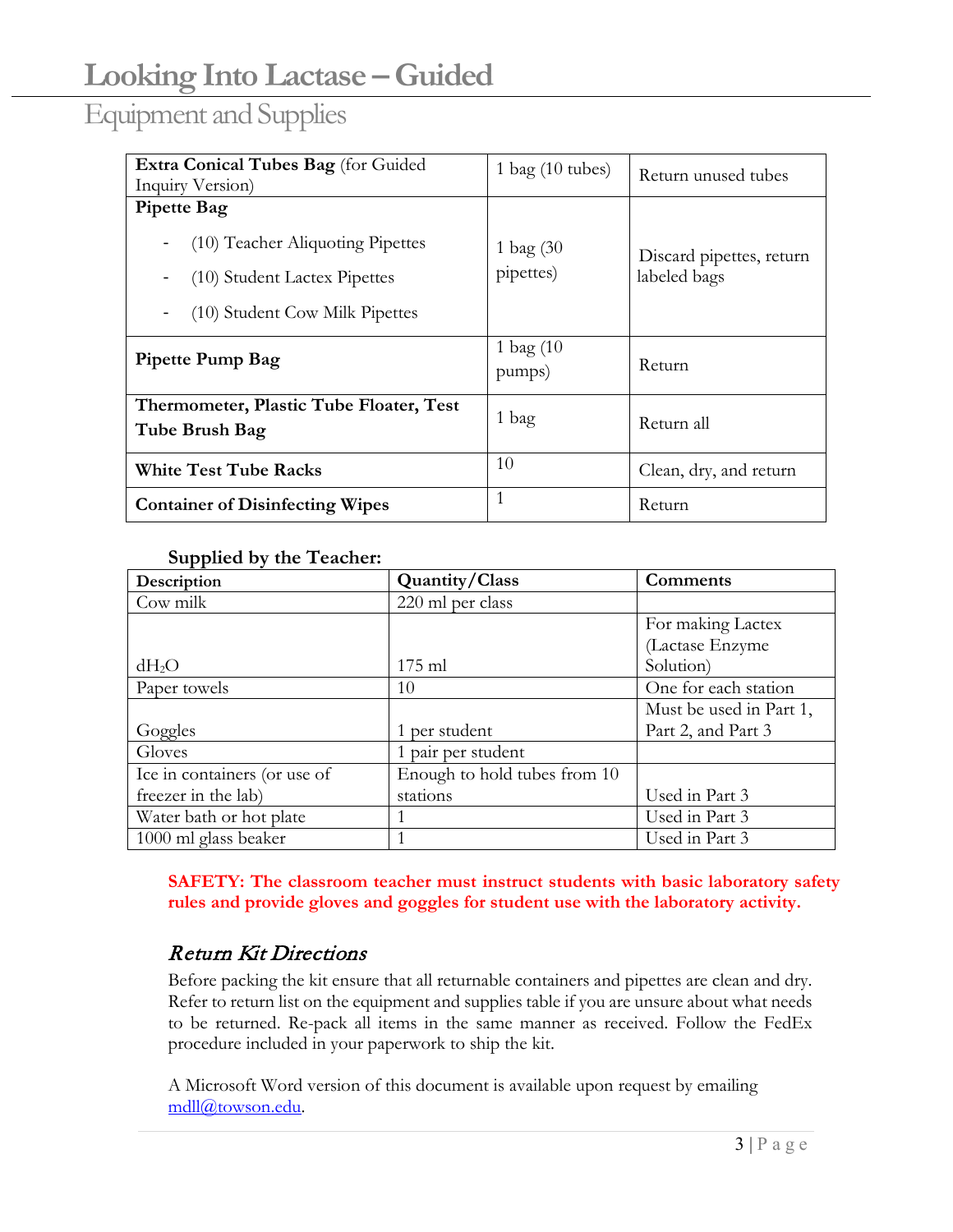### Maryland Science Core Learning Goals

**Performance Expectations:** Students' ability to complete the following performance expectation(s) will be supported by participation in this activity.

**HS-LS1-3:** Plan and carry conduct an investigation to provide evidence that feedback mechanism maintain homeostasis.

**HS-LS3-2:** Make and defend a claim based on evidence that inheritable genetic variations may result from (1) new genetic combinations through meiosis, (2) viable errors occurring during replication, and/or (3) mutations caused by environmental factors. **HS-LS3-3:** Apply concepts of statistics and probability to explain the variation and distribution of expressed traits in a population.

| <b>Dimension</b>                                | <b>NGSS Code or citation</b>                                | Corresponding student task in activity                     |
|-------------------------------------------------|-------------------------------------------------------------|------------------------------------------------------------|
| <b>Disciplinary</b>                             | LS1.A Structure and Function                                | Students explore how enzyme function is affected by        |
| Core Idea                                       | Feedback mechanisms maintain a living system's<br>$\bullet$ | changes in pH and temperature.                             |
|                                                 | internal conditions within certain limits and mediate       |                                                            |
|                                                 | behaviors, allowing it to remain alive and functional       |                                                            |
|                                                 | even as external conditions change within some range.       |                                                            |
|                                                 | Feedback mechanisms can encourage (through                  |                                                            |
|                                                 | positive feedback) or discourage (negative feedback)        |                                                            |
|                                                 | what is going on inside the living system. . (HS-LS1-3)     |                                                            |
|                                                 | LS3.B Variation of Traits                                   | In the extension activities, students explore how          |
|                                                 | In sexual reproduction, chromosomes can sometimes           | different populations of people differ in their ability to |
|                                                 | swap sections during the process of meiosis (cell           | break down the sugar lactose. These differences are        |
|                                                 | division), thereby creating new genetic combinations        | caused by mutations in select populations that allow       |
|                                                 | and thus more genetic variation. Although DNA               | adults to continue to digest lactose into adulthood.       |
| replication is tightly regulated and remarkably |                                                             |                                                            |
|                                                 | accurate, errors do occur and result in mutations,          | Extension activities allow students to explore the ideas   |
|                                                 | which are also a source of genetic variation.               | that mutations that allowed humans to retain the ability   |
|                                                 | Environmental factors can also cause mutations in           | to digest lactose into adulthood were selected for in      |
|                                                 | genes, and viable mutations are inherited. (HS-LS3-2)       | populations of humans that relied on dairy as a            |
|                                                 | Environmental factors also affect expression of traits,     | significant source of energy into adulthood.               |
|                                                 | and hence affect the probability of occurrences of          |                                                            |
|                                                 | traits in a population. Thus the variation and              |                                                            |
|                                                 | distribution of traits observed depends on both             |                                                            |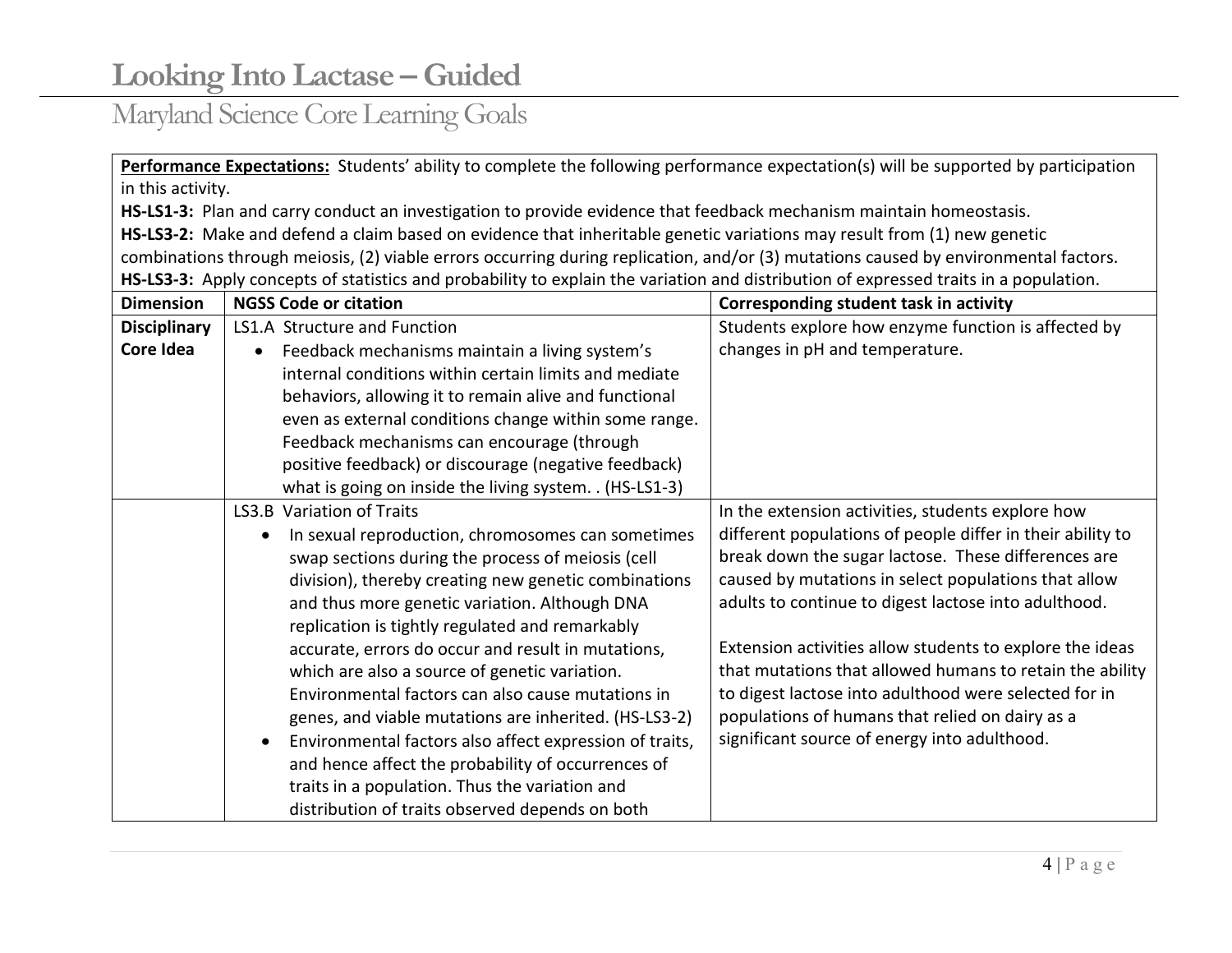# Maryland Science Core Learning Goals

|                     | genetic and environmental factors. (HS-LS3-2), (HS-                                                                                                                                                                                                                                                                                                                                                                                                                                                                                                        |                                                                                                                                                                                                                                                                               |
|---------------------|------------------------------------------------------------------------------------------------------------------------------------------------------------------------------------------------------------------------------------------------------------------------------------------------------------------------------------------------------------------------------------------------------------------------------------------------------------------------------------------------------------------------------------------------------------|-------------------------------------------------------------------------------------------------------------------------------------------------------------------------------------------------------------------------------------------------------------------------------|
| <b>Practice</b>     | $LS3-3)$<br>Planning and Carrying out Investigations<br>Plan an investigation individually and collaboratively<br>and in the design identify independent and dependent<br>variables and controls, what tools are need to do the<br>gathering, how measurements will be recorded, and<br>how many data are need to support a claim.<br>Conduct an investigation and/or evaluate and/or revise<br>the experimental design to produce data to serve as the<br>basis for evidence that meet the goals of the<br>investigation.                                 | Students identify the independent and dependent<br>variables to be tested.<br>Students plan and conduct investigations to test how<br>temperature and pH affect enzyme function. Students<br>are expected to develop and use their own procedures<br>in their investigations. |
|                     | <b>Constructing Explanations</b><br>Make a quantitative and/or qualitative claim regarding<br>the relationship between dependent and independent<br>variables.<br>Construct and revise an explanation based on valid and<br>$\bullet$<br>reliable evidence obtained from a variety of sources<br>(including students' own investigations, models,<br>theories, simulations, peer review) and the assumption<br>that theories and laws that describe the natural world<br>operate today as they did in the past and will continue<br>to do so in the future | Students construct a scientific explanation about what<br>temperature and pH enzymes work best. They are<br>asked to provide evidence and reasoning to support<br>their claims.                                                                                               |
| <b>Crosscutting</b> | Cause and Effect                                                                                                                                                                                                                                                                                                                                                                                                                                                                                                                                           | Students will explore how changes in temperature and                                                                                                                                                                                                                          |
| Concept             | Cause and effect relationships can be suggested and<br>$\bullet$<br>predicted for complex natural and human designed<br>systems by examining what is known about smaller-<br>scale mechanisms.                                                                                                                                                                                                                                                                                                                                                             | pH can affect an enzyme's ability to function.                                                                                                                                                                                                                                |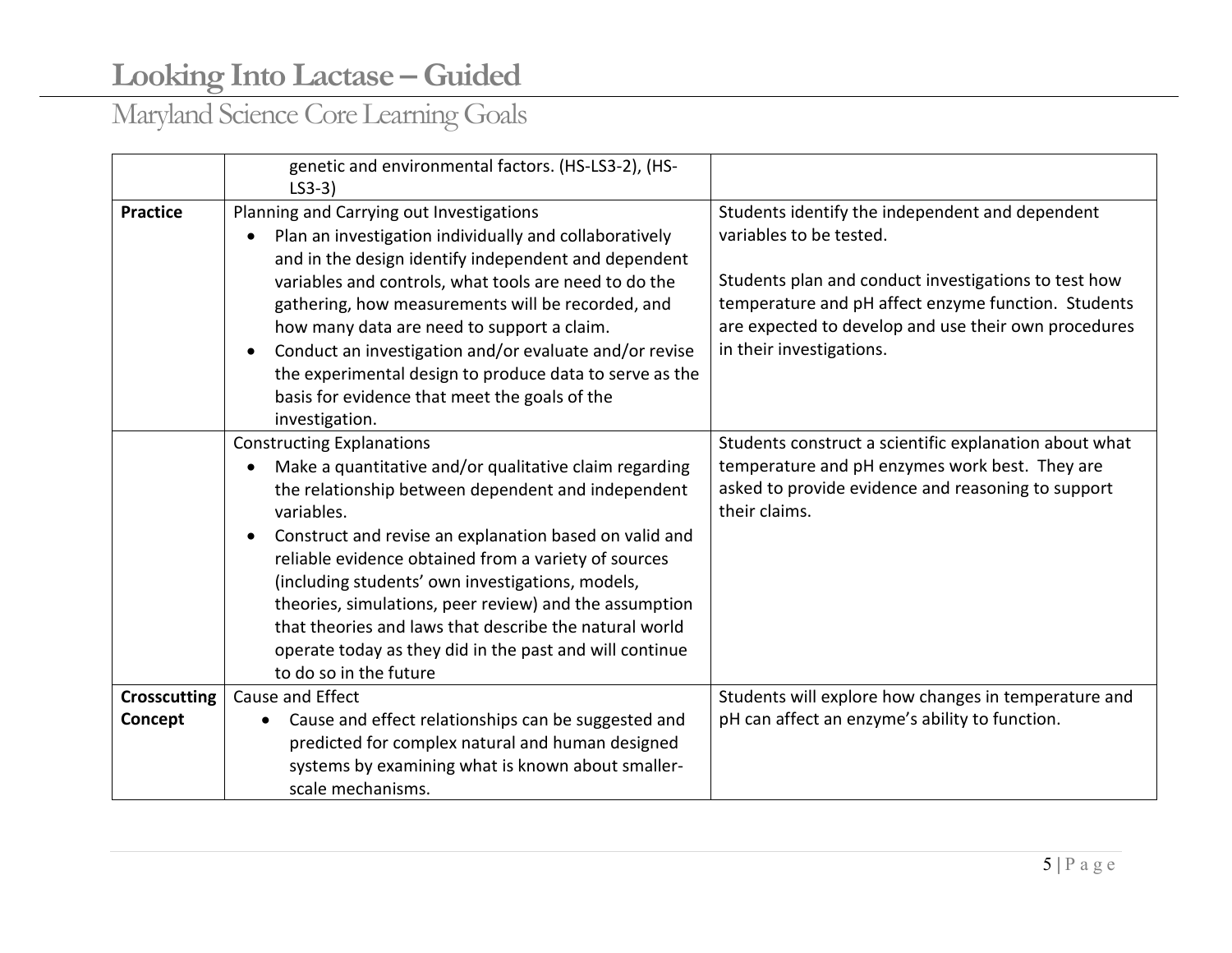# Maryland Science Core Learning Goals

|                                                                                                                | Scale, Proportion and Quantity                                                                                |              | Students use an indirect measure of enzyme function     |  |
|----------------------------------------------------------------------------------------------------------------|---------------------------------------------------------------------------------------------------------------|--------------|---------------------------------------------------------|--|
|                                                                                                                | Some systems can only be studied indirectly as they                                                           |              | (glucose test strips) to explore how temperature and pH |  |
|                                                                                                                | are too small, too large, too fast, or too slow to                                                            |              | affect the enzyme lactase.                              |  |
|                                                                                                                | observe directly.                                                                                             |              |                                                         |  |
|                                                                                                                | <b>Structure and Function</b>                                                                                 |              | Students explore how the physical structures of         |  |
|                                                                                                                | The functions and properties of natural and designed<br>$\bullet$                                             |              | enzymes allow them to function. They also explore how   |  |
|                                                                                                                | objects and systems can be inferred from their overall                                                        |              | factors that affect enzyme protein shape can affect the |  |
|                                                                                                                | structure, the way their components are shaped and                                                            |              | ability of the enzyme to function.                      |  |
|                                                                                                                | used, and the molecular substructures their various                                                           |              |                                                         |  |
|                                                                                                                | materials.                                                                                                    |              |                                                         |  |
|                                                                                                                | <b>Stability and Change</b>                                                                                   |              | Students learn that some environmental conditions can   |  |
|                                                                                                                | Change and rates of change can be quantified and                                                              |              | alter the shape and functionality of an enzyme.         |  |
|                                                                                                                | modeled over very short or very long periods of time.                                                         |              | Sometimes the changes are temporary, other times the    |  |
|                                                                                                                | Some system changes are irreversible.                                                                         |              | changes are permanent (denaturation).                   |  |
| <b>Nature of Science</b>                                                                                       |                                                                                                               |              |                                                         |  |
|                                                                                                                | Scientific investigations use a variety of methods                                                            |              |                                                         |  |
|                                                                                                                | Scientific investigations use divese methods and do not always use the same set of procedures to obtain data. |              |                                                         |  |
| Scientific investigations use a variety of methods, tools, and techniques to revise and produce new knowledge. |                                                                                                               |              |                                                         |  |
| <b>Connections to Common Core State Standards</b>                                                              |                                                                                                               |              |                                                         |  |
| <b>English Language Arts/Literacy</b>                                                                          |                                                                                                               | Mathematics  |                                                         |  |
| RST.9-10.3                                                                                                     |                                                                                                               | PRACTICE.MP1 |                                                         |  |
| RST.9-10.7                                                                                                     |                                                                                                               | PRACTICE.MP3 |                                                         |  |
| RST.9-10.9                                                                                                     |                                                                                                               | PRACTICE.MP4 |                                                         |  |
| RST.11-12.3                                                                                                    |                                                                                                               |              |                                                         |  |
| RST.11-12.4                                                                                                    |                                                                                                               |              |                                                         |  |
| RST.11-12.7                                                                                                    |                                                                                                               |              |                                                         |  |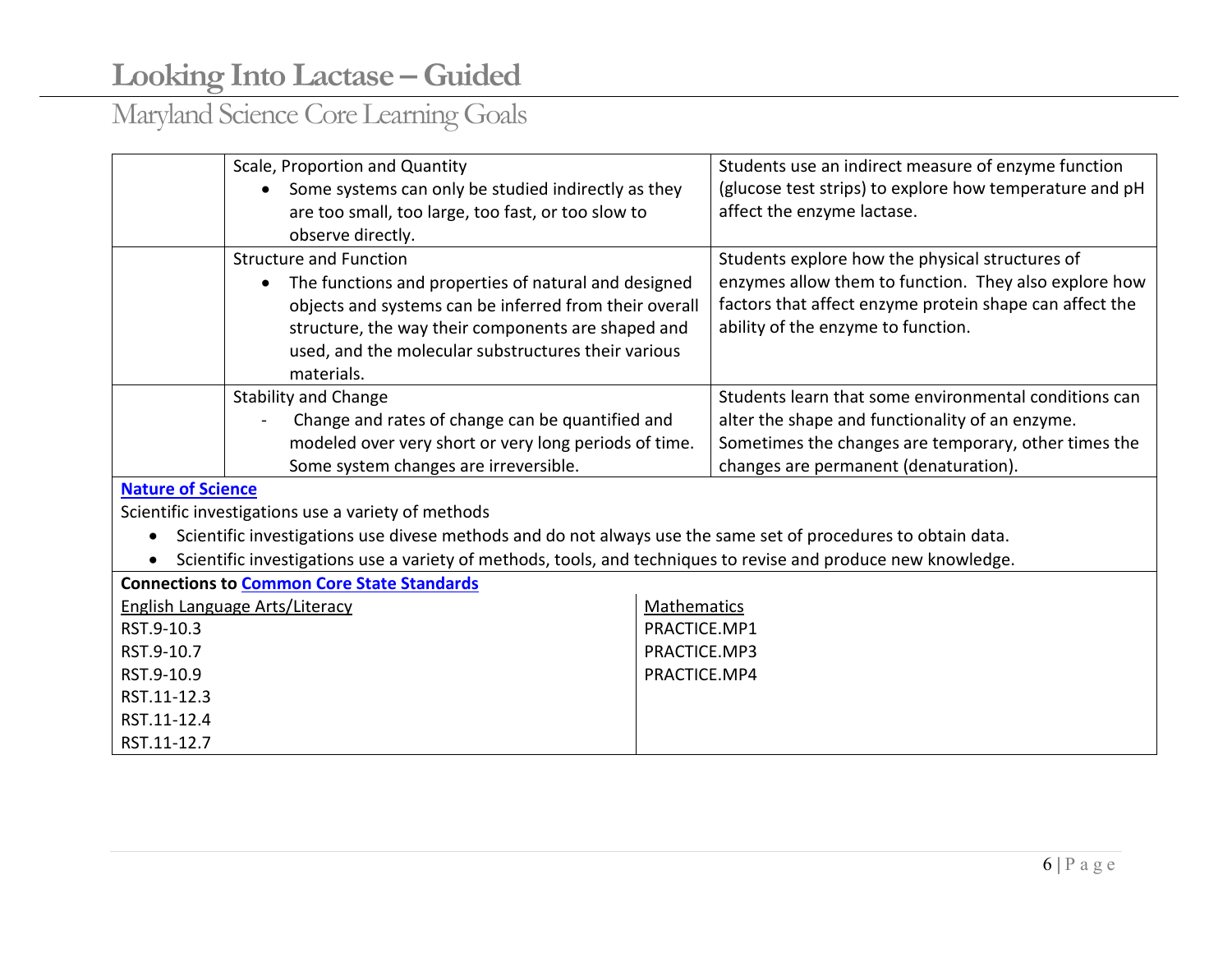• Each will require their own worksheet packet. For each student, make copies of pages  $S-1 - S-17$ .

#### Solution Preparation and Aliquoting

#### **Part 1: Identifying the Milk Type**

Add (1) tube of lactase powder (labeled Lactase 1.44g) to bottle labeled "Lactex" (Lactase Enzyme Solution)

- Add 175 ml  $dH_2O$ .
- Mix thoroughly the powder will not completely dissolve.
- Aliquot 15 ml into the (10) conicals labeled "Lactex" (Lactase Enzyme Solution).
- Make <12 hours before use, refrigerate when not in use.

#### **Unknown Milk Samples**

(Tubes  $\#1, \#2, \text{ and } \#3$ )

- Aliquot 2 ml rice milk into each of 10 student test tubes labeled #1.
- Aliquot 2 ml cow milk into each of 10 student test tubes labeled #2.
- Aliquot 2 ml soy milk into each of 10 student test tubes labeled #3.

#### **Part 2: Determining the Effect of pH on Lactase Activity**

• Fill (10) empty cow milk conicals with 20 ml of cow milk for each work station.

#### Optional - If students are testing…..

#### **pH Solutions**

- Aliquot 1 ml of each of the appropriate pH solutions into the respective pre-labeled student test tubes.
- There will be 1 test tube per student workstation for each pH  $(2, 4, 7, 10, 12, \text{ and } dH_2O)$ available but try to leave it up to students to request what pH solutions they would like to use.

#### **Temperature:**

- Thermometer
- Ice in buckets/containers (or use of freezer)
- Water bath or hot plate with a 1000 ml glass beaker (white plastic tube holder used in either one)
- Tubes are not pre-labeled but encourage students to label tubes with the corresponding temperature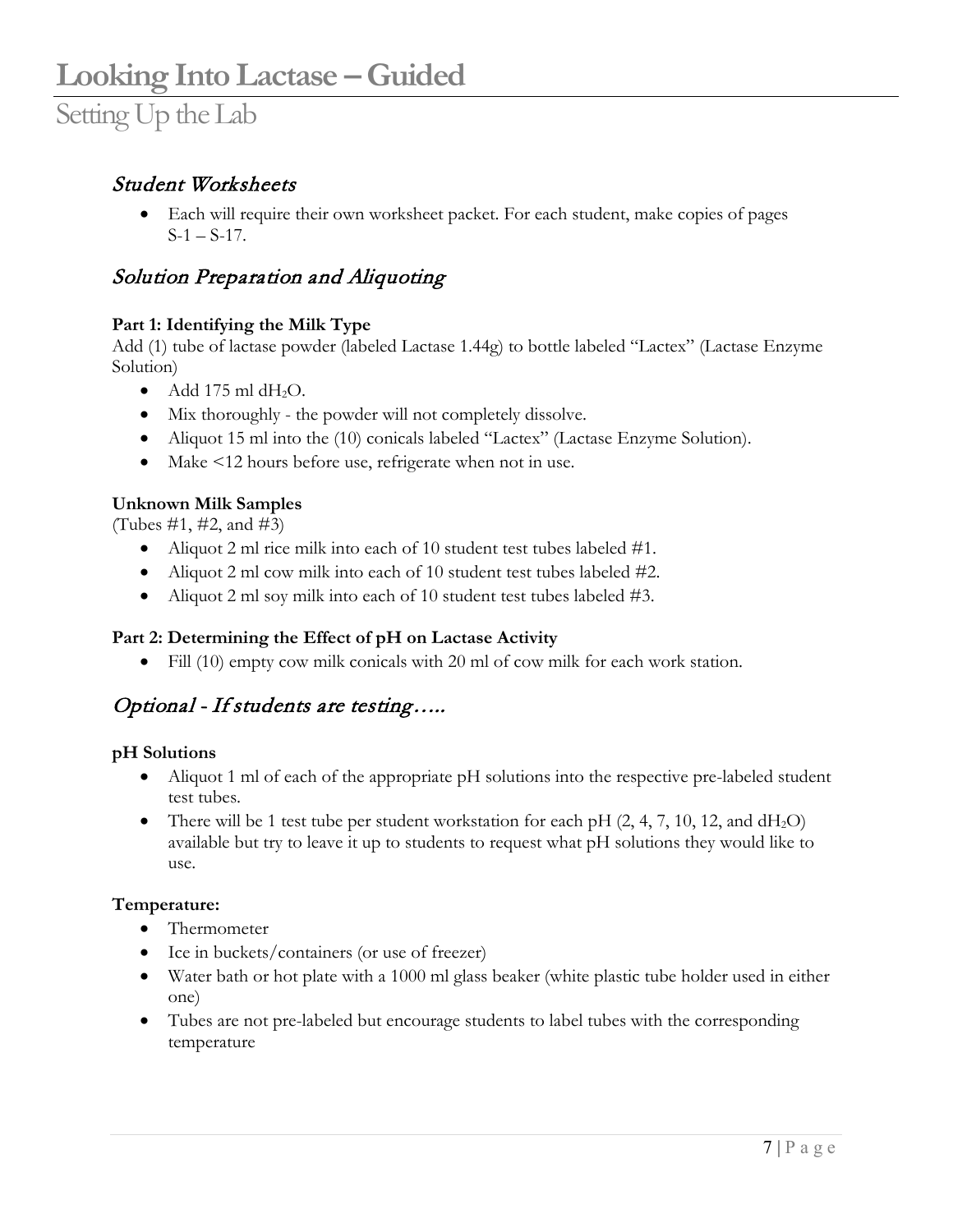### Setting Up the Lab

#### **Concentration:**

- Have students use the prepared Lactex (Lactase Enzyme Solution) conical tube from Part 1 as the highest concentration. It is equivalent to 1 pill/35 ml of water.
- Provide students with empty conical tubes used for Lactase Enzyme dilution (10 empty conical tubes have been provided).
- You may choose to use extra tubes from pH solution or temperature package if necessary.

#### Prepare 10 Student Workstations

You have been sent enough equipment to set up 10 student workstations, and the activities are designed to have students work in small groups (group size will depend on the total number of students in class). If you have requested materials for multiple classes, you will need to rinse tubes and refill reagents at student workstations between classes.

#### **Each student station should include:**

- Paper towel
- 1 Pipette pump
- 1 "Lactex" pipette
- 1 "Cow Milk" pipette
- 1 container glucose test strips
- 1 conical Lactex (Lactase Enzyme Solution) solution (filled by teacher)
- Safety goggles (1/student: to be worn at all times)
- 1 "Cow Milk" tube (filled by teacher)
- Student copies of the laboratory protocol (1/student)
- 1 Test tube rack
	- o Front row (Part 1): Unknown milk samples #1, #2, #3 (filled by teacher)
- Any additional materials they need for Part 2

#### Helpful Hints

#### **Part 1: Identifying the Milk Type**

- This part uses reagents at room temperature. Allow milk samples and Lactex (Lactase Enzyme Solution) to warm to room temperature before starting the lab.
- Make sure to have students invert capped Lactex (Lactase Enzyme Solution) tubes to suspend powder before pipetting.
- When students are inverting tubes, remind them to hold the cap on to prevent leakage.

#### **Part 2: Designing Your Own Investigation: Testing for Enzyme Effectiveness**

#### *If students experiment with pH:*

• Any experiment testing pH uses reagents at room temperature. Allow milk samples, Lactex (Lactase Enzyme Solution), and pH solutions to warm to room temperature before starting the lab.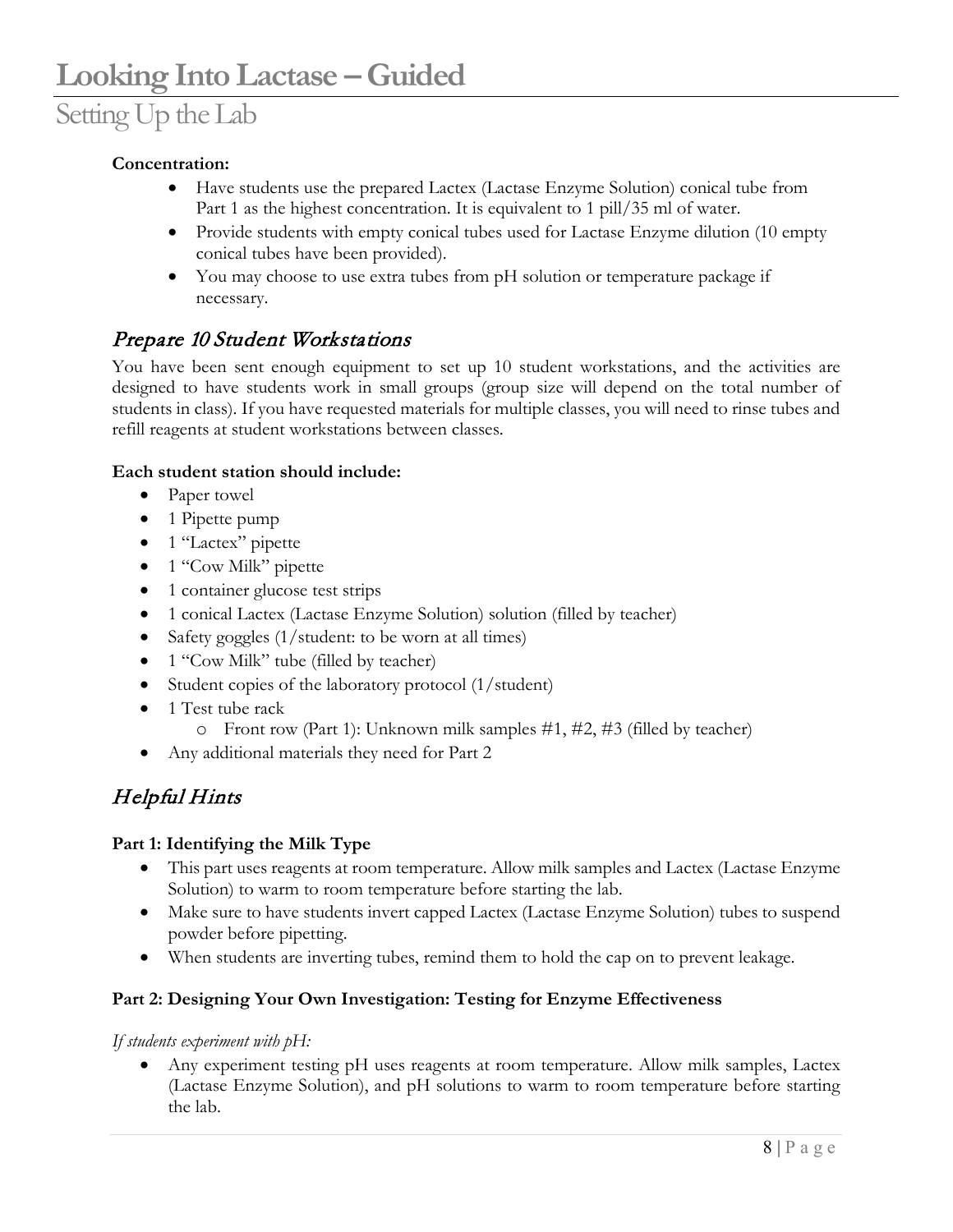# Setting Up the Lab

- Determine what experiment students will be conducting the day before so you know how many pH tubes to aliquot.
- Instruct students to notify a teacher if the pH solutions have spilled and to wash hands immediately.

*If students experiment with temperature:*

- Milk must be at desired temperature before adding the enzyme.
- It is possible to not use ice and place tubes in a rack that will be kept in a freezer, if nearby.
- A water bath with an adjustable heater or a hot plate with a 1000 ml glass beaker with hot water can be used for the hot temperature section.
- The teacher should monitor the hot water bath at all times, keeping student safety in mind.

#### *If students experiment with concentration:*

- Have students use distilled water as part of the dilution.
- A serial dilution is an option for students who want to experiment with concentration. See below for a possible explanation of how to perform a serial dilution.



**Figure 1.** To perform a serial dilution of the lactase enzyme, fill test tube A with 1 ml of the enzyme. Next, fill test tube B with  $900 \mu$  of dH20. Dilute the solution by drawing  $100 \mu$ solution from test tube A and transfer it to test tube B. This solution has now been diluted by a factor of 10. Now fill test tube C with 900 µl of dH20. Move 100 µl of the solution in test tube B to test tube C. The solution in test tube C has been diluted by a factor of 100. Continue to extend this procedure as long as necessary.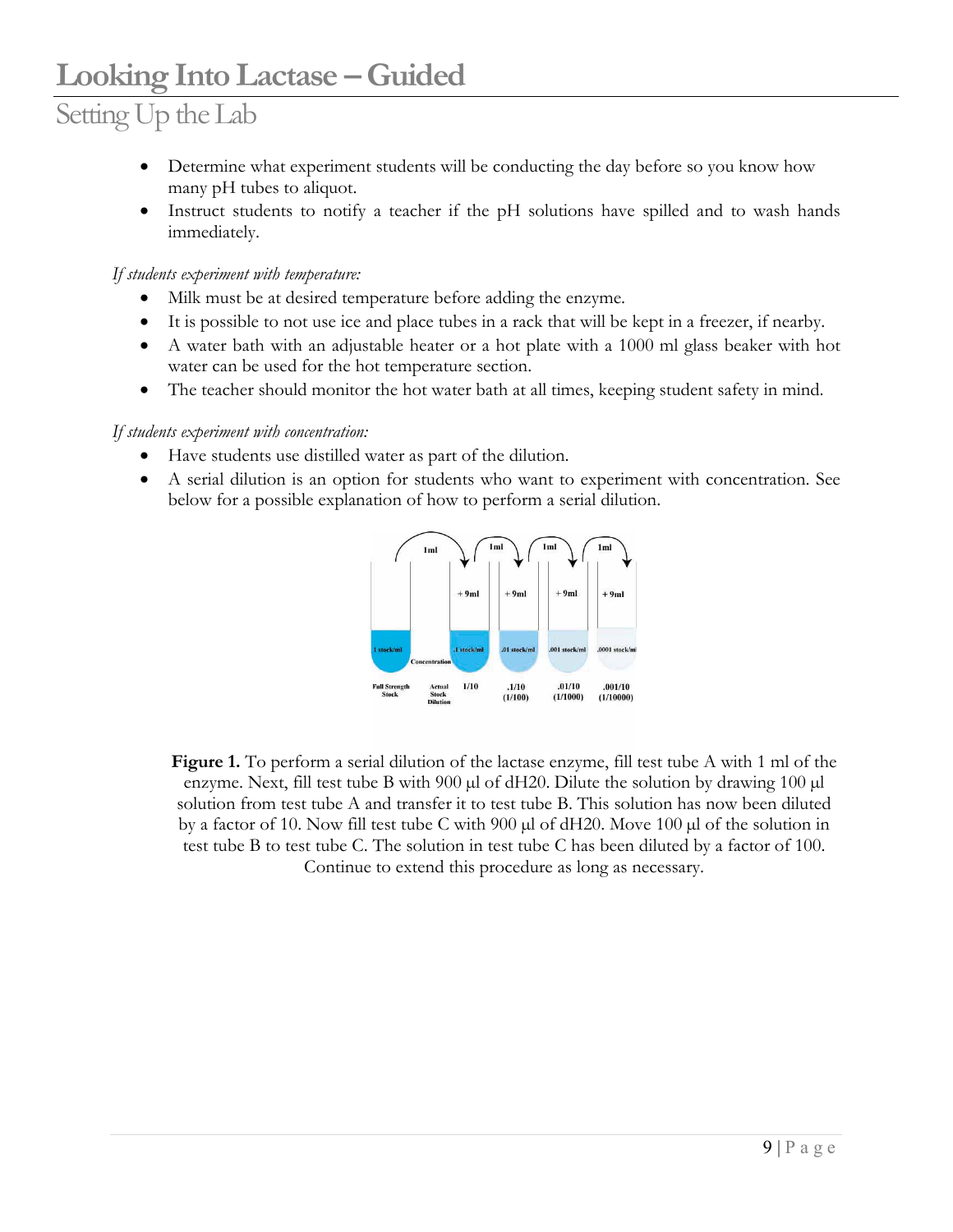### Teacher Background

The Looking Into Lactase laboratory is an activity to facilitate learning about enzymes and activities and factors that affect them. It also connects laboratory science and the study of medical biotechnology.

This laboratory contains two parts:

#### **Part 1: Identifying the Milk Type**

Students will design an investigation to confirm Lactex's ability to break down the sugars found in cow milk.

#### **Part 2: Designing Your Own Investigation: Testing for Enzyme Effectiveness**

Students will design an investigation that could test the effects of various conditions on enzyme activity.

The pre-laboratory activity includes a storyline that involves Pharmex Pharmaceuticals, which is a fictitious company. As the teacher, you are to act as the Principal Investigator working in this company overseeing the various research teams (students). You are to tell the students that this company is currently working on the development of a medicine, Lactex (Lactase Enzyme Solution), and that it is to be used by people who suffer from symptoms of lactose intolerance.

| Activity                             | Time needed                 |
|--------------------------------------|-----------------------------|
| Preparing samples & student stations | 60 minutes                  |
| Pre-Lab activity                     | $30 - 45$ minutes           |
| Laboratory activity                  | 60-90 minutes each activity |
| <b>Extension Activities</b>          | Varies                      |

#### Teaching Scientific Inquiry: Explore Before Explain

Teaching the process of scientific inquiry is as important as teaching content-related material. The process of scientific inquiry involves generating questions, designing investigations to answer questions, making predictions based on scientific concepts, gathering data, using evidence to propose explanations, and communicating scientific explanations.

Students are often given all the answers through background information or a lecture before they have a chance to explore a concept. When using an inquiry-based method for instruction, remember to keep inquiry in the foreground and scientific content in the background. Or EXPLORE before EXPLAIN! We want students to have a general understanding of enzymes before, during, and after their investigation. But we have withheld specific information about how enzymes function in different environments until after they have collected their data.

**The purpose for the EXPLORE stage is to get students involved in the topic and provide them with a chance to build their own understanding.** In the exploration stage the students have the opportunity to get directly involved with phenomena and materials. As they work together in teams, students build a set of common experiences, which prompts sharing and communicating. Instances where students are exploring in this lab are: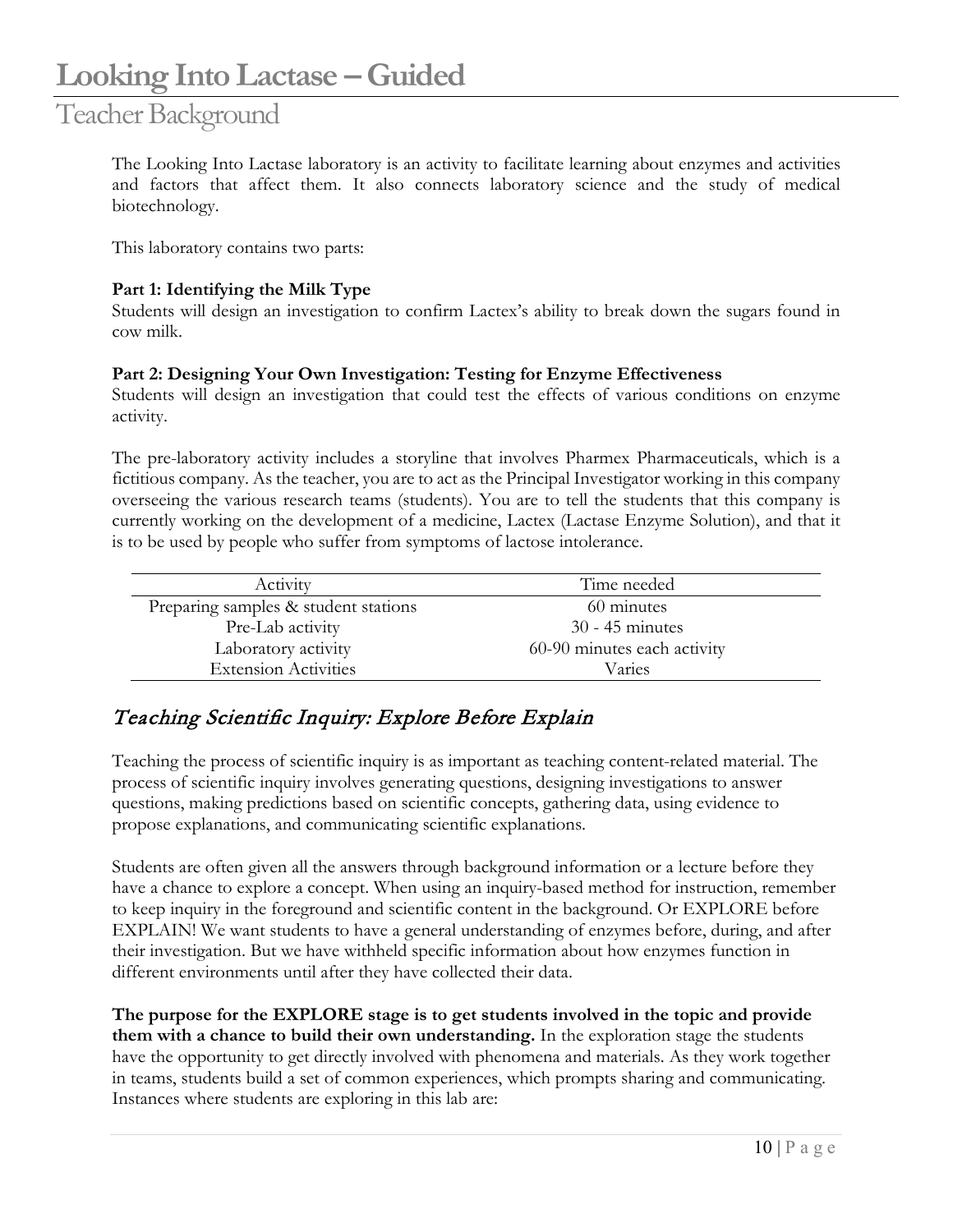### Teacher Background

- Students are given general background knowledge about enzymes in Medical Fact Sheet #1 to help guide their investigation, but they are not given all the answers.
- Students explore how the lactase enzyme works by identifying the milk types in Part 1.
- Students use their knowledge from Medical Fact Sheet #1 and their investigation in Part 1 to come up with their own scientific question testing the effectiveness of the lactase enzyme in the new drug, Lactex.

**The purpose for the EXPLAIN stage is to provide students with an opportunity to communicate what they have learned so far and figure out what it means.** Once students build their own understanding, they may use background information to help summarize or explain their own ideas. These segments introduce vocabulary in context and correct or redirect misconceptions. An instance where students are explaining in this lab after exploring is when they use Medical Fact Sheet #2. This fact sheet has answers for students regarding how enzyme effectiveness changes with different environmental factors like temperature and pH. Giving this fact sheet to students before they have had an opportunity to test their question in Part 2 provides the answers for them before they have had a chance to actively explore it themselves.

The following detailed background provided is for you as the teacher, but it is not meant for your students to see.

#### What are Enzymes?

Enzymes are organic catalysts that control the rate of chemical reactions in cells while not being permanently altered themselves. In general, enzymes speed up the rate of reactions by lowering the activation energy required to start reactions.

Enzymes are extremely efficient. They can catalyze reactions at rates up to 10 billion times higher than comparable non-catalyzed reactions. Due to their specific configuration, they hold the reactant molecules in close proximity and in the correct orientation for the reaction to occur. Each enzyme has a specific site (the active site) where the substrate and enzyme combine. Enzymes also show specificity in that each specific type of enzyme acts on a particular substrate or on a certain kind of chemical bond. The specificity of enzymes is due to their structures. Each enzyme has a characteristic three-dimensional (3-D) shape. The analogy of a "lock and key" is often used to illustrate the temporary joining of a specific enzyme to a specific substrate in an enzyme-substrate complex.

When an enzyme is subjected to high temperatures, the enzyme ceases to function. (There are exceptions, such as the enzymes in thermophilic bacteria). This is due to the denaturing of the enzyme (unfolding of the 3-D structure). At lower temperatures, the 3-D structure is intact, but there may not be enough energy for a reaction to occur. In this case the enzyme is inactive, but not permanently denatured.

#### What is Lactase?

Lactase is an enzyme used by the body to hydrolyze lactose, a disaccharide unique to mammalian milk, into the monosaccharides, glucose and galactose. Lactose has been shown to aid in the absorption of several minerals, including calcium, magnesium, and zinc.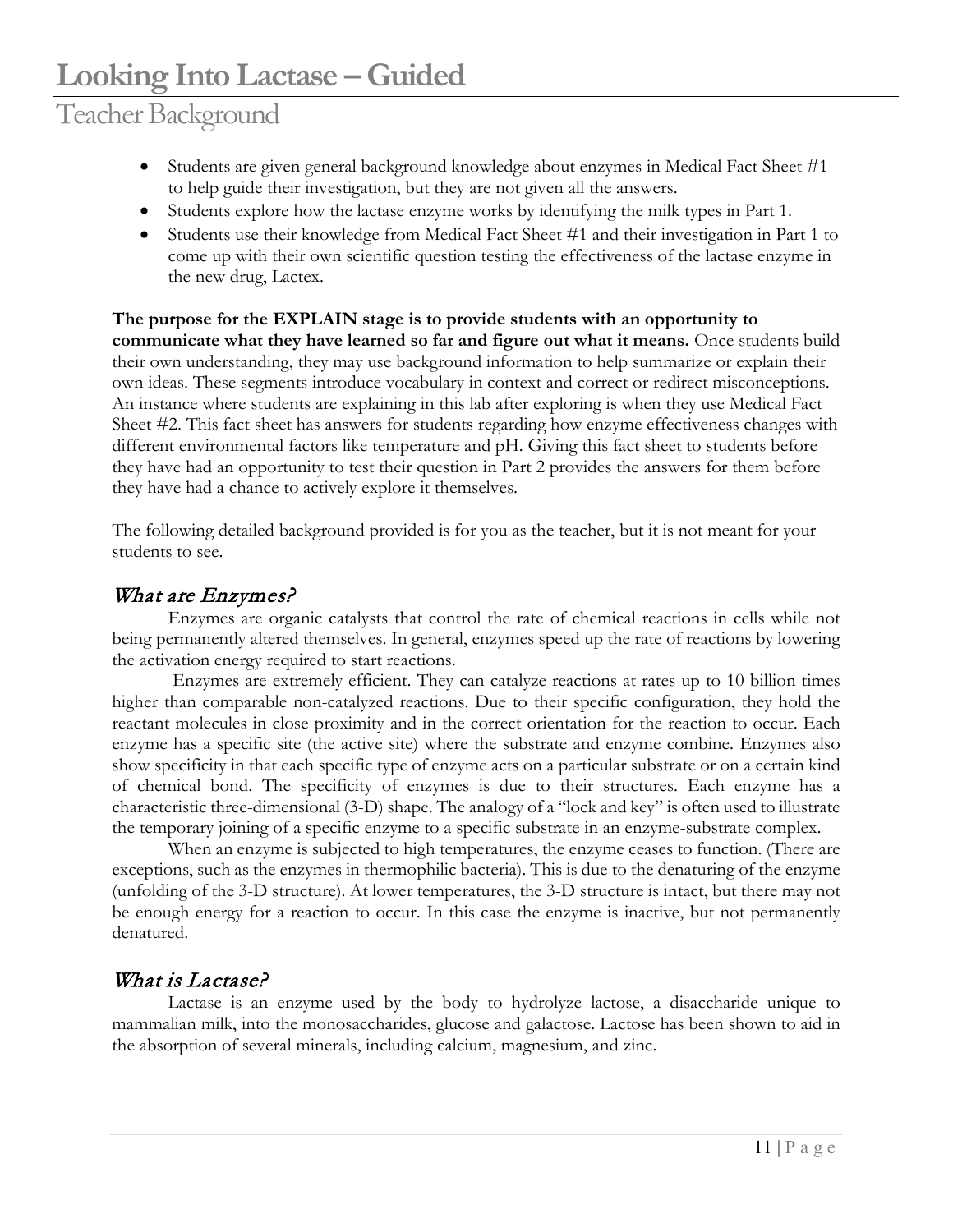### Pre-Laboratory Activity: Teacher Guide

*Time Requirement: 30-45 minutes*

#### Pre-Laboratory Activity

Pass out student worksheet packet (pages S-1-S-17) to each student.

- 1. Read the **Medical Case Study** to familiarize students with the type of patient who would benefit from the use of this drug. This is found on pages S-1 and S-2.
- 2. Ask students for suggestions about helping the patient manage his lactose intolerance. This could include avoiding foods that contain the sugar lactose. Ask students to think about how difficult it can be to avoid certain foods. Guide students to think about what breaks down lactose (lactase). Ask students if they think there is some way the lactase enzyme could be ingested by the patient and have them brainstorm their ideas.
- 3. Introduce the scenario to students that they are working for a pharmaceutical company and read out loud **Email #1** from the Principal Investigator (S-3). Tell students that if effective, this drug, Lactex, can be used by people who experience the symptoms of lactose intolerance.
- 4. Direct the students to the **Medical Fact Sheet #1** in their worksheet packet (S-4). Have the students read this fact sheet and answer the following questions: What are enzymes? *(Enzymes are organic catalysts, speeding up chemical reactions while not being permanently altered themselves.)* Why are they important in the human body? (*They help catalyze reactions.)* What does the lactase enzyme have to do with lactose intolerance? *(The lactase enzyme is needed to break down the sugar lactose. People with lactose intolerance do not produce enough/any lactase to catalyze this reaction.)*
- 5. Have students read **Email #2** from the Principal Investigator (S-5). Have students discuss how the sugars lactose, sucrose, and glucose differ. Ask students to point out which sugar would need the addition of an enzyme to break down and which would not and why.
- 6. Have students read the first page of the student laboratory protocol Part 1(S-6). Ask students to identify the goal of the activity. Then, have students write their own procedure for how they will achieve that goal.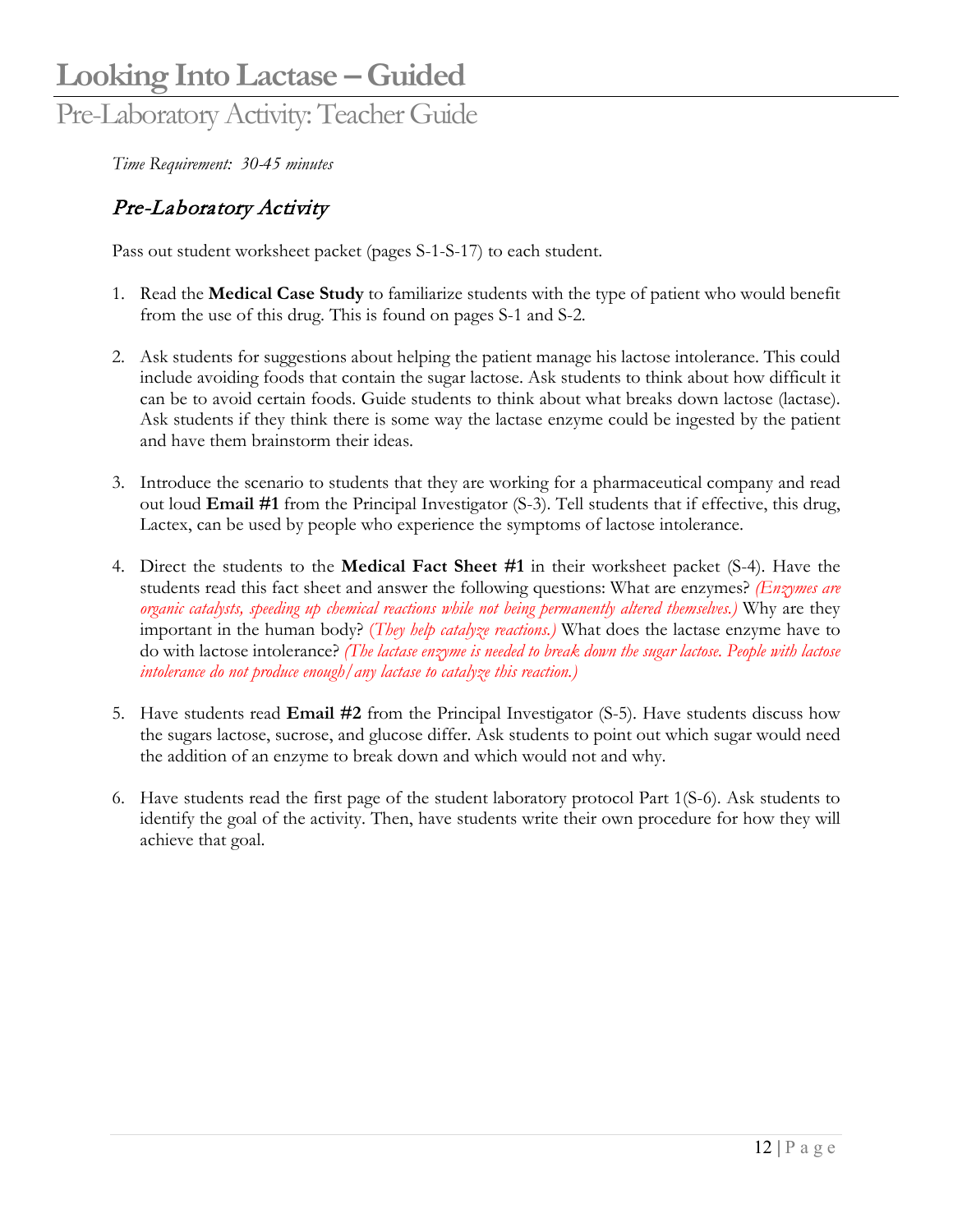### Laboratory Activity Part 1: Teacher Guide

*Time Requirement 60-90 minutes (can be broken into 2 - 45 minute sessions)*

#### Part 1: Identifying the Milk Type

The purpose of the laboratory activity is for students to determine the effect of the lactase enzyme on three types of milk by conducting an investigation.

Students are testing unknown milk samples (rice, cow, and soy milk) before and after the addition of lactase to determine the identity of each.

Begin by reviewing the types of sugar present in different types of milk (see S-5 of student handout). Break the students up into pairs or small groups and challenge each group to come up with a way to determine the milk type with the materials provided: glucose test strips and lactase enzyme. Have each group report out their ideas and have the class evaluate their logic. Students should come up with the ideas similar to the SAMPLE Laboratory Protocol - Part 1 on page 18 of the teacher's guide. That is, they dip the glucose test strips into each unknown milk sample BEFORE adding any lactase enzyme. This will allow them to identify the rice milk, which naturally contains glucose. Next, they will add Lactex (Lactase Enzyme Solution) to all three samples and dip new test strips. This will reveal which contains the soy milk with the sugar sucrose (no glucose present still), and which contains cow milk (the lactose sugar having been broken down into glucose and galactose). Note that, in this activity, it could be meaningful to prompt students to add lactase enzyme to the rice milk even if they have already identified it so they can check for any side effects that might be caused by the newly developed Lactex (Lactase Enzyme Solution).

Make sure students use appropriate hints when designing the investigation. They may understand the concept, but if they do not use an adequate enzyme to milk ratio, they may not have accurate results.

For Part 1, students should acknowledge that if they plan on adding any Lactex (Lactase Enzyme Solution) to their milk samples, they should use 1 ml of Lactex. Because the station should have 2 ml of milk per sample tube, this represents a 1:2 ratio of enzyme to milk.

Once students have written a procedure to identify the different milk types, have them carry out their investigation for Part 1. This activity allows students to become familiar with the equipment and reagents that will be used in the following activity.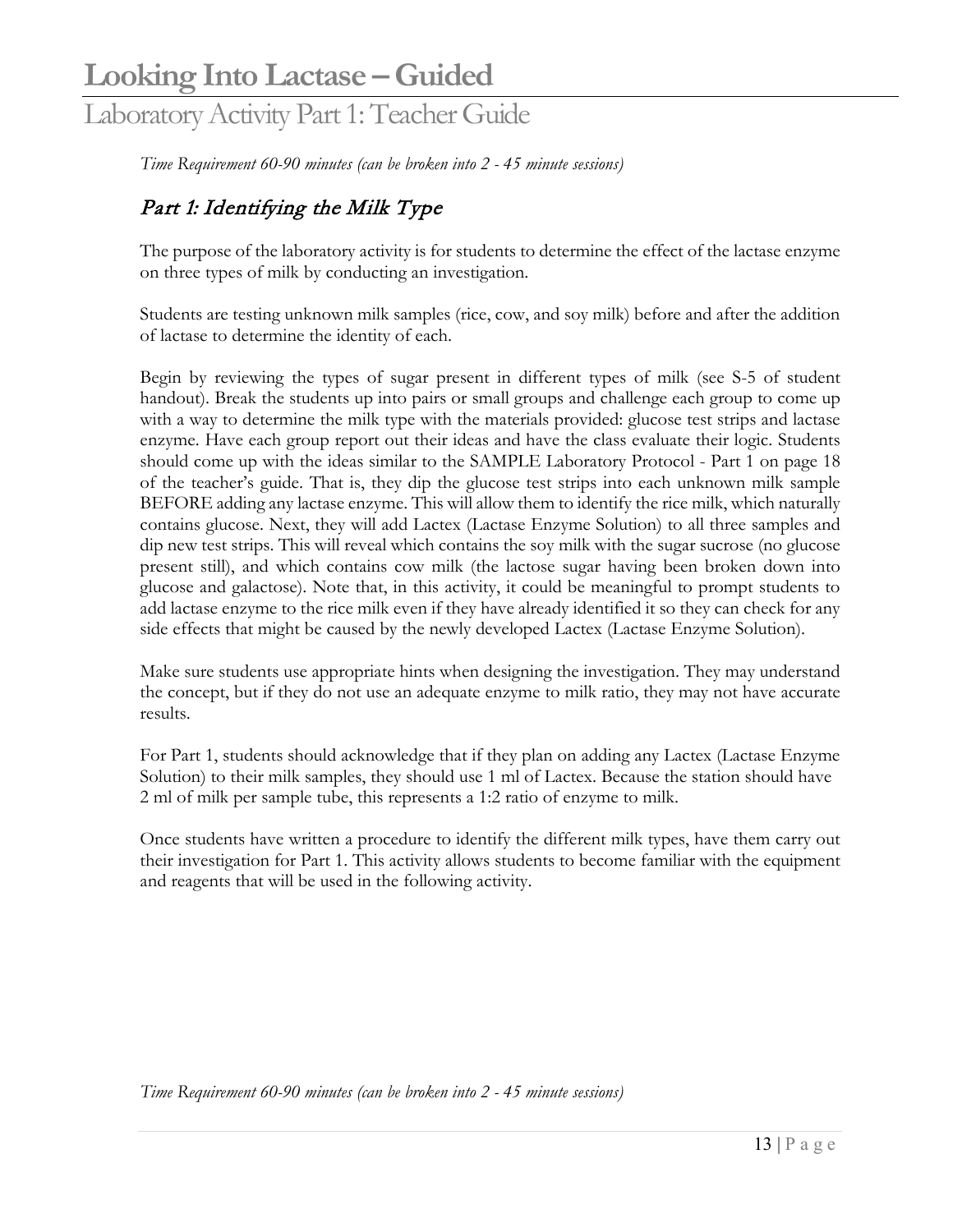#### Part 2: Designing Your Own Investigation: Testing for Enzyme **Effectiveness**

Students will design experiments of their own, as long as materials are available and the question logically addresses enzyme efficacy. It is up to you as a teacher to approve the procedure. Some possible investigations include:

- Students will explore the effect of pH on enzyme function.
- Students will explore the effect of temperature on the activity of the Lactex (Lactase Enzyme Solution).
- Students will explore how the concentration of Lactex (Lactase Enzyme Solution) used relates to the production of glucose.

Students will have to fill in the materials they will be given to use. Some examples are:

| Lactex (Lactase Enzyme Solution) | Test tubes with solutions of pH 2, 4, 7, 10, 12, and $dH_2O$ . |
|----------------------------------|----------------------------------------------------------------|
| Cow milk                         | Glucose test strips                                            |
| Water                            | Ice bucket                                                     |
| Hot plate                        | Water bath                                                     |

Your students will need to decide a testable question to investigate. First, start by accessing student prior knowledge on what conditions most affect enzyme activity (pH, temperature, amount of enzyme are possible ideas). Remember to try and have students explore before explain. Please note that Medical Fact Sheet #2 answers most of these questions and is specifically designed to be used by students AFTER they have designed their own investigation and collected their own data.

Below are possible (but not all) investigations your students could choose:

1. Determining the effect of  $pH$  on enzyme activity could involve students in testing a range of different pH solutions mixed with the enzyme to see if there is a change in the lactase activity.

- a) Discuss what neutral, acidic, and basic (or alkaline) pH values are and where they are found in the pH range (0-14).
- b) Challenge students to come up with reasons why a drug company would be interested in finding out the optimum pH level for their newly developed drug. Examples include influencing interactions with food (i.e., highly acidic food, such as orange juice) or ensuring enzyme functions within pH range of human stomach (acidic) and intestines (neutral basic).
- c) We recommend that students use 1 ml of each of the appropriate pH solutions into the respective pre-labeled student test tubes per 2 ml of cow milk used (1:2 ratio).

2. Determining the effect of temperature on enzyme activity could involve students testing the efficacy of the lactase enzyme drug, Lactex, at varying temperatures.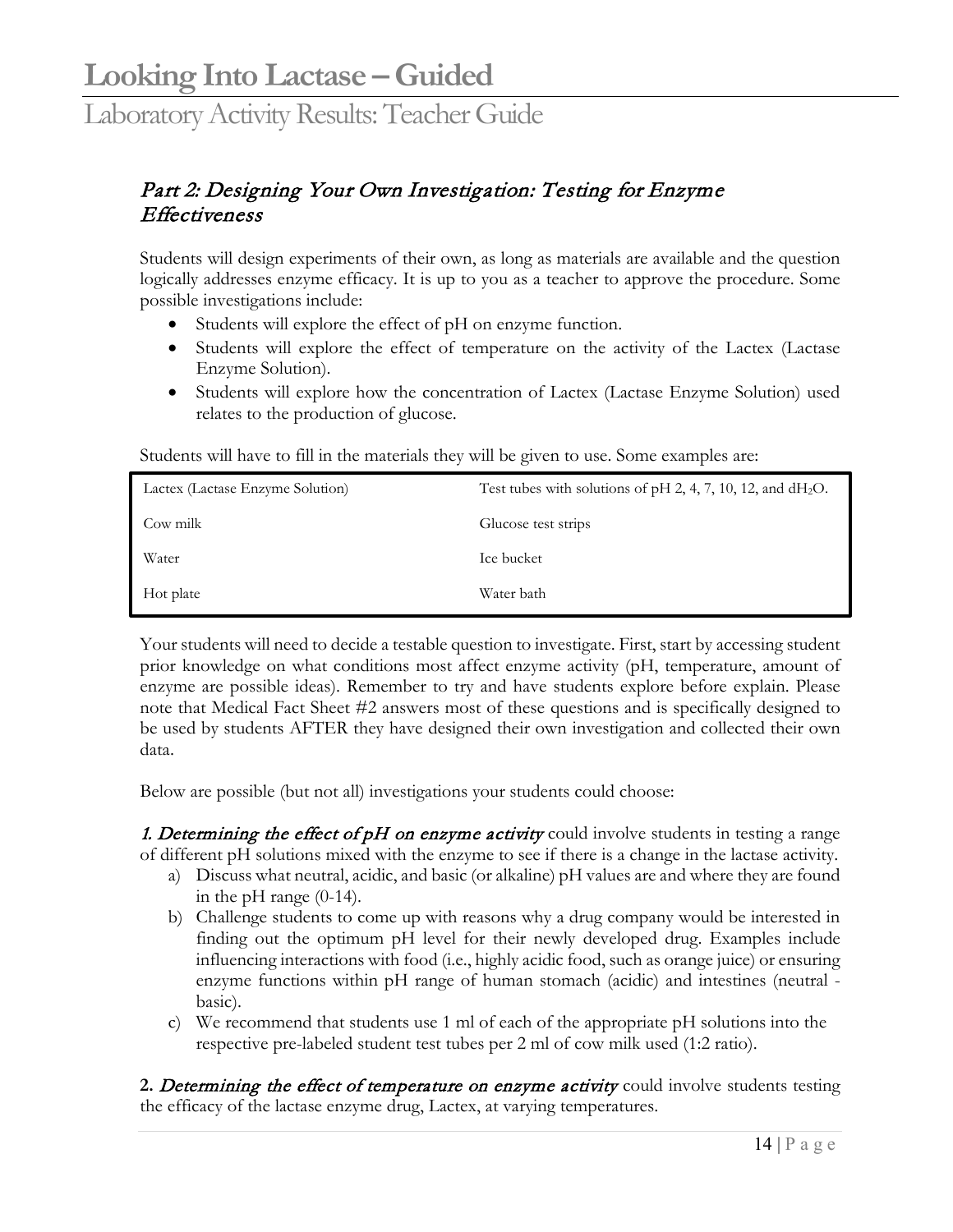- a) Challenge students to come up with reasons why a drug company would be interested in finding out how the drug works at different temperatures, such as determining proper storage conditions for solution, ensuring the solution works on temperatures of the human body, and ensuring the enzyme would work when taken with food such as coffee or ice cream.
- b) After the experiment, students will be challenged to come up with a scientific explanation as to why enzymes may or may not function at particular temperatures (information can be found in Medical Fact Sheet #2). Students should discover that extremely high temperatures can permanently denature enzymes and low temperatures temporarily reduce enzyme function due to lack of energy and not because they denature (or change the shape of) the protein.

3. Determining the effect of enzyme concentration used should have students testing varying lactase enzyme dilution amounts on the production of glucose with the glucose testing strips.

- a) Tell students the lactase enzyme provided has the equivalent of 1 pill/35 ml of water and is the highest concentration necessary.
- b) Challenge students to come up with reasons why a drug company would be interested in finding out the least amount of drug that could be used and still be effective for a patient.
- c) Ask students to predict if more enzymes would produce more or less glucose. After the experiment, students should do some research to come up with a scientific explanation to support their data (information can be found in Medical Fact Sheet #2).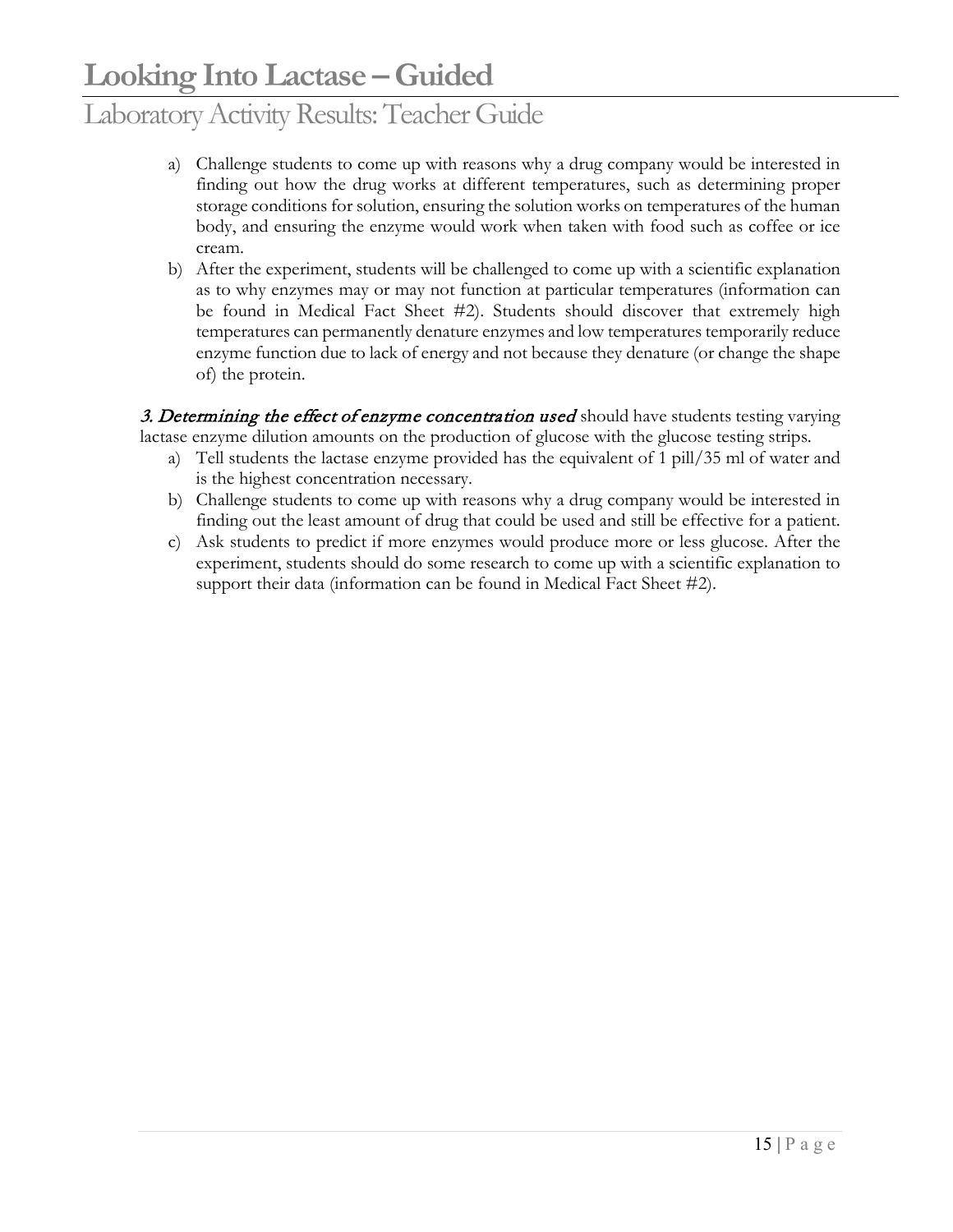#### Interpretation of Results

#### Part 1: Identifying the Milk Type

Sample #1 is **Rice Milk**, which contains Glucose.

- Turns the test strip a shade of brown BEFORE the addition of lactase due to the presence of glucose.
- Turns the test strip a shade of brown AFTER the addition of lactase because it still contains glucose; although, it will probably be a lighter shade of brown because students added lactase solution to the test tube, effectively diluting the contents of the test tube and thus decreasing the concentration of glucose.

Sample #2 is **Cow Milk**, which contains lactose, a disaccharide that is broken down by lactase into glucose and galactose.

- No effect on the test strip BEFORE the addition of lactase (contains only lactose, no glucose).
- Turns the test strip a shade of brown AFTER the addition of lactase because lactose is broken down into glucose and galactose.

Sample #3 is **Soy Milk**, which contains the sugar sucrose.

- No effect on the test strip BEFORE the addition of lactase (contains only sucrose, no glucose).
- No effect on the test strip AFTER the addition of lactase (contains only sucrose, no glucose).

#### Part 2: Designing Your Own Investigation: Testing for Enzyme Effectiveness

#### **Possible results: Determining the effect of pH on enzyme activity**

- Lactase is effective at  $pH$  2 7 (including dH<sub>2</sub>O) and therefore breaks down the lactose sugar in milk into glucose and galactose. As a result, the test strips will turn a shade of brown because glucose is present.
- Lactase is not effective at  $pH$  10 12. At the high  $pHs$  the enzyme lactase is denatured and is no longer able to break down the sugar lactose in milk. Therefore, no glucose is present and the test strips remain blue.
- The optimum range for the activity of lactase would be considered pH 2-7.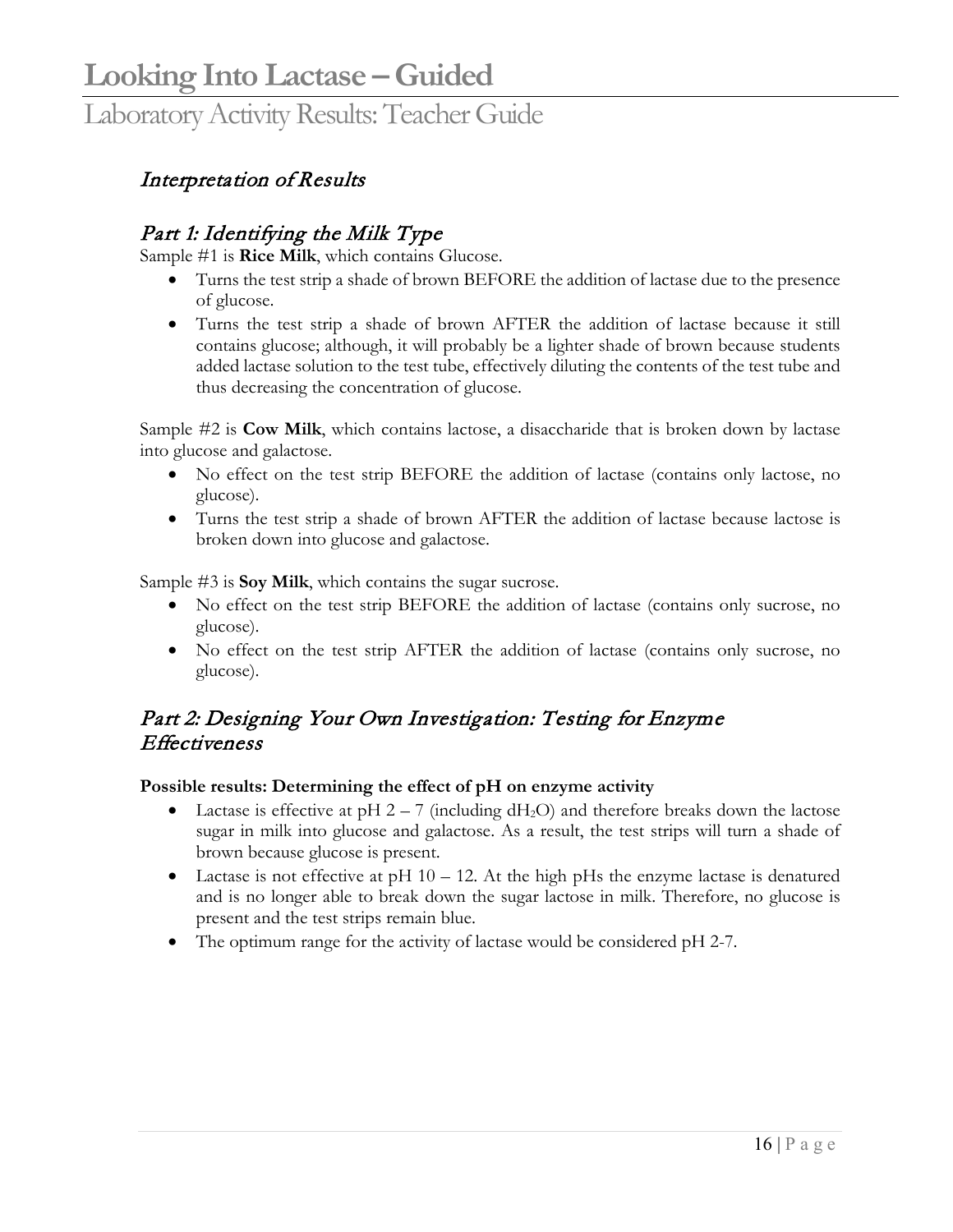#### **Possible results: Determining the effect of temperature on enzyme activity**

Results for this experiment may vary depending on temperatures used.

- The lactase enzyme works best at room temperature, resulting in the glucose test strip turning a shade of brown.
- The test strip at cold temperatures may detect some glucose, but at a lesser amount than at room temperature. This happens because at low temperatures, enzymes have very little energy and the rate of the reaction slows down but does not stop entirely.
- At very hot temperatures, the lactase enzyme will not work at all. The enzyme is denatured at very hot temperatures and is inactivated. The test strip at hot temperatures will not detect glucose and so the test strip will remain blue.

#### **Possible results: Determining the effect of enzyme concentration used**

Results for this experiment may vary depending on the enzyme concentrations tested.

- The glucose test strip will turn a shade of brown to indicate the amount of glucose produced.
- The more effective the concentration of the enzyme is, the more glucose it will produce.

After students have completed their experiment, have them construct a scientific explanation to answer their testable question using the Claim, Evidence, Reasoning organizer found on S-14. For more information on what the Claim, Evidence, Reasoning Framework is or how to scaffold this process in your classroom, please refer to the CER section of the binder.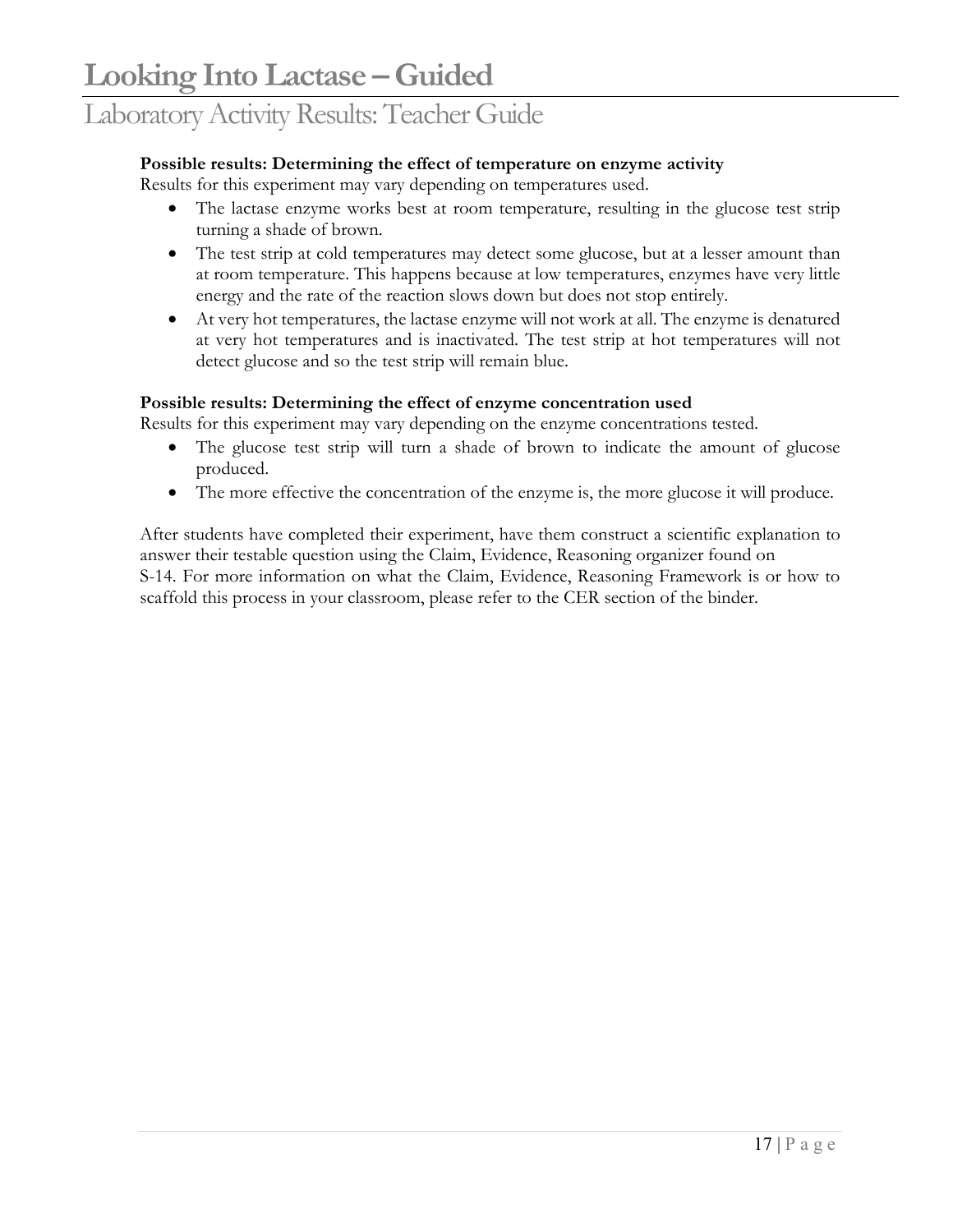### Equipment Directions and Reagent Notes

**Teachers, please read the following information. As the facilitator, it is your responsibility to demonstrate to the students how to properly use the equipment and reagents in this lab. Proper use of the equipment and reagents is necessary to obtain accurate results and to ensure student safety.** 

#### **How to Use a Pipette Pump**

Pipette pumps will be used with plastic 10 ml pipettes to measure liquids. Secure the plastic pipette into the pump by using a pushing and twisting motion. Use the wheel to draw liquid into the pipette by rolling it forward, reverse



the wheel's direction to let the liquid out. Always hold the pipettes upright when they are attached to the pump or the liquid will go inside the pump and become contaminated and volume will be lost.

The 10 ml plastic pipettes have two scales on them that run in opposite directions. When measuring liquid, use the scale that has the "1 ml" at the bottom tip and "10 ml" at the top. Also, make sure to use the bottom of the meniscus (the curved part of the liquid in the pipette) to determine the volume level. When transferring liquid, make sure the container you are transferring the liquid into is nearby or liquid may start to drip out of the pipette tip. The transfer must take place quickly.

The labeled pipettes should be used only with the corresponding liquids (they can be reused with the same liquid only), otherwise the pipettes and samples risk contamination. When using the pipettes, the tip shouldn't touch the insides of tubes you are dispensing the liquid into to also prevent contamination.

#### **Glucose Test Strips**

Glucose test strips are used to detect the presence of glucose. The pad will turn various shades of brown in the presence of glucose – the greater the concentration of glucose, the darker the shade of brown. There is a scale on the outside of the containers that indicates concentration. Test strips are sensitive to light, which is why they must be stored in the containers, and not removed from the containers until ready to use. Test strips are also sensitive to touch, so students should avoid touching the pad on the end of the strip. Test strips need only be submerged briefly to moisten the pad, they do not need to soak.

#### **Lactase Powder (Lactex)**

The lactase powder is made up of commercially available name brand lactase enzyme pills. The solution will not completely dissolve. When aliquoting the solution, make sure to gently mix the solution occasionally to ensure an even distribution of the lactase.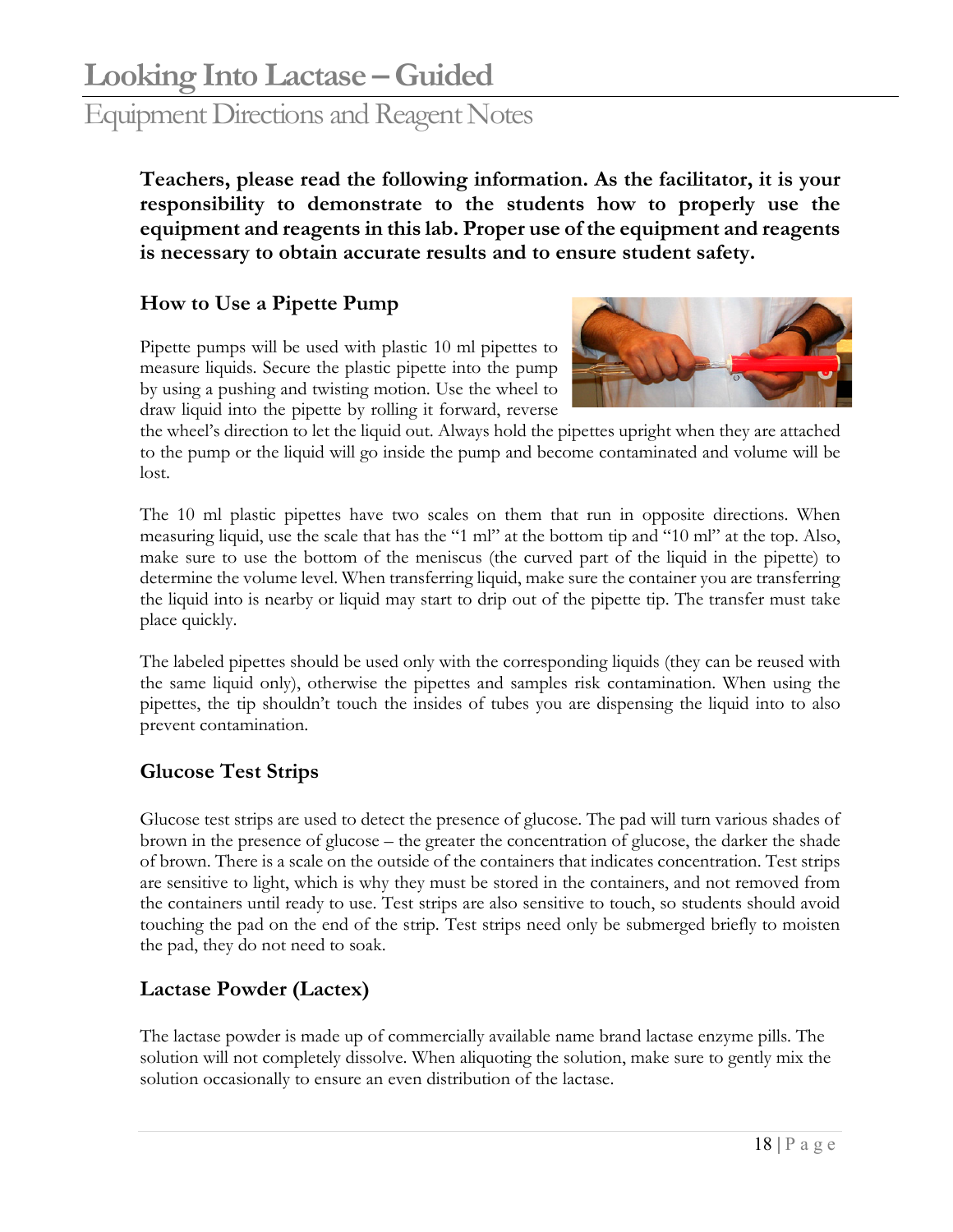#### SAMPLE Laboratory Protocol – Part 1

Below offers an example of a procedure a student COULD write for Part 1 of the Looking Into Lactase Lab. Student procedures will offer varying levels of details and specificity. You can use differing written procedures as an opportunity to discuss the reliability of science and the reasoning behind why some results may vary.

The procedure should show that:

- Students understand how to use the available equipment.
- Students understand how they will determine each milk type using the information on S-4 and S-5.
- 1. Label three glucose test strips individually as #1, #2, and #3. **Note: Test strips are sensitive to light. Do not take them out of the brown container until ready to use. Avoid touching the blue pad on the end of the strip.**
- 2. Dip glucose test strip #1 into test tube #1 and lay it down on the paper towel. Dip glucose test strip #2 into test tube #2 and lay it down on the paper towel. Dip glucose test strip #3 into test tube #3 and lay it down on the paper towel.
- 3. Wait 30 seconds for each test strip, and then record the color of the test strips in Table 1.
- 4. Record the concentration of glucose in Table 1. To do this, compare the color that develops on the test strip to the color chart on the test strip container.
- 5. Gently mix the Lactex solution. Then using the pipette labeled "Lactex", add 1 ml of the solution to tubes  $\#1$ ,  $\#2$ , and  $\#3$ .
- 6. Cap tubes #1, #2, #3 and turn upside down to mix a few times, but do not shake vigorously. **Hold cap on tube to avoid leakage.** Wait 3 minutes.
- 7. Remove 3 new glucose test strips. Label as #1, #2, and #3.
- 8. Dip new glucose test strip  $#1$  into test tube  $#1$  and place on the paper towel. Dip new glucose test strip #2 into test tube #2 and place on the paper towel. Dip new glucose test strip #3 into test tube #3 and place on the paper towel.
- 9. Wait 30 seconds for each test strip, and then record the color of the test strips in Table 1.
- 10. Record the concentration of glucose in Table 1. To do this, compare the color that develops on the test strip to the color chart on the test strip container.
- 11. Identify the milk type based on your results in Table 1.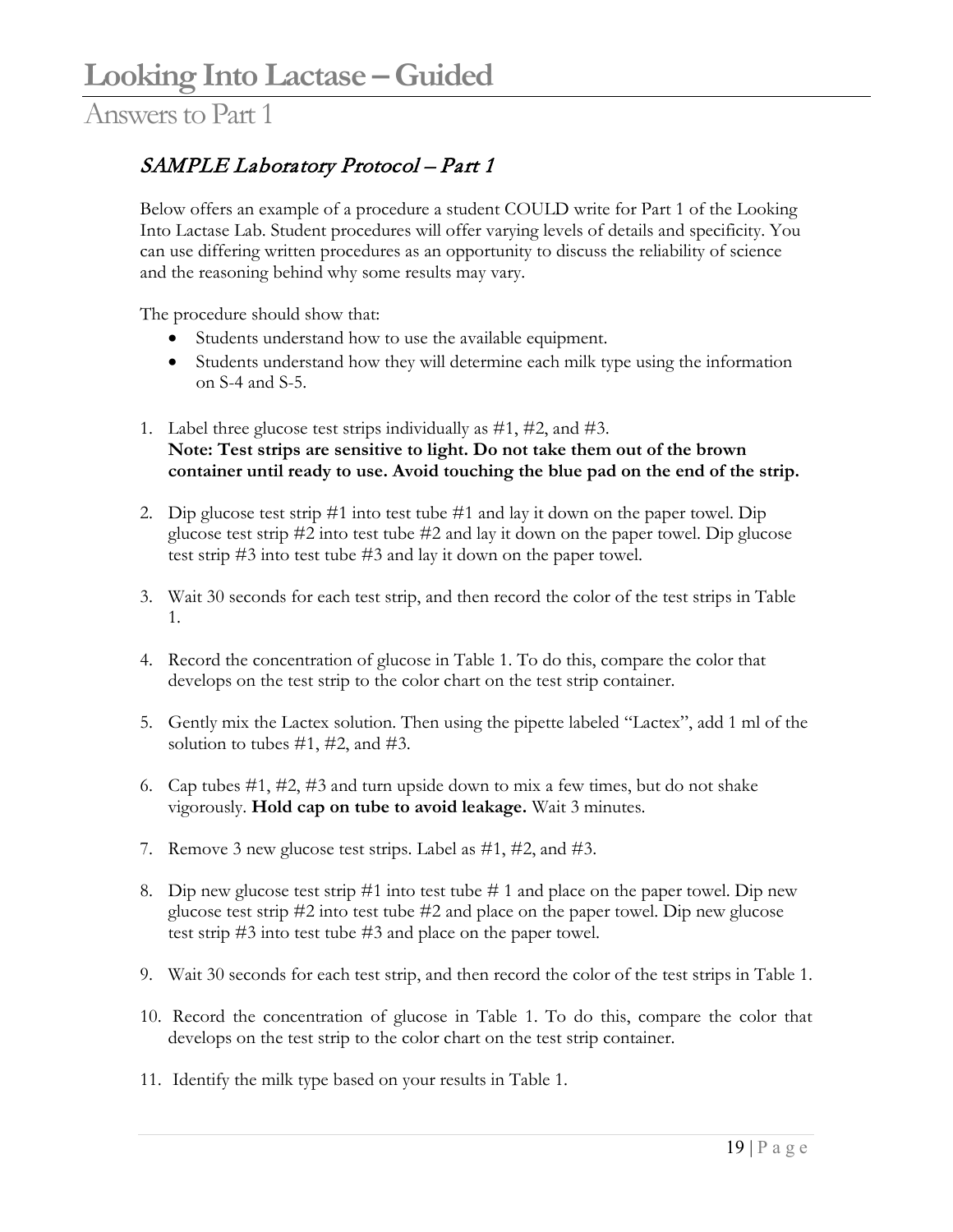#### Answers to Analysis Questions from Student Worksheets

#### **Part 1: Identifying the Milk Type**

5. Identify the independent and dependent variables in this activity.

Independent Variable: Unknown Milk Samples

Dependent Variable: Lactase Activity (measured by production of glucose)

6. Create a data table in the space provided below, so you can record the data you collect.

**Title of Table:** Sample of table shown below

#### **Table 1: Glucose Results Before and After Adding Lactase Enzyme**

| Sample<br>Number | Color of test<br>strip BEFORE<br>adding Lactex | Concentration of<br>glucose $(mg/dl)$<br><b>BEFORE</b> adding<br>Lactex | Color of test<br>strip AFTER<br>adding Lactex | Concentration of<br>glucose $(mg/dl)$<br><b>AFTER</b> adding<br>Lactex | Milk Type |
|------------------|------------------------------------------------|-------------------------------------------------------------------------|-----------------------------------------------|------------------------------------------------------------------------|-----------|
|                  |                                                |                                                                         |                                               |                                                                        |           |
| $\overline{2}$   |                                                |                                                                         |                                               |                                                                        |           |
| 3                |                                                |                                                                         |                                               |                                                                        |           |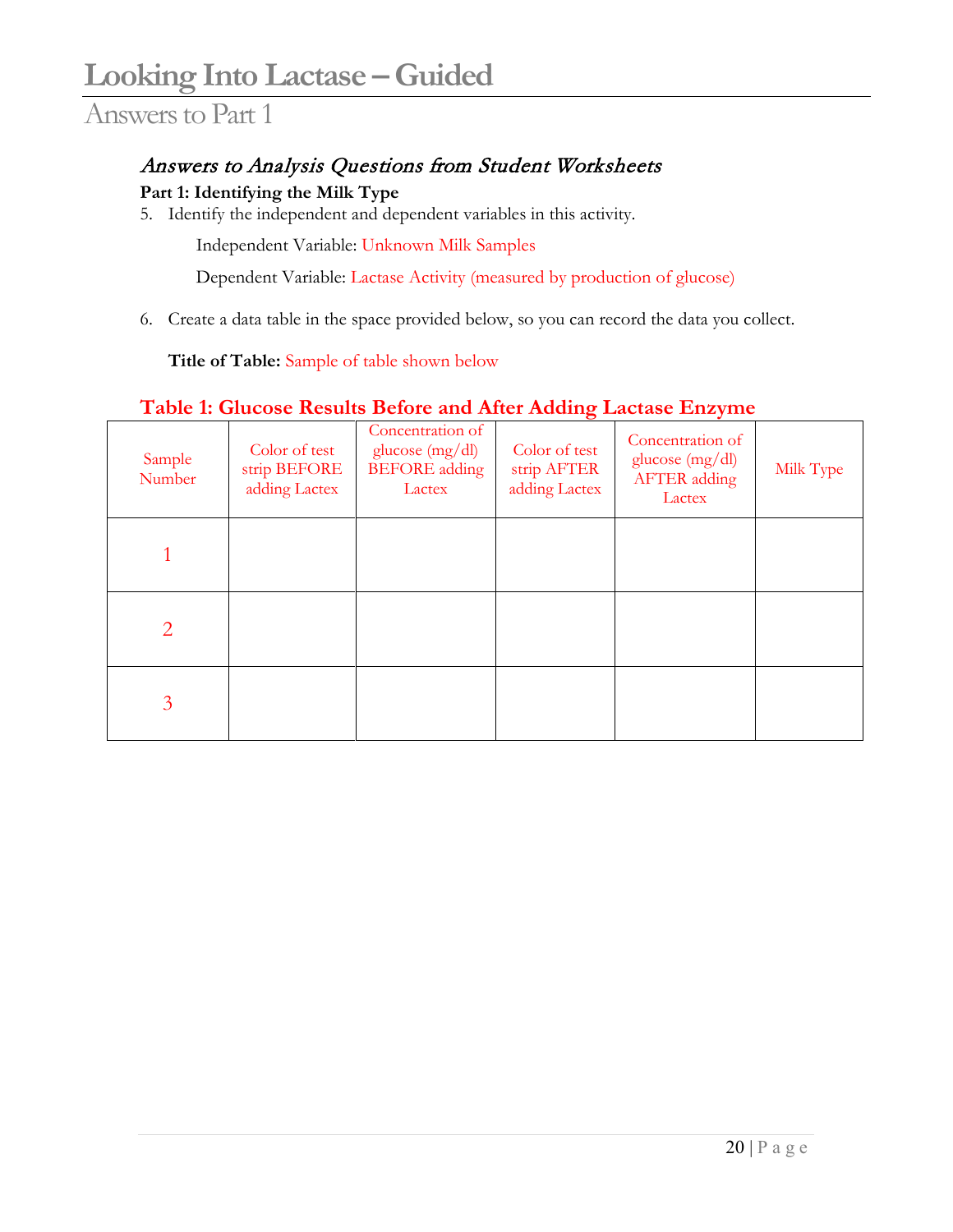#### Answers to Analysis Questions – Part 1

8. What is the purpose of the glucose test strips? What does the glucose concentration tell you?

*The strips serve as an indicator for the presence of glucose, which is one of the products of lactase activity. The glucose concentration tells you how much glucose was produced when the Lactex (Lactase Enzyme Solution) was used.* 

9. What effect does Lactex (Lactase Enzyme Solution) have on the cow milk?

*The Lactex contains the lactase enzyme, which catalyzed the hydrolysis of the disaccharide, lactose, producing the two monosaccharides, glucose and galactose.*

10. Which sample is the cow milk? Provide your evidence and reasoning.

*Claim – Sample # 2 contains cow milk.*

*Evidence – Before adding Lactex, the glucose test strip stayed blue. After adding Lactex, the glucose test strip turned brown.*

*Reasoning – The glucose test strip only detected the presence of glucose after adding Lactex to the milk sample because cow milk contains the disaccharide lactose, which was broken down into the monosaccharides glucose and galactose by the enzyme lactase.* 

11. Which sample is the rice milk? Provide your evidence and reasoning.

*Claim – Sample #1 contains rice milk.*

*Evidence – Before and after adding Lactex, the glucose test strip turned brown.*

*Reasoning – The glucose test strip detected the presence of glucose in the original milk sample and in the milk sample after adding Lactex. Glucose was still detected in the milk sample after adding the lactase enzyme because rice milk only contains the monosaccharide glucose with or without the presence of the lactase enzyme.* 

12. Which sample is the soy milk? Provide your evidence and reasoning.

*Claim – Sample # 3 contains soy milk.*

*Evidence – Before and after adding Lactex, the glucose test strip stayed blue.*

*Reasoning – The glucose test strip did not detect the presence of glucose before or after adding Lactex to the milk sample because soy milk contains the disaccharide sucrose, which can only be broken down into the monosaccharides glucose and fructose by the enzyme sucrase. Sucrase was not added to the milk samples, so the sugar in the soy milk could not be broken down.*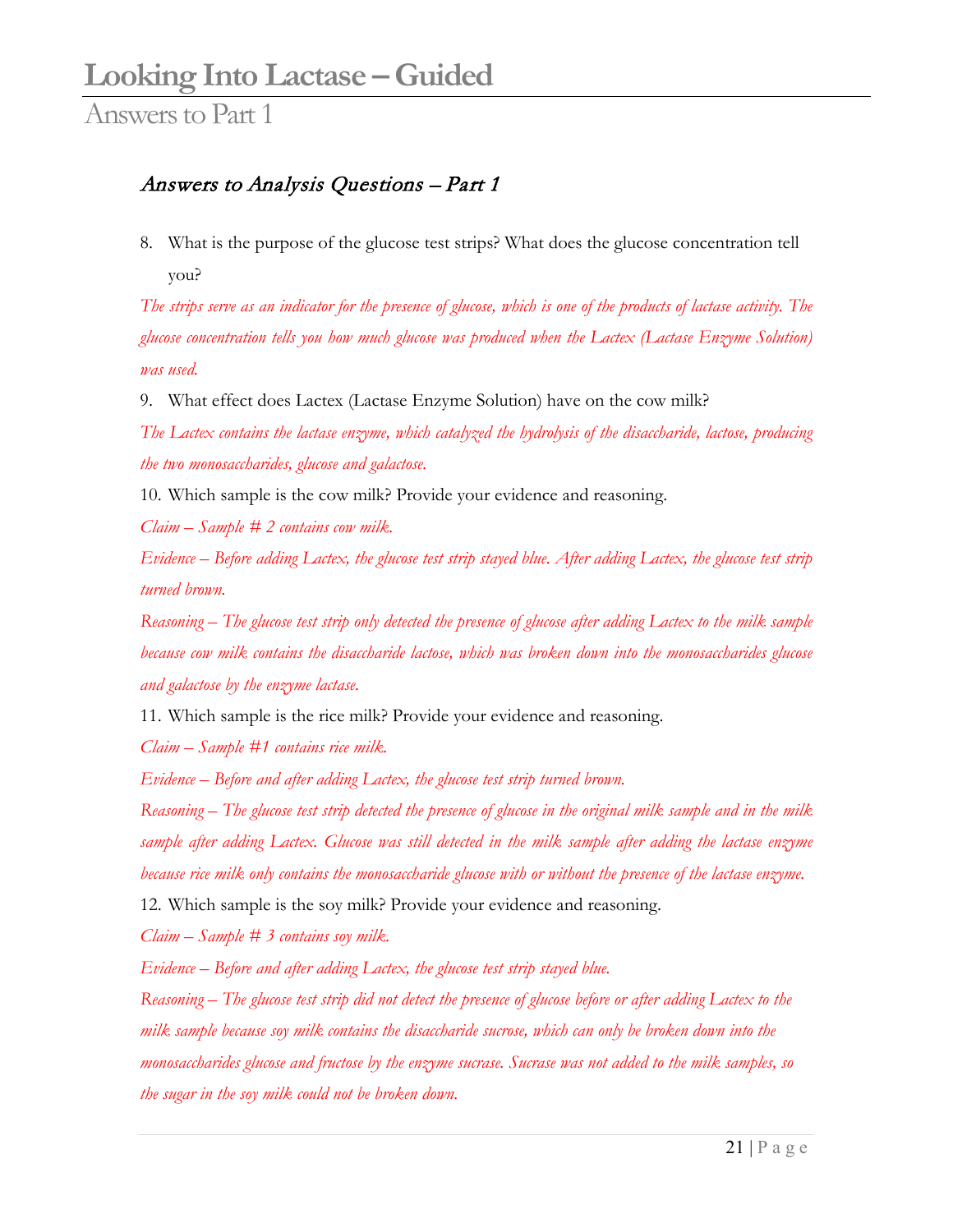#### Claim, Evidence, Reasoning

A rubric has been included for you in the Claim, Evidence, Reasoning (CER) section.

#### **Claim**

Examples of appropriate claims include:

- The optimum range for Lactex (lactase enzyme solution) is pH 2-7.
- Lactex works best at room temperature.

#### **Evidence**

This should include a graph of the students' results.

#### **Reasoning**

Examples of inappropriate reasoning include:

- No reasoning given
- Students just repeat the results from their experiment

Common content specific misconceptions:

- Heating kills enzymes. *No, heating denatures enzymes. Enzymes are not living organisms, so they cannot be killed.*
- Enzymes are denatured at lower temperatures. *At low temperatures, enzymes have very little energy so the rate of the reaction slows down, but does not stop entirely. Enzymes are not denatured (unraveled) at cold temperatures.*
- Enzymes are depleted in the course of a reaction. *Enzyme molecules will not be used up in a reaction. The decrease in enzymatic rate is due to the gradual decrease in the substrate concentration or denaturation of the enzyme at high temperatures.*

#### Answers to Questions - Part 2

1. Where does the lactase enzyme need to work in the human body? (Hint: review Medical Fact Sheet #1)

*The lactase enzyme works in the small intestine.*

2. How might the conditions at the above location differ or be the same from where you tested the lactase enzyme?

*The small intestine is likely to have a different temperature and pH from the lab where this enzyme was tested. (Answers may vary.)*

3. What factor(s) would a pharmaceutical company likely test to simulate the environment where the lactase enzyme will be used?

*The pharmaceutical company might want to test conditions that are similar to the human body, like pH and temperature, since Lactex will be consumed by humans.*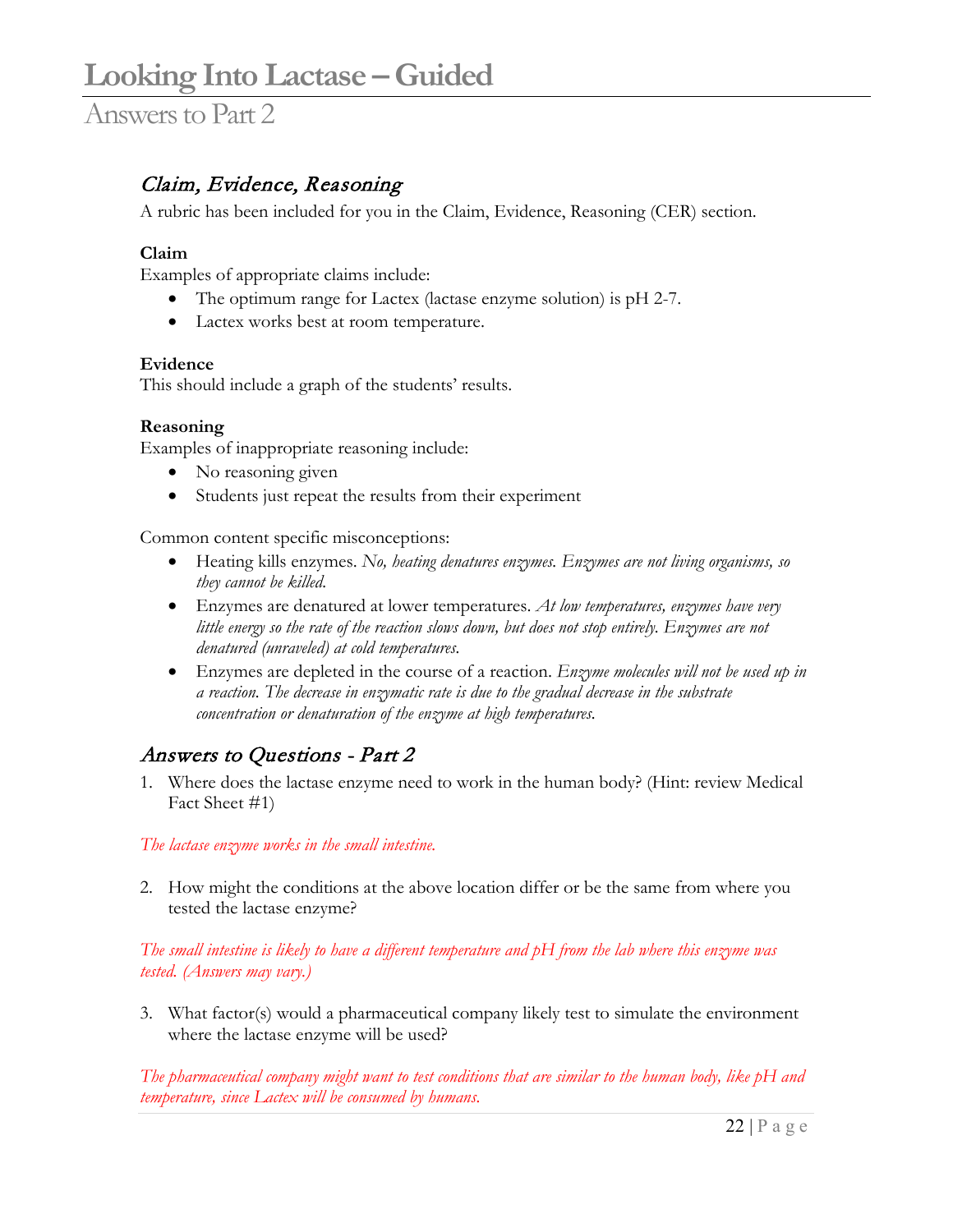Answers to Brief Constructed Response Questions

#### Answers to Assessment Questions

- 1. b
- 2. c
- 3. d
- 4. a
- 5. d

#### Answers to Brief Constructed Response Questions

6. How does the data from your own experiment compare to that of others in your class? Explain.

*Answers will vary but should discuss why experimental data may vary when similar questions were asked.* 

7.

A. Which enzyme works better in an alkaline environment? Provide your evidence and reasoning?

*Enzyme B works better in an alkaline environment because its peak reaction rate was at pH 8, which is alkaline (basic). Enzyme A did not work at all in an alkaline environment (it stopped working at pH 6, which is considered an acidic environment).* 

B. At which pH do the two enzymes work equally well? Provide your evidence and reasoning?

*The two enzymes worked equally well at pH 5. At pH 5, both enzymes have the same reaction rate of 1 mg/sec.*

- C. What is the optimum pH for Enzyme A? Provide your evidence and reasoning? *The optimum pH for Enzyme A is pH 3 because that is where the reaction rate is the greatest (3 mg/sec).*
- D. Describe the overall reaction rate pattern shown by both enzymes.

*Both enzymes show a bell-shaped curve with a low reaction rate at the lower and upper levels of their ranges and an optimum rate approximately midway between each of their two extremes.*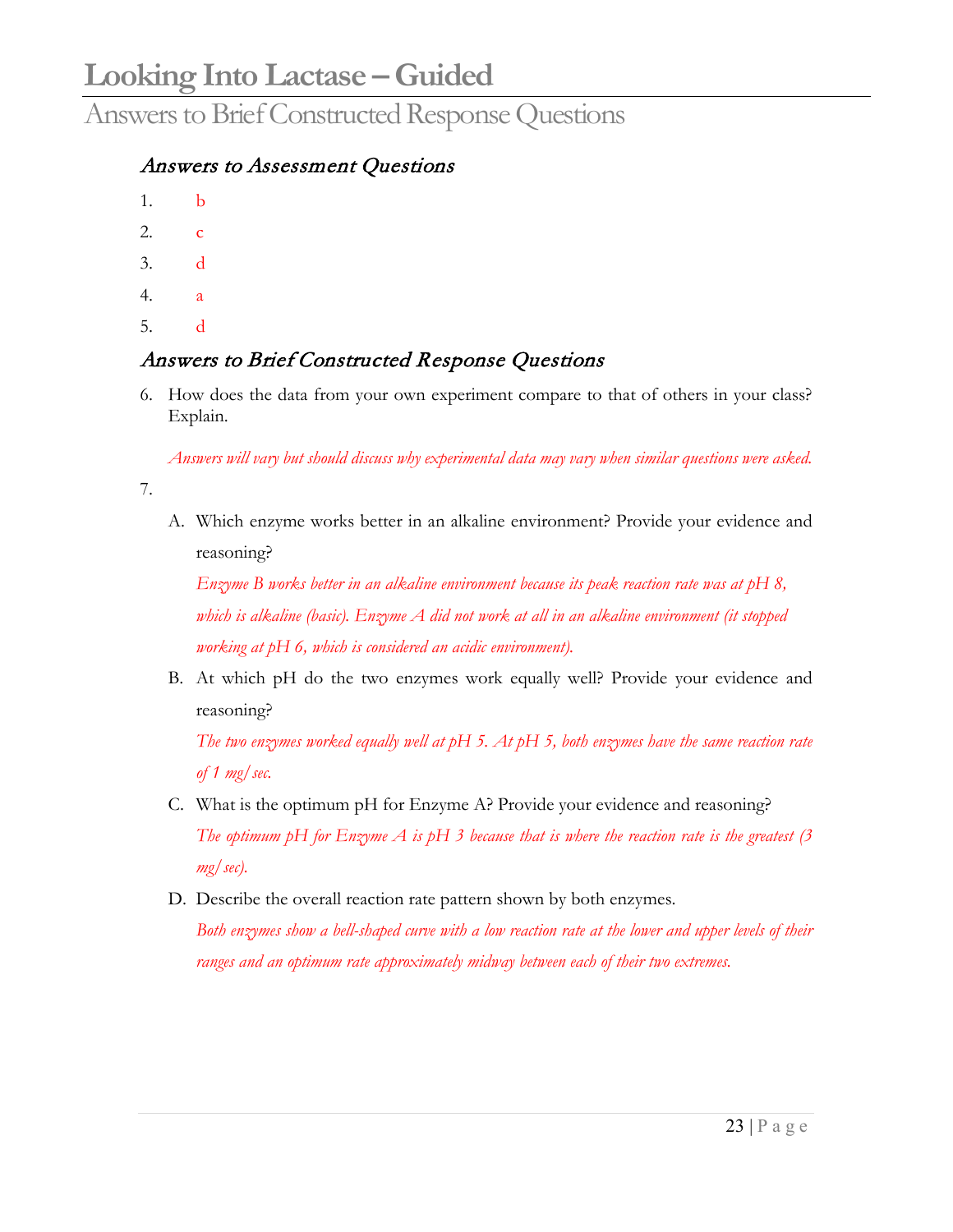### Answers to Extension Activities

#### 1. Similarities:

- All three groups show relatively high lactose tolerance at the earliest ages for which data is available.
- All three groups show a decrease in tolerance with age. (Note: Mestizo refers to offspring of European and S. American Indian parents.)

#### Differences:

- Peruvian mestizo children show the most rapid decrease in tolerance, being less than 20% tolerant by age 6.
- U.S. Caucasian children maintain an 80+% tolerance to age 18 while African Americans decrease steadily to 30% at age 18.
- Although U.S. Caucasian children show a decrease after the age of 4, they actually show a slight increase after the age of 16.
- 2. The student graphs should reflect the trends described in #1 above and the paragraph should include the information given for #1 above.
- 3. The letter should be written in standard business letter format. The letter should address the fact that the majority of students in the Baltimore City Public School system are African Americans and thus a high percentage (maybe up to 70%) is likely to be lactose intolerant. The letter should propose a solution such as offering calcium fortified orange juice as an alternative to the milk or providing lactase supplemented milk.
- 4. A. Since humans cannot digest cellulose, this carbohydrate passes into the large intestine where resident bacteria break down the cellulose and release gas.

B. The bacteria and protozoa that live in the stomachs of herbivorous mammals, such as cows and sheep, are able to digest the cellulose of the grass. They can then absorb the glucose end product to use for energy. The bacteria and protozoa, in turn, get an appropriate supply of food and a place to live safe from predators. If the mammals did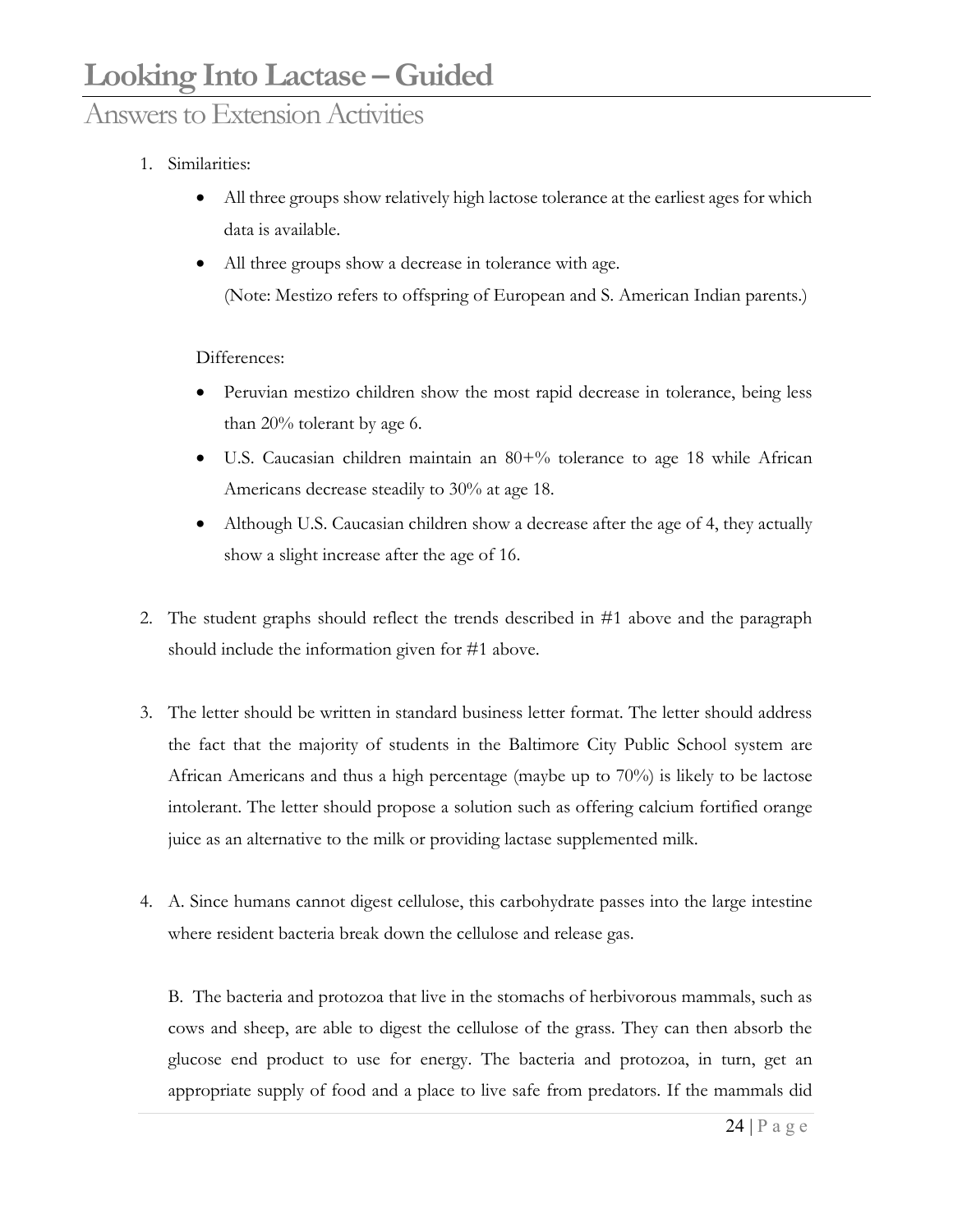### Answers to Extension Activities

not have these symbiotic organisms living in their stomachs, they would be more similar to humans and not be able to utilize the cellulose in the plant cell walls.

5. Students should discuss the usefulness of the lactase enzyme by breast-fed infants and how this would contribute to the survival rate of these children. As infants are weaned, the enzyme's activity seems to decrease universally. The exceptions are those areas of the world where mammals were domesticated for providing milk as a source of nourishment for all segments of the population. The discussion should include the evolutionary advantage of maintaining functioning lactase enzymes in humans in these regions and the possibility that having this enzyme was a selective advantage that would be passed on genetically from one generation to the next.

#### **Video Links:**

1. Howard Hughes Medical Institute BioInteractive Short Film The Making of the Fittest: Got Lactase? The Co-evolution of Genes and Culture (15 minutes)

[http://www.hhmi.org/biointeractive/making-fittest-got-lactase-co-evolution-genes-and](http://www.hhmi.org/biointeractive/making-fittest-got-lactase-co-evolution-genes-and-culture)[culture](http://www.hhmi.org/biointeractive/making-fittest-got-lactase-co-evolution-genes-and-culture)

2. Evolution of life

Good Milk/Bad Milk (7 minutes) <http://www.evolution-of-life.com/en/observe/video/fiche/good-milk-bad-milk.html>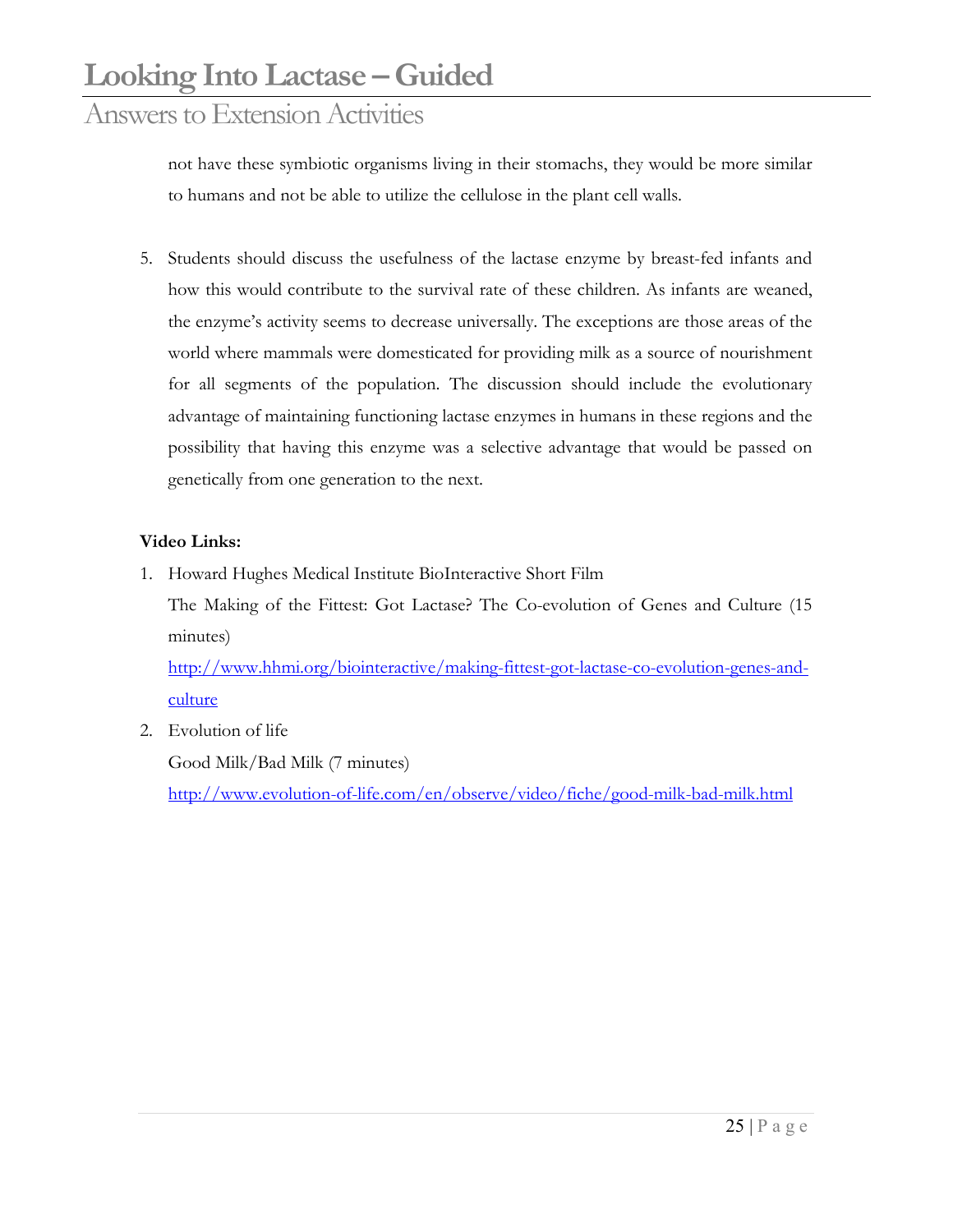### Student Worksheets

### **Medical Case Study**



Duodenum (the first section of the small intestine) contains finger-like projections called villi that aid in nutrient absorption.

#### **Case Report**

A 16-year-old student presented to his doctor with a 3-day history of vomiting and severe diarrhea. Based on a stool culture, a bacterial infection was diagnosed and the student was treated with an antibiotic. Eating yogurt or drinking milk seemed to worsen his diarrhea and the doctor told him to avoid milk until he felt better. The diarrhea started improving 3-4 days later, and once he finished taking the medication, his stools had normalized and his appetite returned.

On his return to school, he had lunch (tuna mayonnaise sandwich, yogurt, and a cup of coffee with milk) at the cafeteria. That afternoon, he experienced abdominal cramping but thought it was because he was hungry. To help this, he ate some chocolate and drank some flavored milk. Two hours later, the cramps worsened and he developed diarrhea. He went back to the doctor, concerned that he had another 'stomach bug'.

 $\_$  , and the set of the set of the set of the set of the set of the set of the set of the set of the set of the set of the set of the set of the set of the set of the set of the set of the set of the set of the set of th

 $\_$  , and the set of the set of the set of the set of the set of the set of the set of the set of the set of the set of the set of the set of the set of the set of the set of the set of the set of the set of the set of th

 $\_$  , and the set of the set of the set of the set of the set of the set of the set of the set of the set of the set of the set of the set of the set of the set of the set of the set of the set of the set of the set of th

What do you think is happening?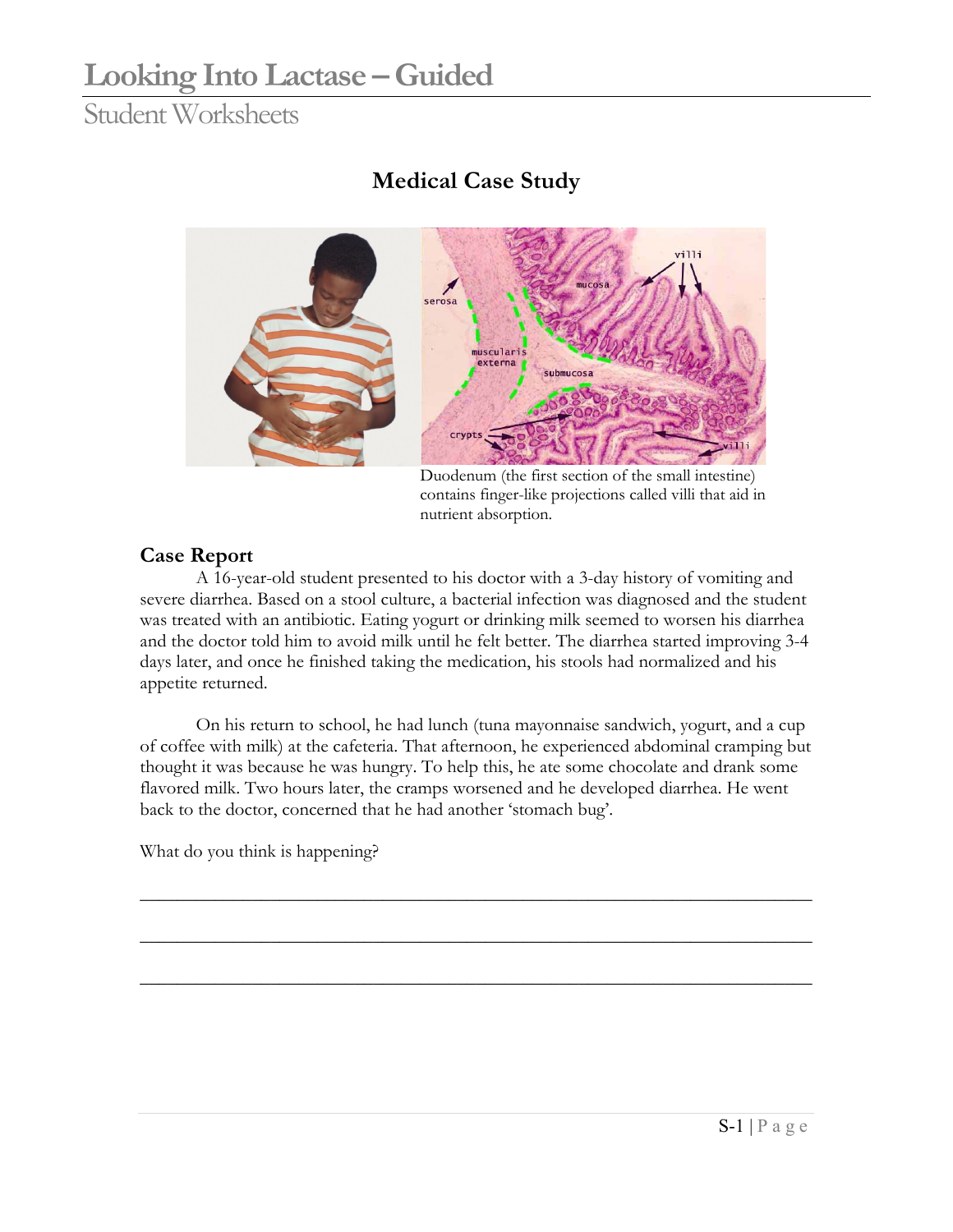The doctor came up with the following options:

- Another bacterial infection
- Food poisoning
- An allergic reaction to something he ate
- An intolerance of some kind.

Stool cultures were negative. He had no history of previous food or environmental allergies and after discussing his intake that day, the doctor thought it could be possible lactose intolerance. He was told to eliminate all milk and dairy products for 7 days.

After severe diarrhea, the intestinal mucosa and the villi are damaged. Lactase is released by the villi. The damaged villi and mucosa need to be repaired before lactase will return to the small intestine. The doctor thinks the student's villi had not had enough time to repair and not enough lactase had been produced since his infection for him to tolerate the milk related food.

The student followed instructions, and the diarrhea and cramps resolved. He managed to reintroduce dairy foods and was able to follow his usual routine again.

Two weeks later he revisited the doctor, again with diarrhea, severe cramping, and bloating. The student's diet and lifestyle were evaluated. He had started drinking a flavored milk drink almost daily. A primary lactase deficiency was suspected. However, the student asked why he had previously been able to tolerate milk in his coffee, as well as chocolate and yogurt on various occasions.

Being of African descent, he has a high likelihood of having underlying primary lactose intolerance and could handle some dairy products. The diarrhea had damaged the villi and therefore affected lactase production, causing his tolerance to lower. Once the lactase had been replenished, he could once again tolerate small amounts of lactose, but when he increased the intake of lactose by drinking milk frequently, symptoms developed again.

 $\_$  , and the set of the set of the set of the set of the set of the set of the set of the set of the set of the set of the set of the set of the set of the set of the set of the set of the set of the set of the set of th

 $\_$  , and the set of the set of the set of the set of the set of the set of the set of the set of the set of the set of the set of the set of the set of the set of the set of the set of the set of the set of the set of th

 $\_$  , and the set of the set of the set of the set of the set of the set of the set of the set of the set of the set of the set of the set of the set of the set of the set of the set of the set of the set of the set of th

What suggestions do you have to help the patient manage his lactose intolerance?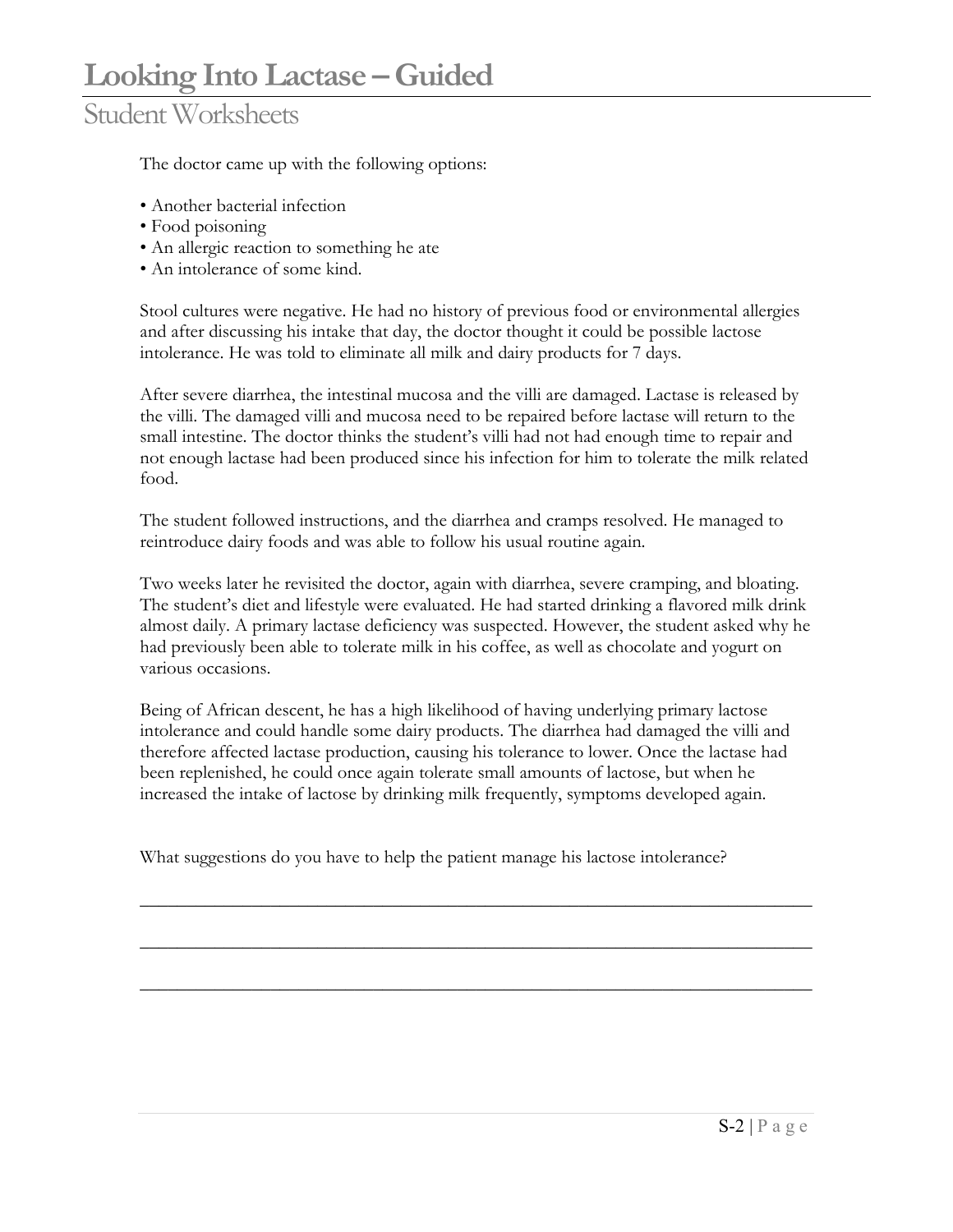

#### **Email #1 to Students**



*After reading the handout…*

1. What are enzymes?

2. Why are they important in the human body?

3. What does the lactase enzyme have to do with lactose intolerance?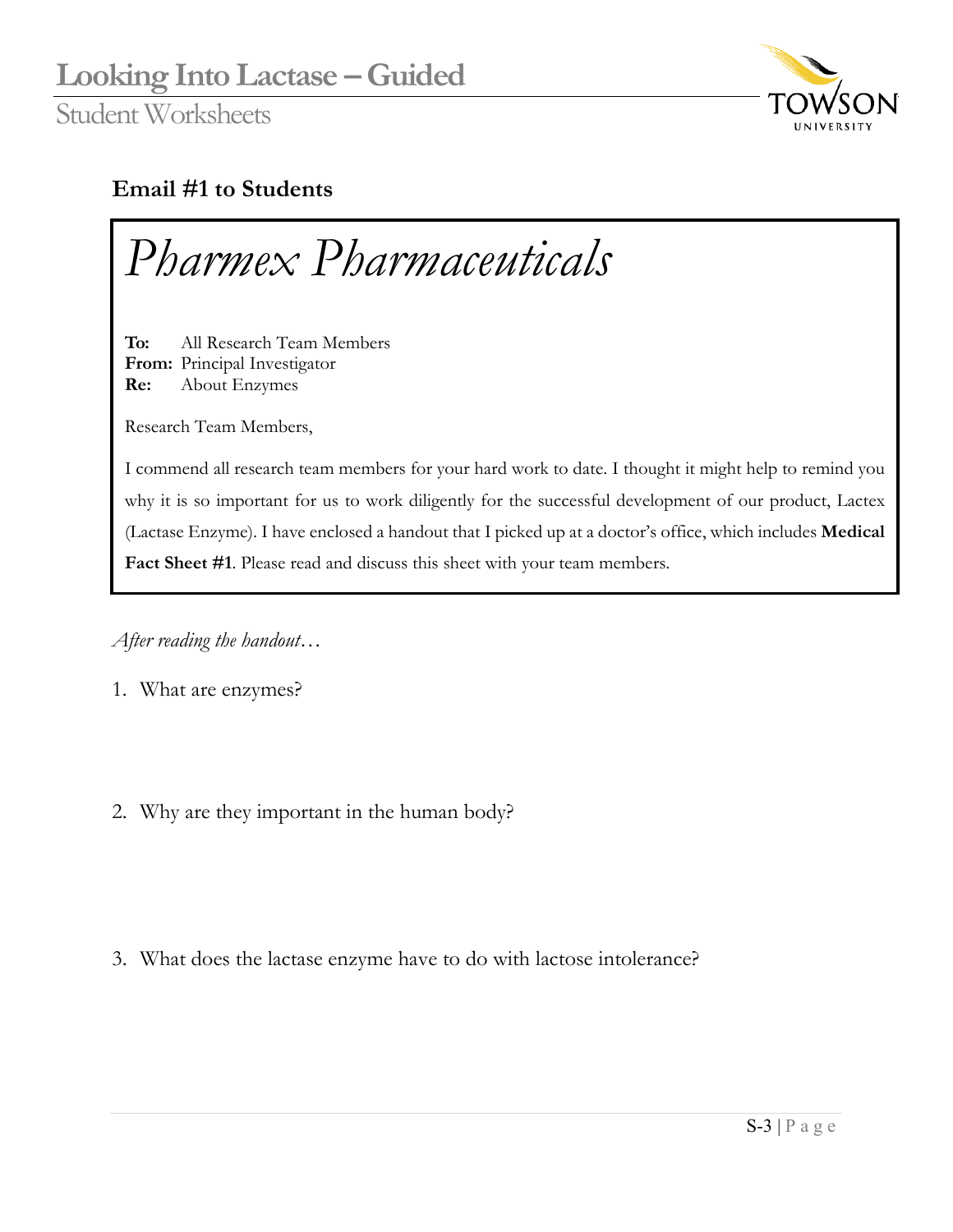Student Worksheets

#### **Medical Fact Sheet #1**

**What are Enzymes?** Enzymes are proteins that act as organic catalysts (compounds capable of initiating or speeding up a chemical reaction). They control the rate of chemical reactions in cells without being permanently altered themselves.

In general, enzymes speed up the rate of reactions by lowering the activation energy required to start reactions (see Figure 1).



**Figure 1: Graph depicting the activation energy required to start a reaction with an enzyme versus without one. (From: http://163.16.28.248/bio/activelearner/06/images/ch06c1.jpg)**

Enzymes are extremely efficient. They can catalyze reactions so that their rates are up to 10 billion times faster than comparable noncatalyzed reactions. Because of their specific structure, enzymes hold the reactant molecules close to one another and in the correct position for the reaction to occur. Each enzyme has a specific site (the active site) where the substrate and enzyme combine. The analogy of a "lock and key" is often used to illustrate the joining of an enzyme to a substrate (see Figure 2).



**Figure 2: Diagram depicting how an enzyme combines with a substrate to form a product or products. (From: waynesword. palomar.edu)**

Each specific enzyme acts on a particular substrate or on a certain kind of chemical bond. The specificity of enzymes is due to their structure. Each enzyme has a characteristic three-dimensional (3-D) shape.

**What affects enzyme function**? Many environmental conditions can influence how an enzyme functions, including temperature and pH of the enzyme. In addition, the concentration of enzyme present can alter the rate of the reaction.



#### **Lactose Intolerance**?

ose intolerance is a medical condition caused by little to no activity of the enzyme, lactase. This prevents the sugar, lactose, from being broken down into glucose and galactose in

the small intestine, resulting in undigested lactose being passed into the colon where bacteria ferment it into hydrogen gas and organic acids.



**Figure 3: Without the lactase enzyme, the human body cannot break down lactose into glucose and galactose.**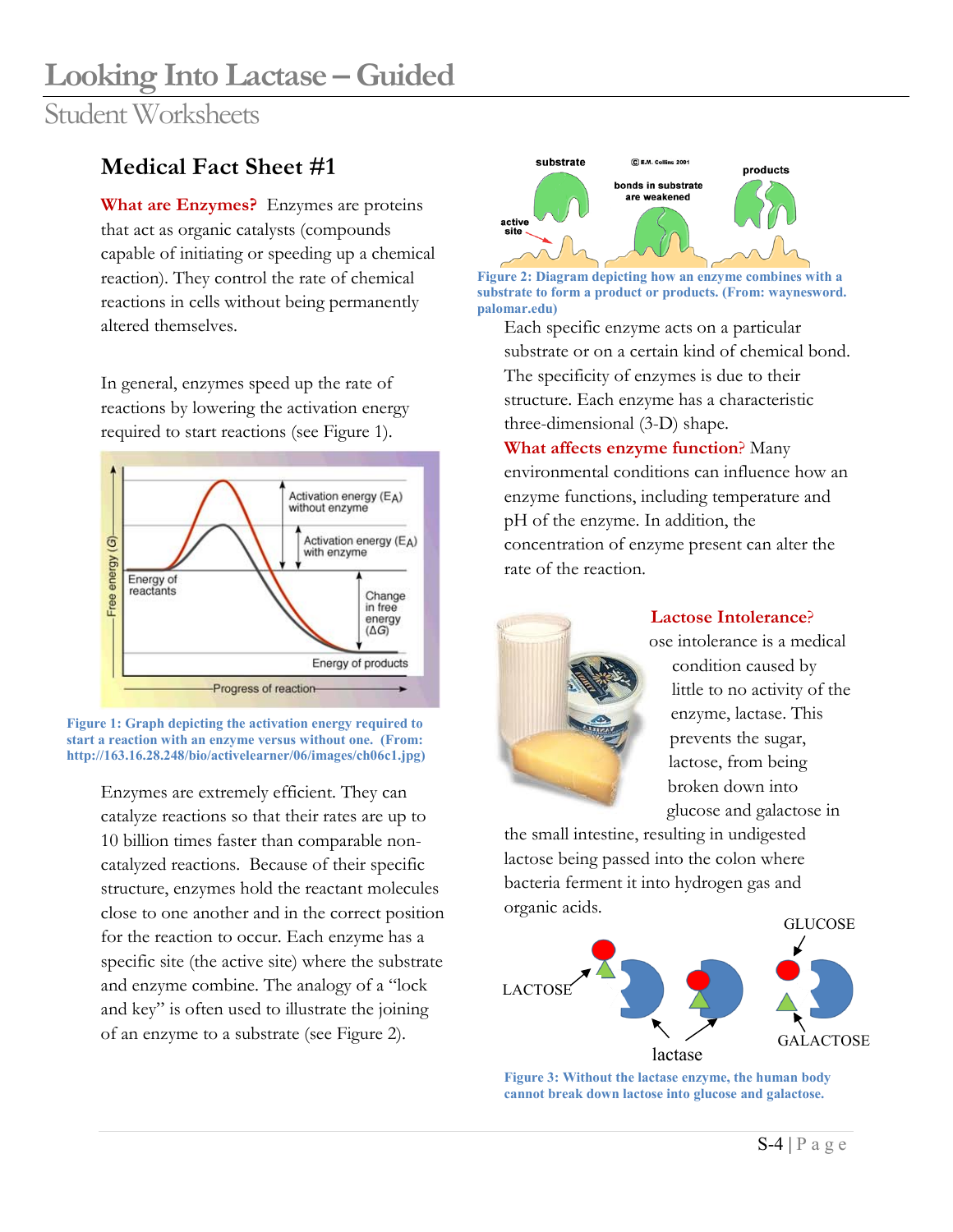

#### **Email #2 to Students**

Part 1: Identify the Cow Milk *Pharmex Pharmaceuticals*

**To:** All Research Team Members **From:** Principal Investigator **Re:** Testing the Lactase Enzyme

Research Team Members:

.

Now that you have an understanding of enzymes, I need you to verify the activity of lactase found in the newly developed drug called Lactex. The drug must be tested on different types of milk that contain different sugars to verify that it works on lactose and only lactose. If the enzyme has additional activities that affect other sugars, it may not be approved for use by the FDA. Three milk samples will be tested: cow, soy, and rice. This is a blind test to avoid bias, so the samples are labeled #1, #2, and #3. It is your job to identify which milk sample is which and to determine that Lactex breaks down only lactose.

Cow milk contains the sugar LACTOSE.

The disaccharide LACTOSE is broken down into the monosaccharaides glucose and galactose by the enzyme LACTASE.

Soy milk contains the sugar SUCROSE.

• The disaccharide SUCROSE is broken down into the monosaccharides glucose and fructose by the enzyme SUCRASE.

Rice milk contains the sugar GLUCOSE.

GLUCOSE is a monosaccharide.

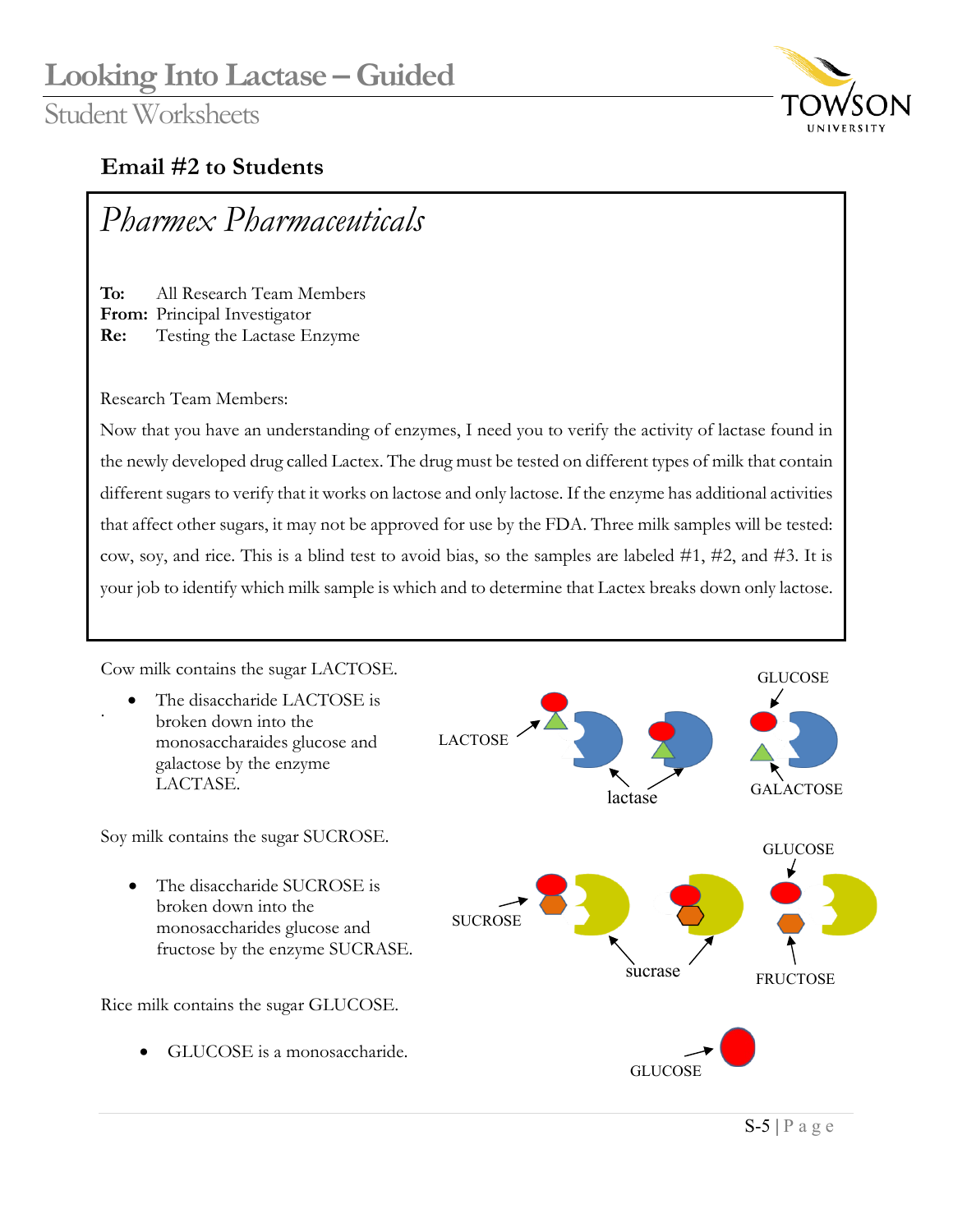### **Part 1: Identifying the Milk Type**

#### **You have been given the following materials with which to determine the identity of each milk sample:**

- 3 unknown 2 ml milk samples in test tubes labeled #1, #2, and #3
- Glucose test strips (in container see side for usage instructions)
- Plastic pipette Lactex
- Pipette pump
- Blue-capped tube filled with Lactex (Lactase Enzyme Solution)

(**Note**: If you plan on adding any Lactex to your milk samples, please use 1 ml of Lactex.)

#### **Procedure:**

4. Discuss how you will determine the identity of each milk sample with your lab partner. Write the steps you will follow to do your activity below:

\_\_\_\_\_\_\_\_\_\_\_\_\_\_\_\_\_\_\_\_\_\_\_\_\_\_\_\_\_\_\_\_\_\_\_\_\_\_\_\_\_\_\_\_\_\_\_\_\_\_\_\_\_\_\_\_\_\_\_\_\_

\_\_\_\_\_\_\_\_\_\_\_\_\_\_\_\_\_\_\_\_\_\_\_\_\_\_\_\_\_\_\_\_\_\_\_\_\_\_\_\_\_\_\_\_\_\_\_\_\_\_\_\_\_\_\_\_\_\_\_\_\_

\_\_\_\_\_\_\_\_\_\_\_\_\_\_\_\_\_\_\_\_\_\_\_\_\_\_\_\_\_\_\_\_\_\_\_\_\_\_\_\_\_\_\_\_\_\_\_\_\_\_\_\_\_\_\_\_\_\_\_\_\_

\_\_\_\_\_\_\_\_\_\_\_\_\_\_\_\_\_\_\_\_\_\_\_\_\_\_\_\_\_\_\_\_\_\_\_\_\_\_\_\_\_\_\_\_\_\_\_\_\_\_\_\_\_\_\_\_\_\_\_\_\_

\_\_\_\_\_\_\_\_\_\_\_\_\_\_\_\_\_\_\_\_\_\_\_\_\_\_\_\_\_\_\_\_\_\_\_\_\_\_\_\_\_\_\_\_\_\_\_\_\_\_\_\_\_\_\_\_\_\_\_\_\_

\_\_\_\_\_\_\_\_\_\_\_\_\_\_\_\_\_\_\_\_\_\_\_\_\_\_\_\_\_\_\_\_\_\_\_\_\_\_\_\_\_\_\_\_\_\_\_\_\_\_\_\_\_\_\_\_\_\_\_\_\_

\_\_\_\_\_\_\_\_\_\_\_\_\_\_\_\_\_\_\_\_\_\_\_\_\_\_\_\_\_\_\_\_\_\_\_\_\_\_\_\_\_\_\_\_\_\_\_\_\_\_\_\_\_\_\_\_\_\_\_\_\_

\_\_\_\_\_\_\_\_\_\_\_\_\_\_\_\_\_\_\_\_\_\_\_\_\_\_\_\_\_\_\_\_\_\_\_\_\_\_\_\_\_\_\_\_\_\_\_\_\_\_\_\_\_\_\_\_\_\_\_\_\_

\_\_\_\_\_\_\_\_\_\_\_\_\_\_\_\_\_\_\_\_\_\_\_\_\_\_\_\_\_\_\_\_\_\_\_\_\_\_\_\_\_\_\_\_\_\_\_\_\_\_\_\_\_\_\_\_\_\_\_\_\_

 $\mathcal{L}_\text{max}$  , and the contribution of the contribution of the contribution of the contribution of the contribution of the contribution of the contribution of the contribution of the contribution of the contribution of t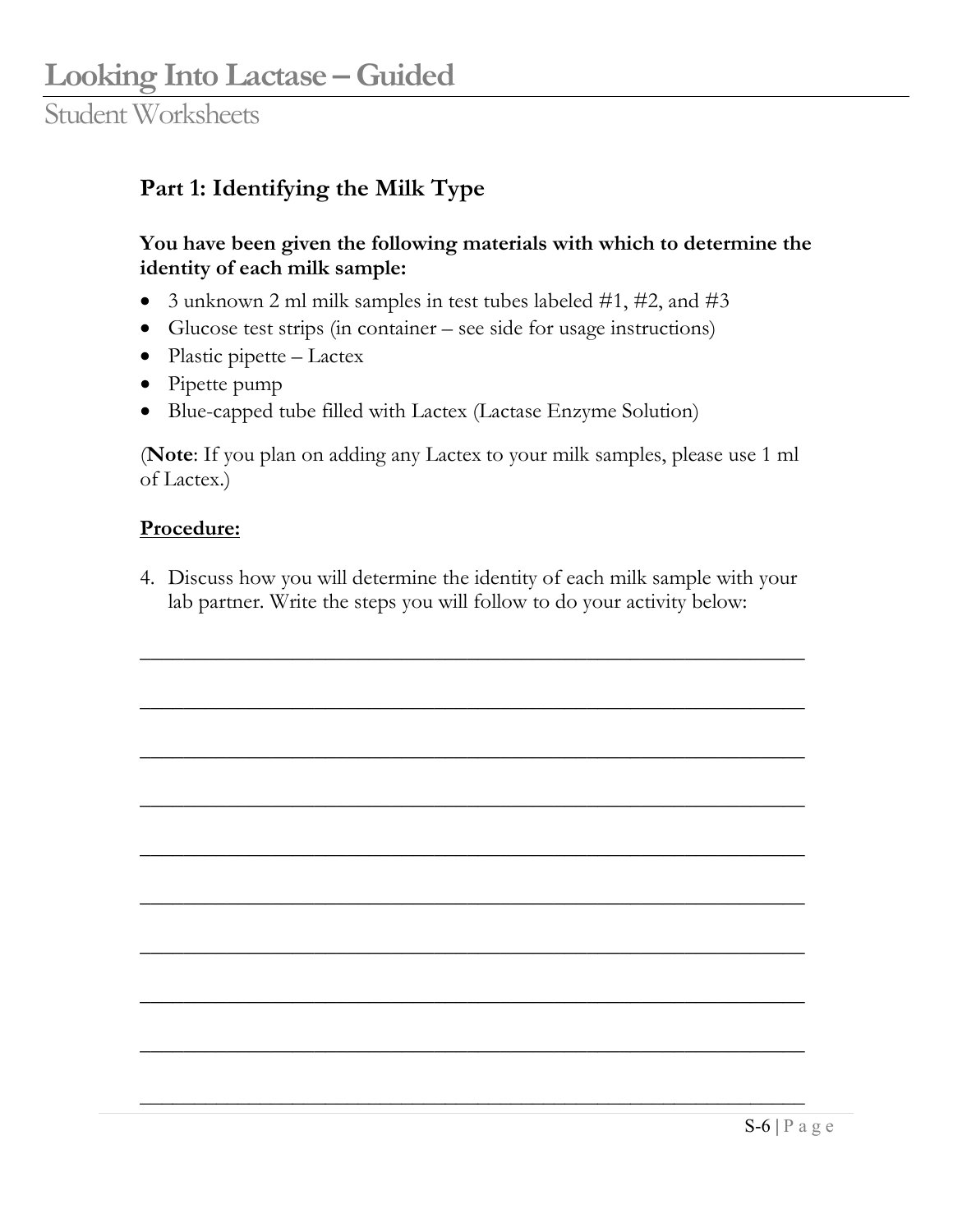### Student Worksheets

5. Identify the independent and dependent variables in this activity.

Independent Variable: \_\_\_\_\_\_\_\_\_\_\_\_\_\_\_\_\_\_\_\_\_\_\_\_\_\_\_\_\_\_\_\_\_\_\_\_\_\_\_\_

Dependent Variable: \_\_\_\_\_\_\_\_\_\_\_\_\_\_\_\_\_\_\_\_\_\_\_\_\_\_\_\_\_\_\_\_\_\_\_\_\_\_\_\_\_\_

6. Create a data table in the space provided below, so you can record the data you collect.

| Title of Table: |  |
|-----------------|--|
|                 |  |

7. Once you have created your data table, proceed with the investigation!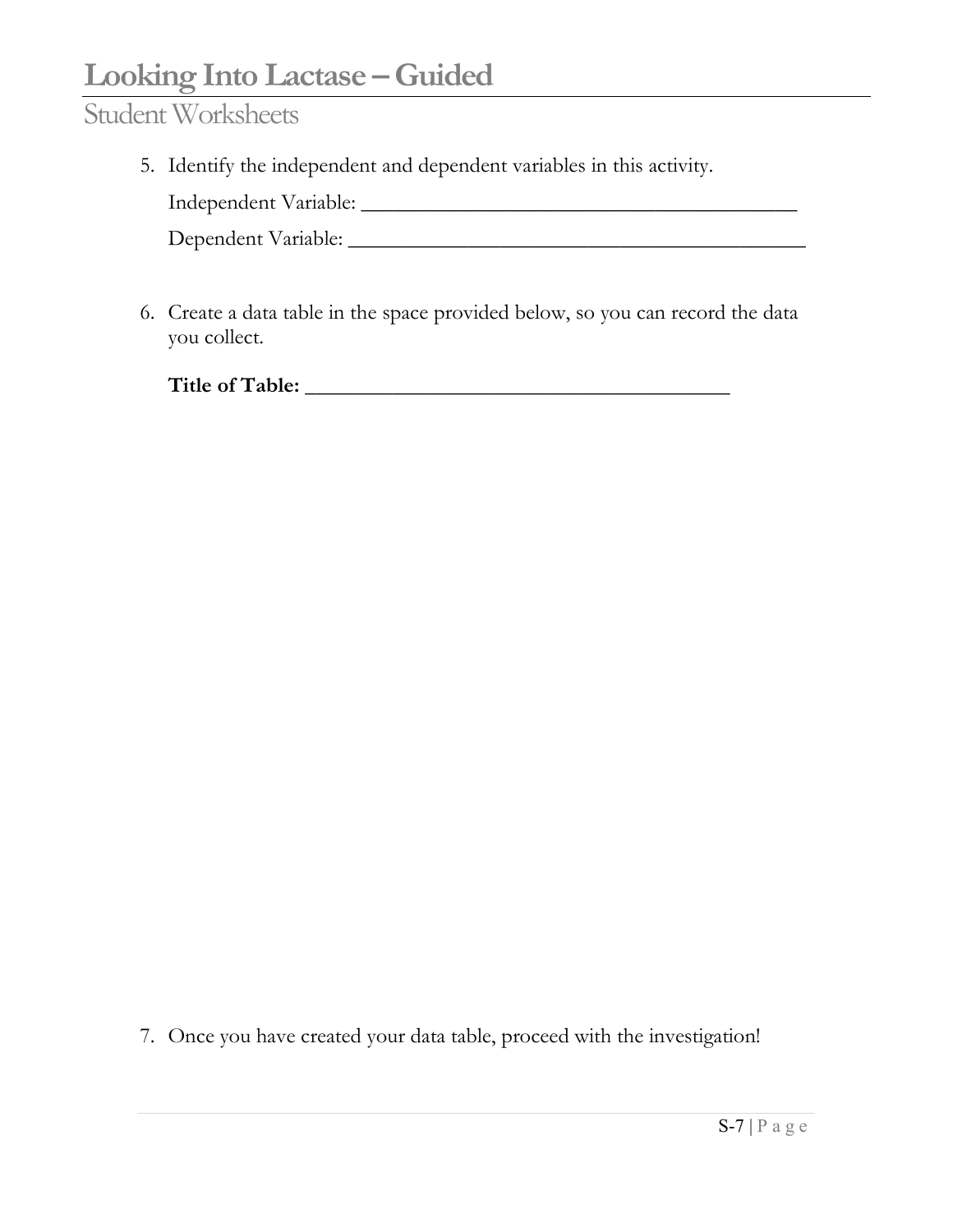#### **Analysis Questions – Part 1**

8. What is the purpose of the glucose test strips? What does the glucose concentration tell you?

9. What effect does Lactex (Lactase Enzyme Solution) have on cow milk?

10.Which sample is the cow milk? Provide your evidence and reasoning.

11.Which sample is the rice milk? Provide your evidence and reasoning.

12.Which sample is the soy milk? Provide your evidence and reasoning.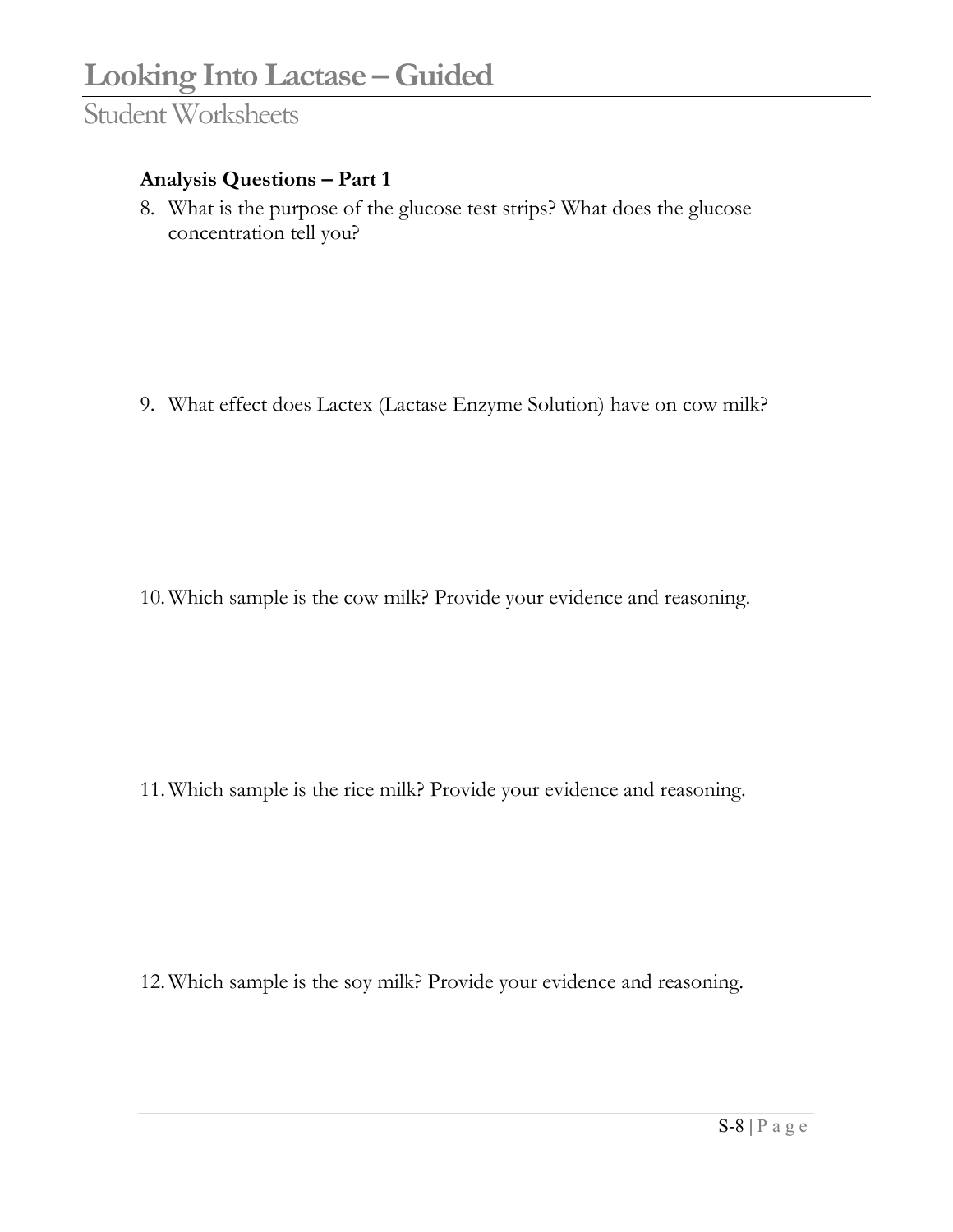Student Worksheets

### **Part 2: Designing Your Own Investigation: Testing for Enzyme Effectiveness**



# *Pharmex Pharmaceuticals*

**To:** All Research Team Members **From:** Principal Investigator **Re:** Design Your Own Investigation

Research Team Members,

Once a drug has been determined effective at laboratory conditions, drug companies think about the conditions "in vivo", or within the living organism. We want to make sure our drug works in the conditions it will experience in the human body. Consider the questions below and then design your own investigation to test the Lactex (Lactase Enzyme Solution).

1. Where does the lactase enzyme need to work in the human body? (Hint: review Medical Fact Sheet #1)

\_\_\_\_\_\_\_\_\_\_\_\_\_\_\_\_\_\_\_\_\_\_\_\_\_\_\_\_\_\_\_\_\_\_\_\_\_\_\_\_\_\_\_\_\_\_\_\_\_\_\_\_\_\_\_\_\_\_\_\_\_

\_\_\_\_\_\_\_\_\_\_\_\_\_\_\_\_\_\_\_\_\_\_\_\_\_\_\_\_\_\_\_\_\_\_\_\_\_\_\_\_\_\_\_\_\_\_\_\_\_\_\_\_\_\_\_\_\_\_\_\_\_

2. How might the conditions at the above location differ or be the same from where you tested the lactase enzyme?

\_\_\_\_\_\_\_\_\_\_\_\_\_\_\_\_\_\_\_\_\_\_\_\_\_\_\_\_\_\_\_\_\_\_\_\_\_\_\_\_\_\_\_\_\_\_\_\_\_\_\_\_\_\_\_\_\_\_\_\_\_

\_\_\_\_\_\_\_\_\_\_\_\_\_\_\_\_\_\_\_\_\_\_\_\_\_\_\_\_\_\_\_\_\_\_\_\_\_\_\_\_\_\_\_\_\_\_\_\_\_\_\_\_\_\_\_\_\_\_\_\_\_

\_\_\_\_\_\_\_\_\_\_\_\_\_\_\_\_\_\_\_\_\_\_\_\_\_\_\_\_\_\_\_\_\_\_\_\_\_\_\_\_\_\_\_\_\_\_\_\_\_\_\_\_\_\_\_\_\_\_\_\_\_

\_\_\_\_\_\_\_\_\_\_\_\_\_\_\_\_\_\_\_\_\_\_\_\_\_\_\_\_\_\_\_\_\_\_\_\_\_\_\_\_\_\_\_\_\_\_\_\_\_\_\_\_\_\_\_\_\_\_\_\_\_

3. What factor(s) would a pharmaceutical company test to simulate the environment where the lactase enzyme will be used?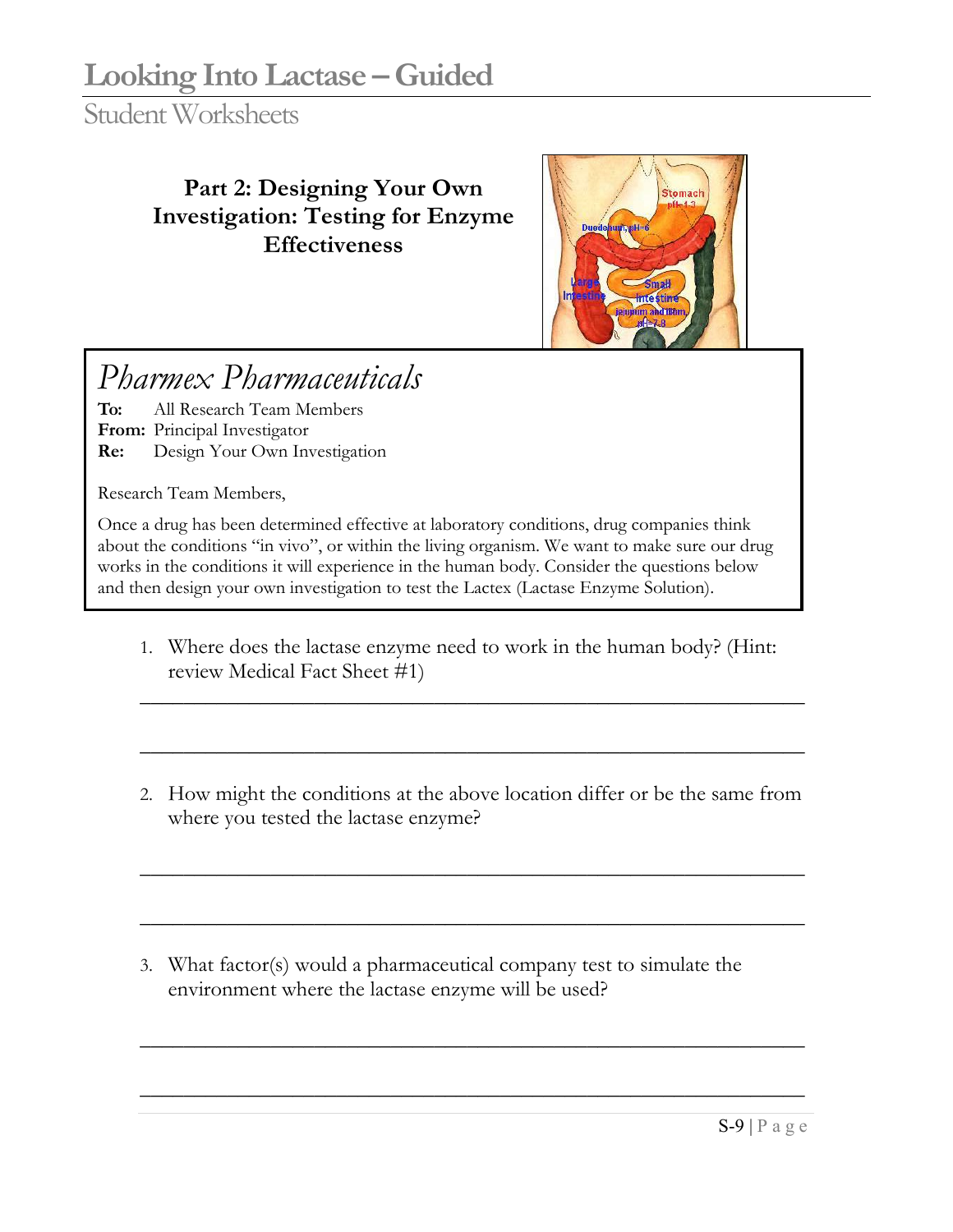#### Now, decide with your lab partner what you would like to test about the function of lactase.

List below the materials available to you:

4. What testable question would you like to investigate related to the function of Lactex?

 $\_$  , and the set of the set of the set of the set of the set of the set of the set of the set of the set of the set of the set of the set of the set of the set of the set of the set of the set of the set of the set of th

 $\_$  , and the set of the set of the set of the set of the set of the set of the set of the set of the set of the set of the set of the set of the set of the set of the set of the set of the set of the set of the set of th

 $\_$  , and the set of the set of the set of the set of the set of the set of the set of the set of the set of the set of the set of the set of the set of the set of the set of the set of the set of the set of the set of th

\_\_\_\_\_\_\_\_\_\_\_\_\_\_\_\_\_\_\_\_\_\_\_\_\_\_\_\_\_\_\_\_\_\_\_\_\_\_\_\_\_\_\_\_\_\_\_\_\_\_\_\_\_\_\_\_\_\_\_

\_\_\_\_\_\_\_\_\_\_\_\_\_\_\_\_\_\_\_\_\_\_\_\_\_\_\_\_\_\_\_\_\_\_\_\_\_\_\_\_\_\_\_\_\_\_\_\_\_\_\_\_\_\_\_\_\_\_\_

 $\_$  , and the set of the set of the set of the set of the set of the set of the set of the set of the set of the set of the set of the set of the set of the set of the set of the set of the set of the set of the set of th

 $\_$  , and the set of the set of the set of the set of the set of the set of the set of the set of the set of the set of the set of the set of the set of the set of the set of the set of the set of the set of the set of th

 $\_$  , and the set of the set of the set of the set of the set of the set of the set of the set of the set of the set of the set of the set of the set of the set of the set of the set of the set of the set of the set of th

 $\_$  , and the set of the set of the set of the set of the set of the set of the set of the set of the set of the set of the set of the set of the set of the set of the set of the set of the set of the set of the set of th

5. What is the independent variable in your investigation?

6. What is the dependent variable in your investigation?

7. Make a prediction for the outcome of your investigation.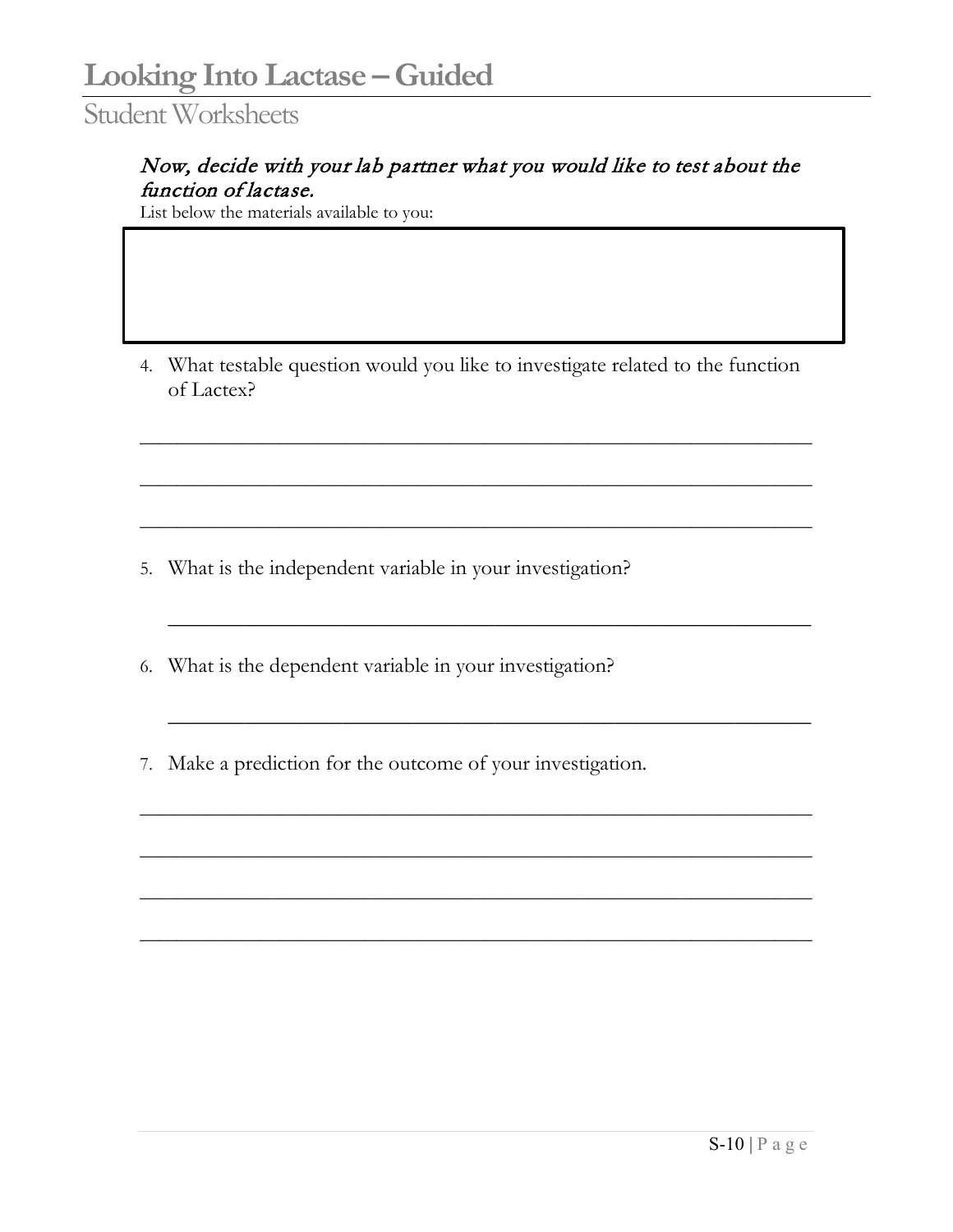Student Worksheets

Using **cow milk**, your team will now

design and conduct an experiment to

answer your question!



8. Write the steps you will follow to do your experiment below. Remember, you want other scientists to be able to repeat your experiment to verify your data, so be sure to include exact amounts you will be using.

HELPFUL HINTS:

- Test strips are sensitive to light. Do not remove until ready to use.
- Wait at least 30 seconds before reading the glucose strip, but do not read the glucose strip after 30 seconds. The strip will continue to darken and will give you a false reading when exposed to light for a long period of time.
- Add Lactex (Lactase Enzyme Solution) to pH solution prior to combining with milk.
- If you add milk to Lactex (Lactase Enzyme)/ $pH$  solution, use 2 ml of milk to 1 ml of Lactex.
- Make sure to mix milk and Lactex (Lactase Enzyme Solution) by inverting the tube. Wait for 3 minutes before testing the sample.

\_\_\_\_\_\_\_\_\_\_\_\_\_\_\_\_\_\_\_\_\_\_\_\_\_\_\_\_\_\_\_\_\_\_\_\_\_\_\_\_\_\_\_\_\_\_\_\_\_\_\_\_\_\_\_\_\_\_\_\_\_

\_\_\_\_\_\_\_\_\_\_\_\_\_\_\_\_\_\_\_\_\_\_\_\_\_\_\_\_\_\_\_\_\_\_\_\_\_\_\_\_\_\_\_\_\_\_\_\_\_\_\_\_\_\_\_\_\_\_\_\_\_

\_\_\_\_\_\_\_\_\_\_\_\_\_\_\_\_\_\_\_\_\_\_\_\_\_\_\_\_\_\_\_\_\_\_\_\_\_\_\_\_\_\_\_\_\_\_\_\_\_\_\_\_\_\_\_\_\_\_\_\_\_

\_\_\_\_\_\_\_\_\_\_\_\_\_\_\_\_\_\_\_\_\_\_\_\_\_\_\_\_\_\_\_\_\_\_\_\_\_\_\_\_\_\_\_\_\_\_\_\_\_\_\_\_\_\_\_\_\_\_\_\_\_

\_\_\_\_\_\_\_\_\_\_\_\_\_\_\_\_\_\_\_\_\_\_\_\_\_\_\_\_\_\_\_\_\_\_\_\_\_\_\_\_\_\_\_\_\_\_\_\_\_\_\_\_\_\_\_\_\_\_\_\_\_

\_\_\_\_\_\_\_\_\_\_\_\_\_\_\_\_\_\_\_\_\_\_\_\_\_\_\_\_\_\_\_\_\_\_\_\_\_\_\_\_\_\_\_\_\_\_\_\_\_\_\_\_\_\_\_\_\_\_\_\_\_

\_\_\_\_\_\_\_\_\_\_\_\_\_\_\_\_\_\_\_\_\_\_\_\_\_\_\_\_\_\_\_\_\_\_\_\_\_\_\_\_\_\_\_\_\_\_\_\_\_\_\_\_\_\_\_\_\_\_\_\_\_

\_\_\_\_\_\_\_\_\_\_\_\_\_\_\_\_\_\_\_\_\_\_\_\_\_\_\_\_\_\_\_\_\_\_\_\_\_\_\_\_\_\_\_\_\_\_\_\_\_\_\_\_\_\_\_\_\_\_\_\_\_

\_\_\_\_\_\_\_\_\_\_\_\_\_\_\_\_\_\_\_\_\_\_\_\_\_\_\_\_\_\_\_\_\_\_\_\_\_\_\_\_\_\_\_\_\_\_\_\_\_\_\_\_\_\_\_\_\_\_\_\_\_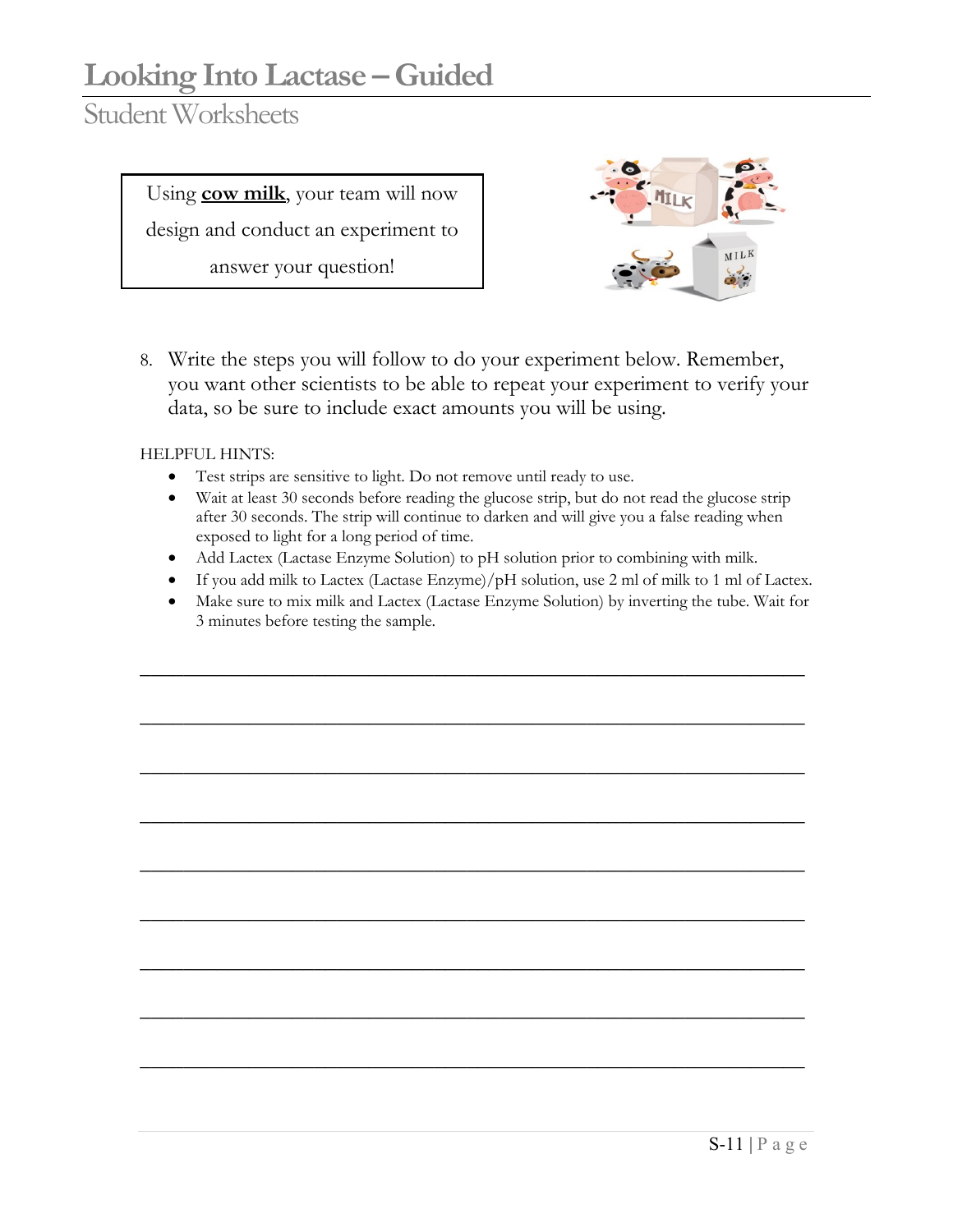9. Create your own data table for the experiment in the space provided below so you can record the data you collect.

**Title of Table: \_\_\_\_\_\_\_\_\_\_\_\_\_\_\_\_\_\_\_\_\_\_\_\_\_\_\_\_\_\_\_\_\_\_\_\_\_\_\_\_\_\_\_\_\_\_**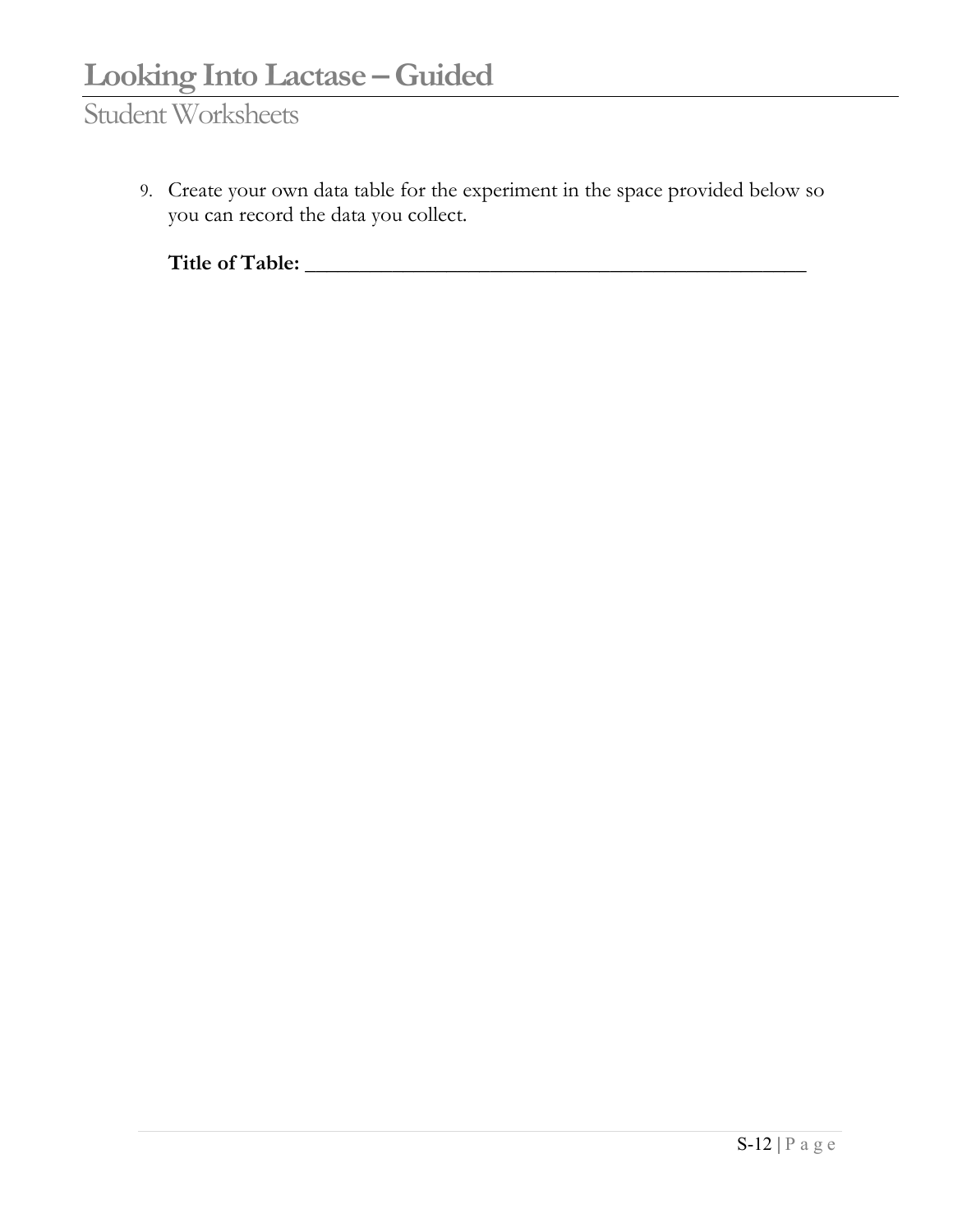10. Make a graph to help represent your data.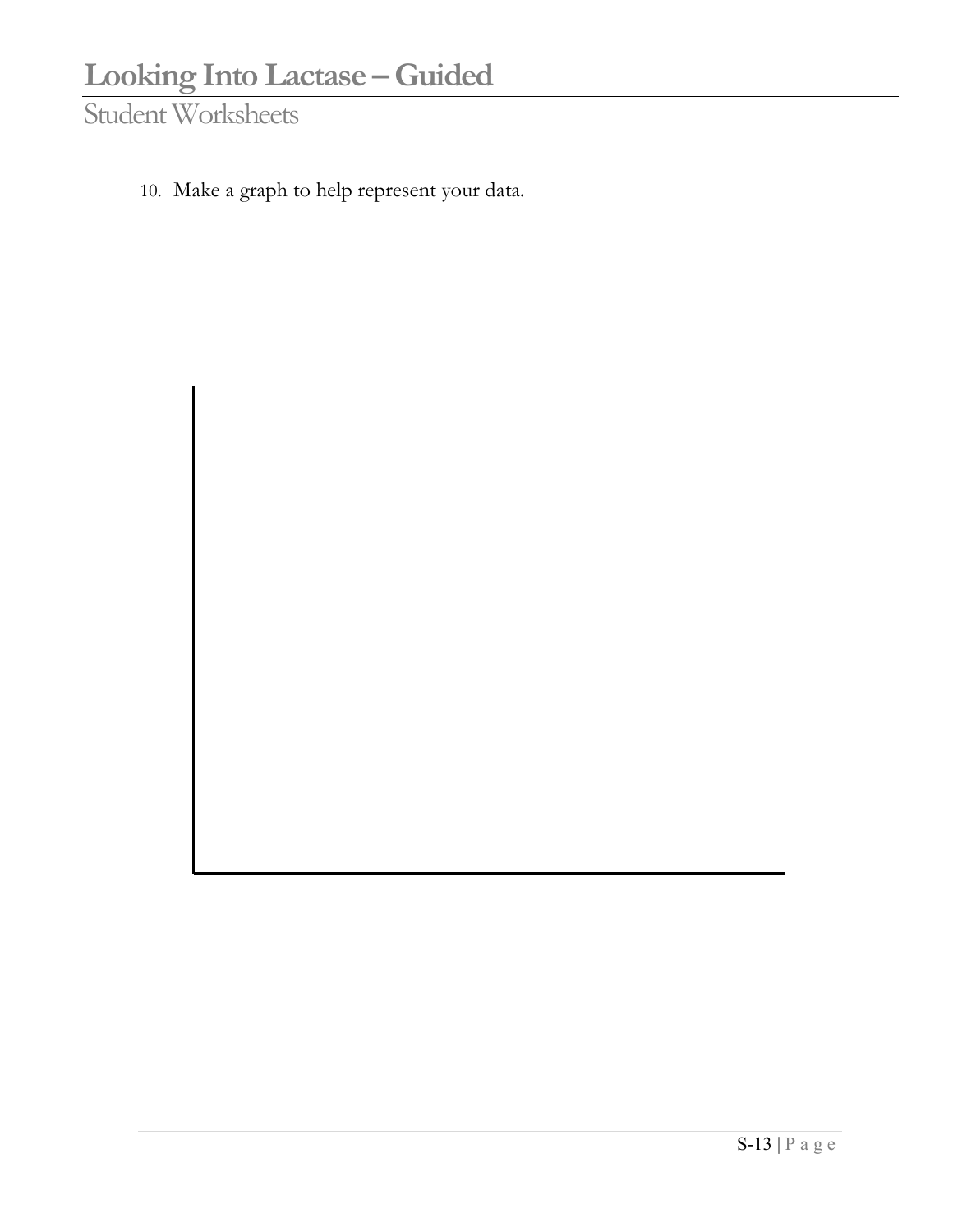### Student Worksheets

### 11. Claim, Evidence, Reasoning

Question: \_\_\_\_\_\_\_\_\_\_\_\_\_\_\_\_\_\_\_\_\_\_\_\_\_\_\_\_\_\_\_\_\_\_\_\_\_\_\_\_\_\_\_\_\_\_\_\_\_\_\_\_\_\_\_

| Claim (a statement that answers the question) |                                         |  |  |
|-----------------------------------------------|-----------------------------------------|--|--|
|                                               |                                         |  |  |
|                                               |                                         |  |  |
|                                               |                                         |  |  |
|                                               |                                         |  |  |
|                                               |                                         |  |  |
|                                               |                                         |  |  |
|                                               |                                         |  |  |
|                                               |                                         |  |  |
|                                               |                                         |  |  |
| Evidence (the scientific data you collected   | Reasoning (your explanation for how the |  |  |
| that supports your claim)                     | evidence supports your claim)           |  |  |
|                                               |                                         |  |  |
|                                               |                                         |  |  |
|                                               |                                         |  |  |
|                                               |                                         |  |  |
|                                               |                                         |  |  |
|                                               |                                         |  |  |
|                                               |                                         |  |  |
|                                               |                                         |  |  |
|                                               |                                         |  |  |
|                                               |                                         |  |  |
|                                               |                                         |  |  |
|                                               |                                         |  |  |
|                                               |                                         |  |  |
|                                               |                                         |  |  |
|                                               |                                         |  |  |
|                                               |                                         |  |  |
|                                               |                                         |  |  |
|                                               |                                         |  |  |
|                                               |                                         |  |  |
|                                               |                                         |  |  |
|                                               |                                         |  |  |
|                                               |                                         |  |  |
|                                               |                                         |  |  |
|                                               |                                         |  |  |
|                                               |                                         |  |  |
|                                               |                                         |  |  |
|                                               |                                         |  |  |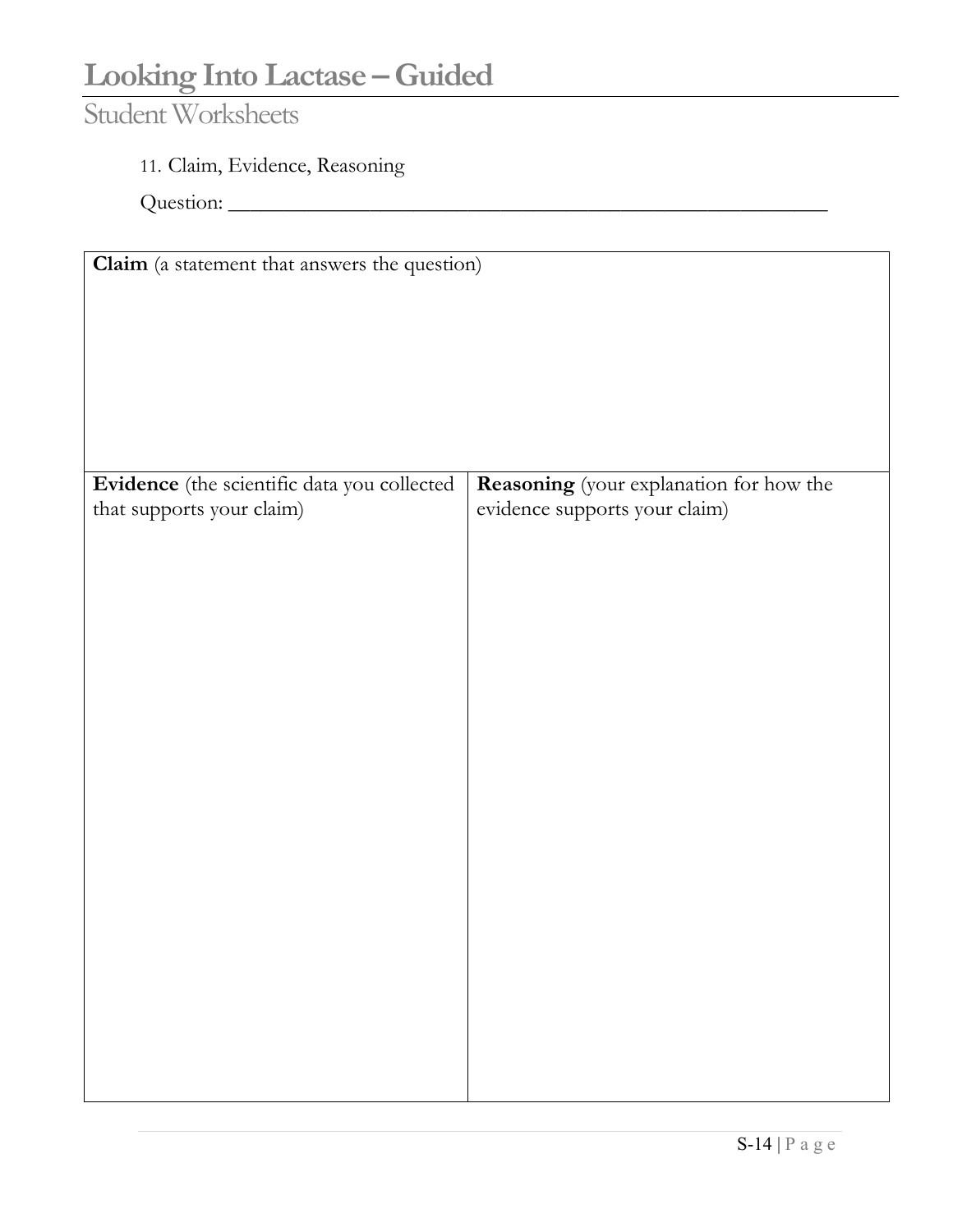#### **Medical Fact Sheet #2**

#### **What effect does temperature change have on enzymes?**

An enzyme is a protein, and when an enzyme is subjected to high temperatures, the enzyme will cease to function. This is due to the breaking of weak bonds in the enzyme's structure, especially in the active site, causing the protein to unravel so it can no longer function. This is called denaturation.





Active (functional) protein

Denatured protein

**Figure 4: An enzyme can be denatured (unraveled) by exposure to high temperatures or extreme pH change. (http://www.rsc.org/learnchemistry/resources/chemistry-in-yourcupboard/vanish/8)**

At lower temperatures, the enzyme structure stays intact, but there may not be enough energy for a reaction to occur. In this case, the enzyme is inactivated not denatured.

#### **What effect does change in pH have on enzymes?**

Extremely high or low pH values will cause most enzymes to no longer function. Because enzymes normally work within a very narrow pH range, a sudden drop or increase in pH will cause enzyme denaturation. A minor change in the pH will not cause an enzyme to denature; the bonds

will be disrupted but they can still reform. Extreme pH changes may lead to denaturation of the enzyme.

#### **What if the concentration of the enzyme increases?**

As the enzyme concentration increases, more active sites become available to form enzyme-substrate complexes with substrates. As more and more of them form, the reaction rate increases. By adding more and more enzymes, the reaction will reach a point where all the substrate molecules are occupying enzymes' active sites. This will result in excess enzymes. This is graphically represented in Figure 5.



Enzyme concentration

**Figure 5: Increasing enzyme concentration (solid line) will increase the rate of the reaction as more enzymes are colliding with substrate molecules. The reaction rate will level off when there are free enzymes around with no substrate to bind to.** 

**(http://asbiology101.files.wordpress.com/2009/09/3- 9-factors-affecting-enzymes1.pdf)** 

#### **What is the lifespan of an enzyme?**

Each enzyme has a finite lifespan. Some work for twenty minutes or less, while others can live for many weeks.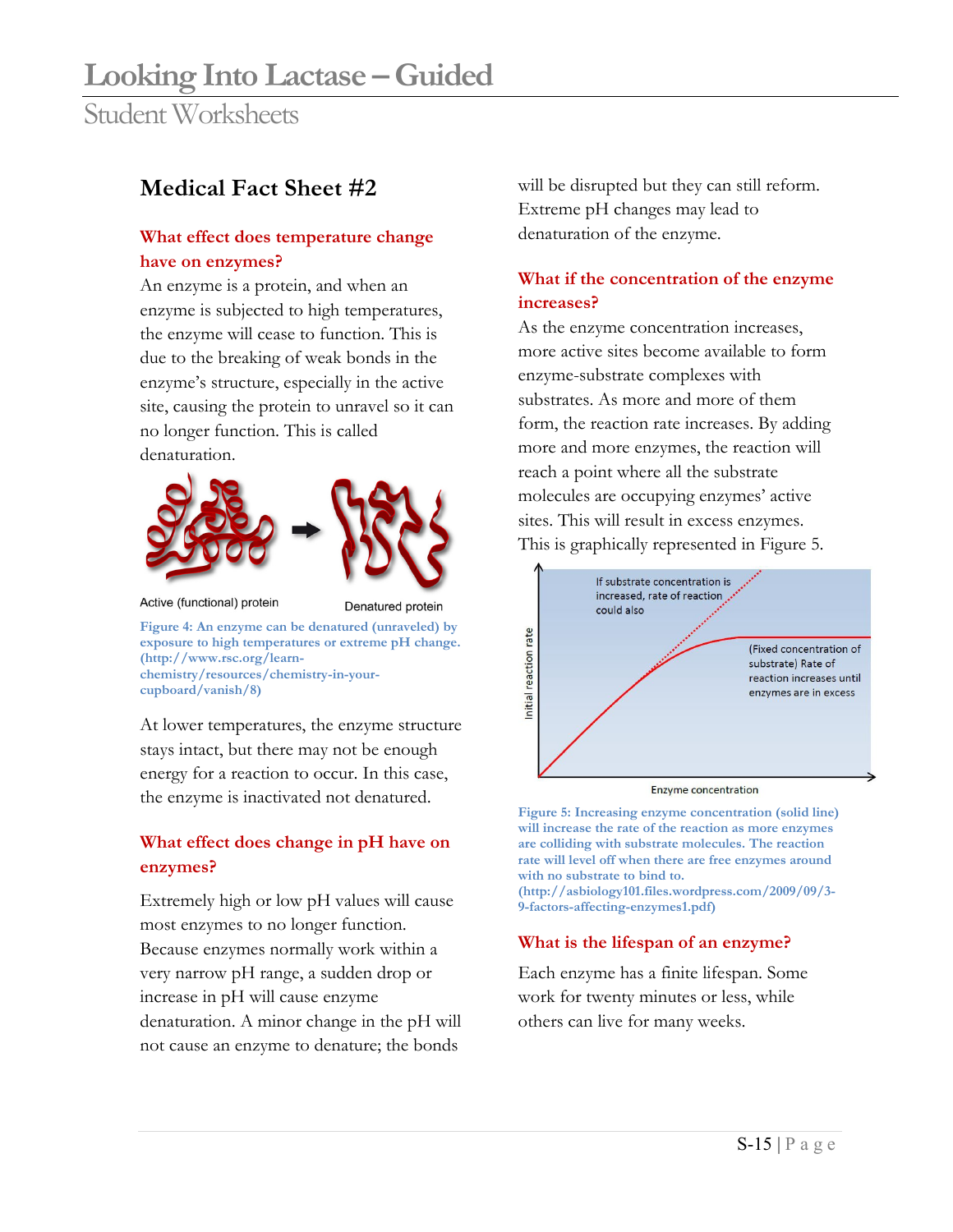#### **Assessment Questions**

- 1. The enzyme \_\_\_\_\_\_\_ can break down \_\_\_\_\_\_\_ into \_\_\_\_\_\_\_ and galactose.
	- a. lactose, glucose, lactase
	- b. lactase, lactose, glucose
	- c. glucase, lactase, lactose
	- d. lactase, glucose, lactose
- 2. Enzymes are molecules that specific chemical reactions.
	- a. carbohydrate, inhibit
	- b. lipid, speed-up
	- c. protein, speed-up
	- d. nucleic acid, inhibit
- 3. The ability of an enzyme to function is influenced by the
	- a. indicator
	- b. temperature
	- c. enzyme shape
	- d. both b and c
- 4. The presence of glucose can be shown by
	- a. a glucose test strip turning from blue to brown
	- b. a lactose test strip turning from brown to blue
	- c. a sample of milk turning from blue to yellow
	- d. a sample of milk turning from blue to red
- 5. Which of the following groups of people retain into adulthood, with the largest percent, the natural ability to digest lactose?
	- a. Asians
	- b. Africans
	- c. Latinos
	- d. Northern Europeans

#### **Brief Constructed Response Questions**

6. How does the data from your own experiment compare to that of others in your class? Explain.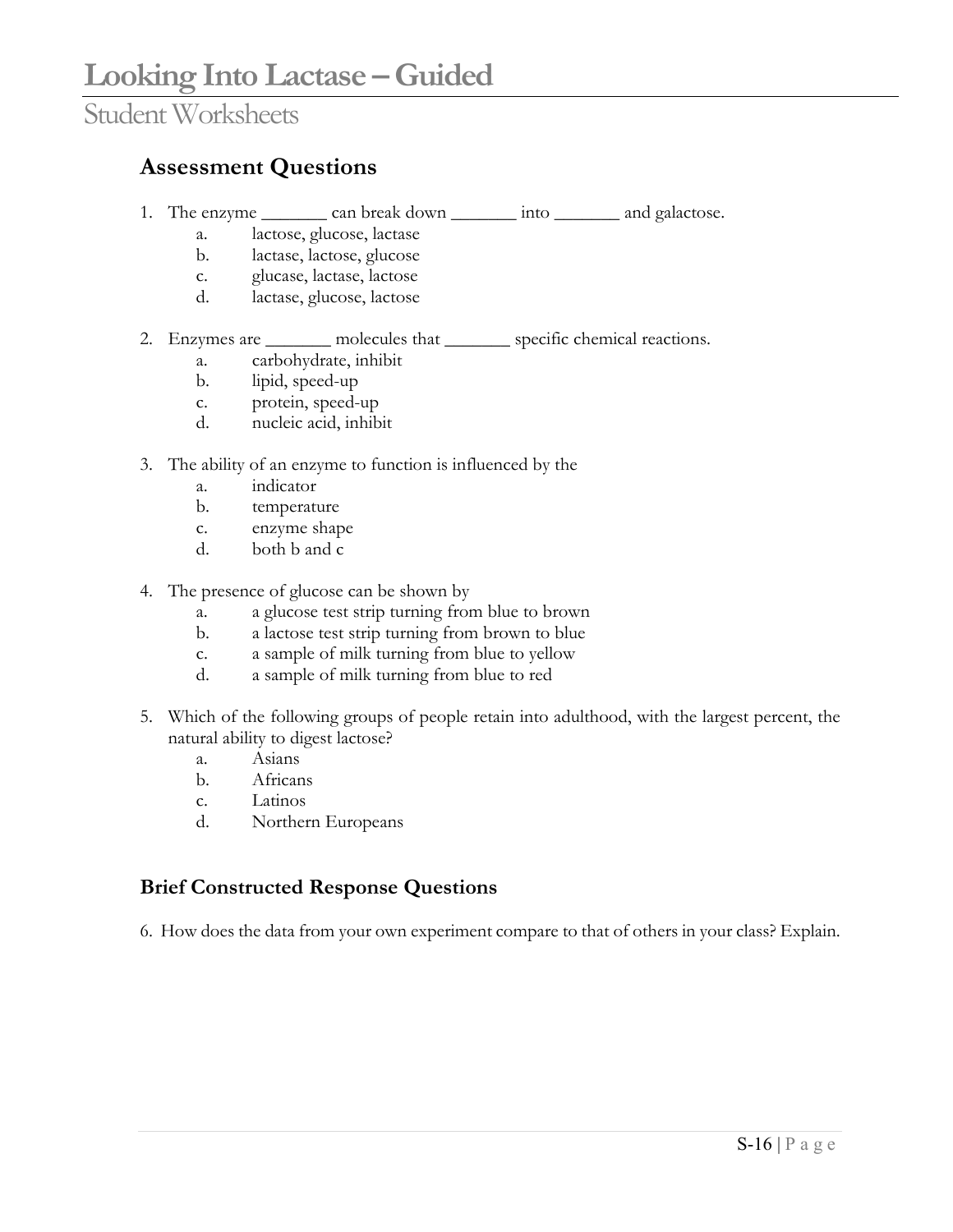7. Look at the following graph showing the reaction rates of two enzymes.



**Effect of pH on Enzyme Activity**

A. Which enzyme works better in an alkaline environment? Provide your evidence and reasoning?

B. At which pH do the two enzymes work equally well? Provide your evidence and reasoning?

C. What is the optimum pH for Enzyme A? Provide your evidence and reasoning?

D. Describe the overall reaction rate pattern shown by both enzymes.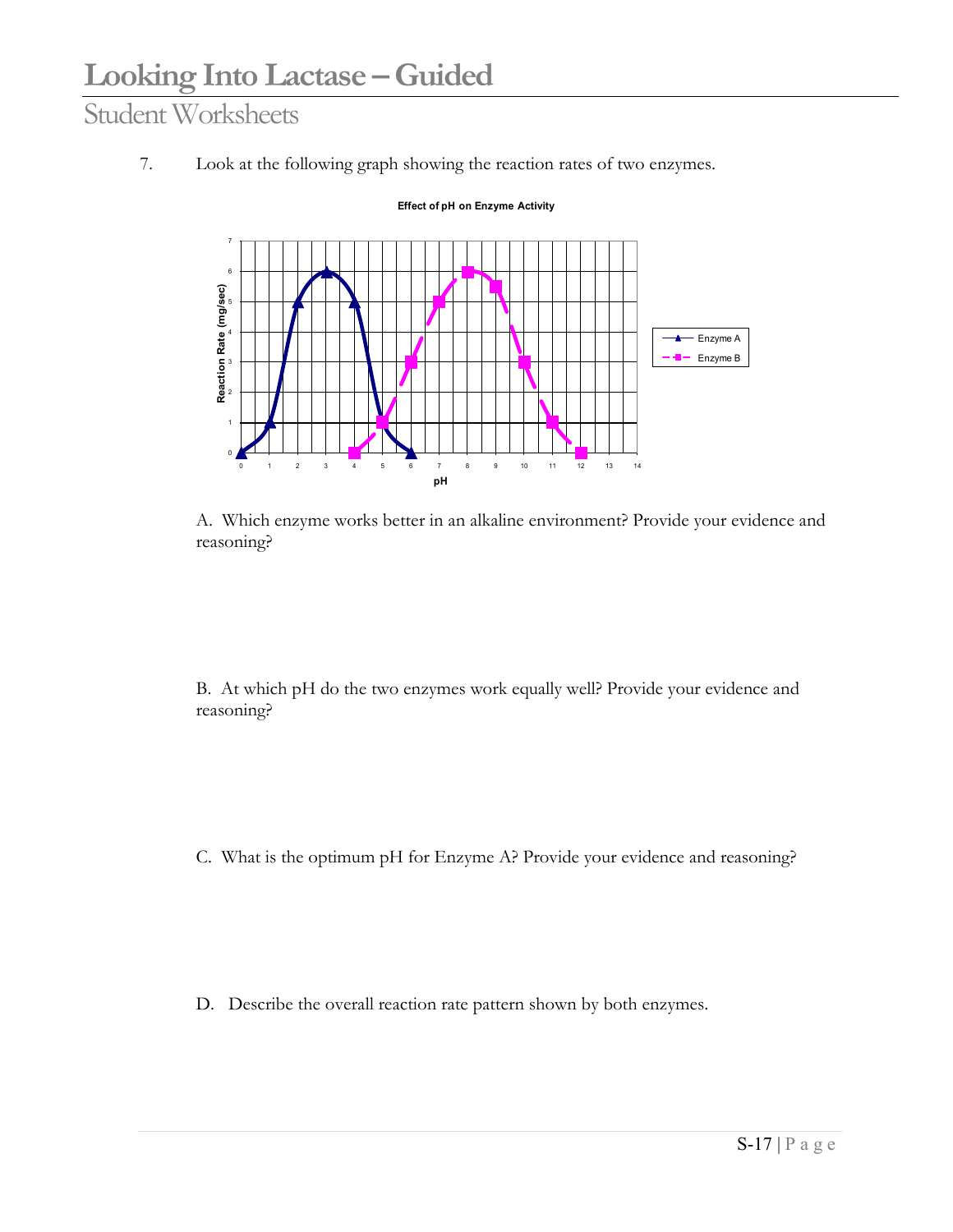### **Suggested Extension Activities**

1. Using the graph, write a brief paragraph comparing the similarities and differences in the three populations in terms of normal lactose tolerance.





2. Using the data in the chart, construct a graph. Be sure to follow customary rules for graphing, including an appropriate title and labeled axes. Put the independent variable on the x axis and the dependent variable on the y axis. Then, write a paragraph comparing the similarities and differences in the three populations in terms of normal lactose tolerance.

Normal Lactose Tolerance in U.S. Caucasian and African American Children and Peruvian Mestizo Children (in %)

| Age in Years | Caucasian | African American | Peruvian |
|--------------|-----------|------------------|----------|
|              | No data   | No data          | 65       |
|              | 100       | 100              | 25       |
|              | 95        | 80               |          |
|              | 85        | 65               | 13       |
| 10           | 85        | 55               |          |
| 12           | 84        | 50               |          |
| 14           | 83        | 45               |          |
| 16           | 84        | 38               |          |
|              | 88        | 33               |          |